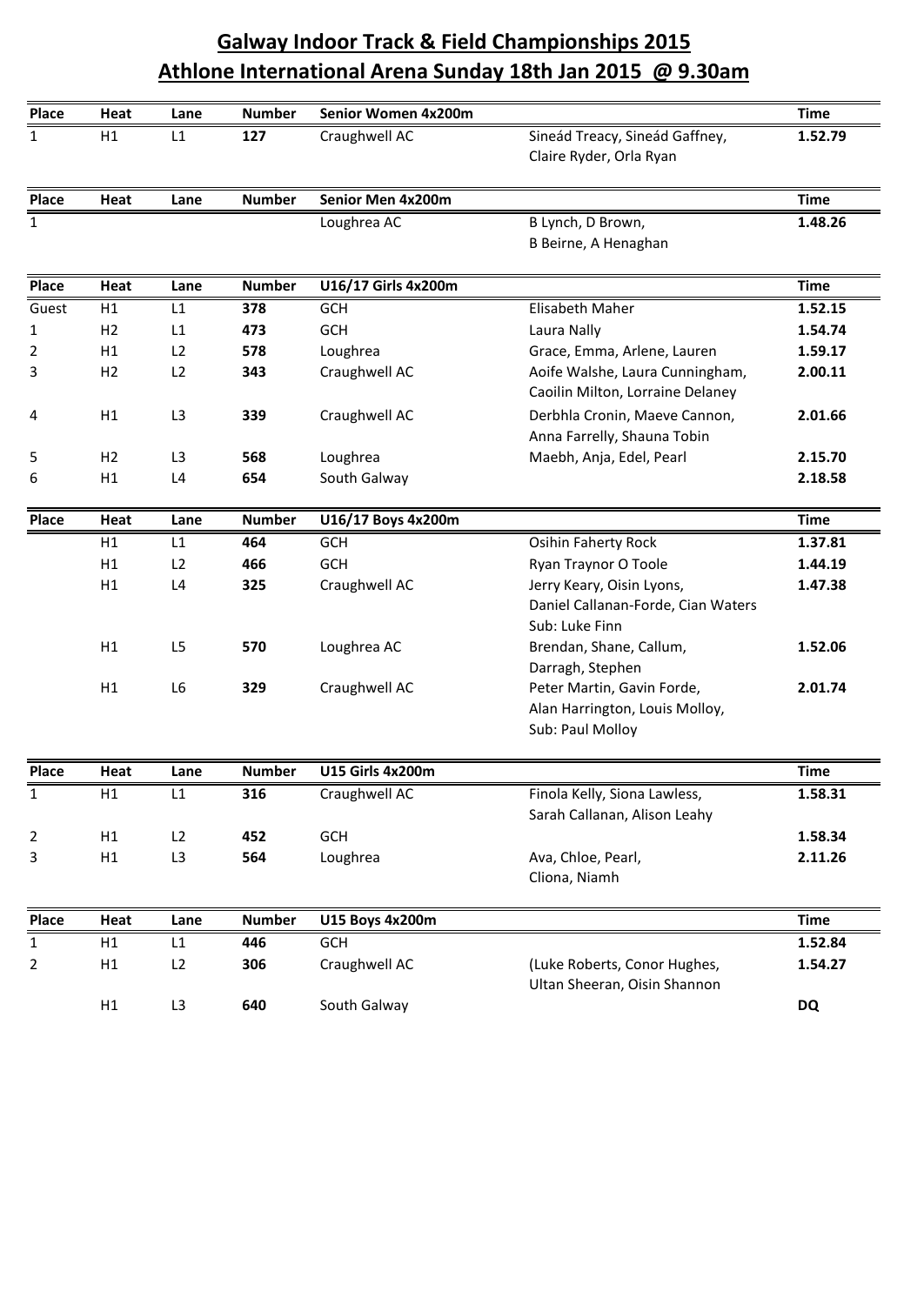| Place        | Heat           | Lane           | <b>Number</b> | <b>U14 Girls 4x200m</b> |                                                       | <b>Time</b> |
|--------------|----------------|----------------|---------------|-------------------------|-------------------------------------------------------|-------------|
| 1            | H <sub>2</sub> | L1             | 442           | <b>GCH</b>              | Seren O Toole                                         | 1.59.86     |
| 2            | H2             | L2             | 301           | Craughwell AC           | Niamh Niland, Mia Waters,                             | 2.08.45     |
|              |                |                |               |                         | Eva Kelly, Jennifer Hughes                            |             |
| 3            | H1             | L1             | 265           | Craughwell AC           | Caoimhe Gilligan, Ailbhe Miskella,                    | 2.10.13     |
|              |                |                |               |                         | Leanagh Gilligan, Ellie Cronin                        |             |
| 4            | H1             | L2             | 561           | Loughrea aC             | Ava, Roisin, Emer Donnelan,<br>Georgia, Joanne, Chloe | 2.11.26     |
| 5            | H1             | L <sub>3</sub> | 33            | Athenry                 | Aoibhe Deeely                                         | 2.11.54     |
| 6            | H <sub>2</sub> | L <sub>3</sub> | 109           | Corrib                  |                                                       | 2.19.34     |
| 7            | H <sub>2</sub> | L <sub>4</sub> | 565           | Loughrea aC             | Ellen O Brien                                         | 2.19.72     |
| 8            | H1             | L4             | 642           | South Galway            | Caoimhe Kelleher                                      | 2.20.64     |
| 9            | H1             | L <sub>5</sub> | 551           | Loughrea aC             | Anna O Brien                                          | 2.29.77     |
|              |                |                |               |                         |                                                       |             |
| Place        | Heat           | Lane           | <b>Number</b> | <b>U14 Boys 4x200m</b>  |                                                       | <b>Time</b> |
| $\mathbf{1}$ | H1             | L1             | <b>NONE</b>   | <b>GCH</b>              |                                                       | 1.54.86     |
| 2            | H1             | L2             | 287           | Craughwell AC           | Fimbarr McFadden                                      | 1.57.63     |
| 3            | H1             | L3             | 292           | Craughwell AC           | <b>Brandon Morgan</b>                                 | 2.08.29     |
| 4            | H1             | L4             | 534           | Loughrea                | Oisin, Gavin, Ethan Earls,                            | 2.26.30     |
|              |                |                |               |                         | Oisin Keane, Joseph Cosgrove                          |             |
| Place        | Heat           | Lane           | <b>Number</b> | <b>U13 Girls 4x100m</b> |                                                       | <b>Time</b> |
| $\mathbf{1}$ | H2             | L1             | 423           | <b>GCH</b>              | <b>Eimear Rowe</b>                                    | 57.90       |
| 2            | H1             | L1             | 550           | Loughrea                | Alisha Noone                                          | 1.00.47     |
| 3            | H1             | L2             | 266           | Craughwell              | Aine Kelly, Ava Finn,                                 | 1.02.85     |
|              |                |                |               |                         | Emma Jane Moran, Aoife Kelly,                         |             |
|              |                |                |               |                         | Sub: Lauren McNally                                   |             |
| 4            | H1             | L <sub>3</sub> | 427           | <b>GCH</b>              | Kara McLeane                                          | 1.03.51     |
| 5            | H <sub>2</sub> | L2             | 633           | South Galway            | Abbie Callanan                                        | 1.05.69     |
| 6            | H <sub>2</sub> | L3             | 548           | Loughrea                | Claire LeBranche                                      | 1.05.94     |
| 7            | H2             | L4             | 267           | Craughwell              | Erin Dolan                                            | 1.06.81     |
| 8            | H1             | L4             | 95            | Corrib                  | Maeve walsh                                           | 1.07.46     |
| 9            | H2             | L5             | 28            | Athenry                 | Kaci Moran                                            | 1.07.52     |
| 10           | H <sub>2</sub> | L6             | 265           | Craughwell              | <b>Ellie Cronin</b>                                   | 1.07.53     |
| 11           | H1             | L <sub>5</sub> | 552           | Loughrea                | Emma Stewart, Ciara, Aoibhin,                         | 1.08.14     |
|              |                |                |               |                         | Alisha Larkin, Roisin                                 |             |
| 12           | H1             | L6             | 636           | South Galway            | Ella Farrell                                          | 1.09.65     |
| Place        | Heat           | Lane           | <b>Number</b> | U13 Boys 4x100m         |                                                       | <b>Time</b> |
| $\mathbf{1}$ | H1             | L1             | 253           | Craughwell              | Sam O'Neill, Gavin Lee,                               | 58.30       |
|              |                |                |               |                         | Jack Fitzgerald, Shaun Gilligan                       |             |
| 2            | H1             | L2             | 245           | Craughwell              | Jack Farrell, Gavin Kelly,                            | 1.02.36     |
|              |                |                |               |                         | Padraig Martyn, Lewis Ryan                            |             |
| 3            | H1             | L3             | 632           | South Galway            | <b>Rory Connors</b>                                   | 1.03.90     |
| 4            | H <sub>2</sub> | L1             | 262           | Craughwell              | Ross Whelton                                          | 1.04.04     |
| 5            | H1             | L <sub>4</sub> | 538           | Loughrea                | Oisin Keane, Ethan Earls,                             | 1.05.15     |
|              |                |                |               |                         | Darragh, John                                         |             |
|              | H <sub>2</sub> | L2             | 99            | Corrib                  | <b>Tiernan Conneely</b>                               | 1.10.83     |
| 6            |                |                |               |                         |                                                       |             |
| 7            | H <sub>2</sub> | L <sub>3</sub> | 539           | Loughrea                | Ethan Reddington, Joseph,                             | 1.12.60     |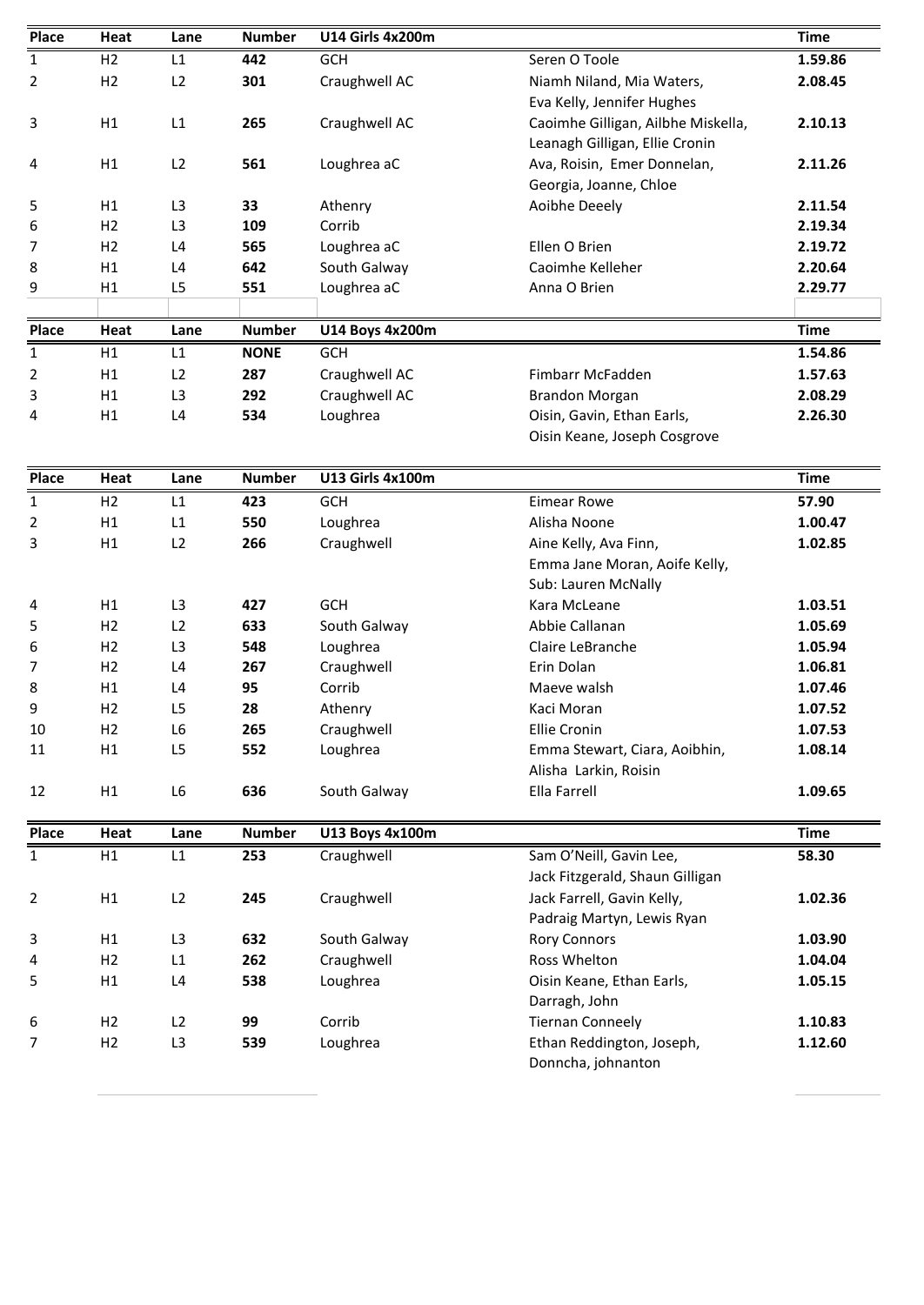| Place        | Heat           | Lane           | <b>Number</b> | <b>U12 Girls 4x100m</b> |                                                                  | <b>Time</b> |
|--------------|----------------|----------------|---------------|-------------------------|------------------------------------------------------------------|-------------|
| $\mathbf{1}$ | H <sub>2</sub> | L1             | 410           | <b>GCH</b>              | Aoibheann Cosstello                                              | 1.02.19     |
| 2            | H2             | L2             | 57            | Ballinasloe             | Ava McKeon                                                       | 1.04.95     |
| 3            | H1             | L1             |               | Craughwell              | Eve Ayo, Caoimhe Connolly,                                       | 1.05.14     |
|              |                |                |               |                         | Rebekah Flynn, Emily Miskella,<br>Sub: Hannah Hynes              |             |
| 4            | H1             | L2             |               | Athenry                 | Aoife Wall                                                       | 1.05.78     |
| 5            | H1             | L <sub>3</sub> |               | South Galway            |                                                                  | 1.05.86     |
| 6            | H1             | L4             |               | Craughwell              | Alex Slamas, Rebecca Lynch,<br>Hannah Hynes, Aoibhe Carr         | 1.05.90     |
| 7            | H1             | L <sub>5</sub> |               | East Galway             |                                                                  | 1.11.94     |
| 8            | H1             | L <sub>6</sub> |               | Loughrea                |                                                                  | 1.12.24     |
| 9            | H <sub>2</sub> | L <sub>3</sub> | 529           | Loughrea                | Carla, Serena, Caoimhe,                                          | 1.12.52     |
|              |                |                |               |                         | Melissa McDonnell                                                |             |
| 10           | H <sub>2</sub> | L <sub>4</sub> | 530           | Loughrea                | Moya Connaire                                                    | 1.15.41     |
| 11           | H <sub>2</sub> | L <sub>5</sub> | 622           | South Galway            | Roising                                                          | 1.15.69     |
| 12           | H <sub>2</sub> | L <sub>6</sub> | 204           | Craughwell              | Regina Maduka, Emily Rooney,                                     | 1.18.11     |
|              |                |                |               |                         | Lucy Duggan, Jade Moorhead                                       |             |
| Place        | Heat           | Lane           | <b>Number</b> | U12 Boys 4x100m         |                                                                  | <b>Time</b> |
| $\mathbf 1$  | H <sub>3</sub> | L1             | 62            | Ballinasloe             | Charlie Naughton                                                 | 59.99       |
| 2            | H <sub>3</sub> | L2             | 232           | Craughwell              | Robert Urquhart, Conor Hoade,<br>Lukas Schukat, Sean Fox,        | 1.01.01     |
|              |                |                |               |                         | Sub: Liam McDonagh                                               |             |
| 3            | H1             | L1             | 19            | Athenry                 | Calum Healy                                                      | 1.02.30     |
| 4            | H1             | L2             | 521           | Loughrea                | Darragh Donohue, Thomas, John,<br>Leon, Cathal, Lorcan           | 1.03.00     |
| 5            | H1             | L <sub>3</sub> | 404           | <b>GCH</b>              | Danny O Toole                                                    | 1.04.26     |
| 6            | H <sub>2</sub> | L1             | 224           | Craughwell              | Fabian Fleetwood, Mattie Kennedy,<br>Adam Stewart, Liam McDonagh | 1.05.53     |
| 7            | H <sub>2</sub> | L2             | 64            | Ballinasloe             | Joseph Tierney                                                   | 1.05.87     |
| 8            | H <sub>3</sub> | L <sub>3</sub> | 528           | Loughrea                | Cathal Ward                                                      | 1.06.92     |
| 9            | H1             | L <sub>4</sub> | 228           | Craughwell              | Joshua Ryan, Oisin Keane,<br>Darragh McCartin, Noah Keane        | 1.08.29     |
| 10           | H <sub>2</sub> | L <sub>3</sub> | 666           | Tuam                    | Jack Hession                                                     | 1.08.33     |
| 11           | H1             | L5             | 217           | Craughwell              | Aaron Shannon, Conor Kinsella,<br>Odhran Keane, Cathal Kelly     | 1.08.61     |
| 12           | H <sub>3</sub> | L <sub>4</sub> | 226           | Craughwell              | Cian Daly, Tiernan Leen,<br>Ben Cuniffe, Mark Egan               | 1.10.41     |
| 13           | H <sub>2</sub> | L <sub>4</sub> | 516           | Loughrea                | Ronan Brehony                                                    | 1.16.02     |
| Place        | Heat           | Lane           | <b>Number</b> | <b>U11 Girls 4x100m</b> |                                                                  | <b>Time</b> |
| $\mathbf{1}$ | H <sub>2</sub> | L1             | 205           | Craughwell              | Katie Scully, Jade Whelton,                                      | 1.07.32     |
|              |                |                |               |                         | Erin Kelly, Amy Corcoran,                                        |             |
|              |                |                |               |                         | Sub: Grace Leen, Rosemary Maduka                                 |             |
| 2            | H1             | L1             | 17            | Athenry                 | Sadbh McDonagh                                                   | 1.07.62     |
| 3            | H1             | L2             | 211           | Craughwell              | Sarah Byrne, Aoibhe Carr,                                        | 1.08.18     |
|              |                |                |               |                         | Jade Moorhead, Clodagh O'Meara,<br>Sub: Rachel Kinnane           |             |
| 4            | H <sub>2</sub> | L2             | 57            | Ballinasloe             | Ava McKeon                                                       | 1.09.25     |
| 5            | H1             | L <sub>3</sub> | 510           | Loughrea                | Emma Fahy, Caoimhe,<br>Ciara Mc, Rachel                          | 1.11.87     |
| 6            | H <sub>2</sub> | L3             | 612           | South Galway            | Sophie Farrell                                                   | 1.12.25     |
| 7            | H <sub>2</sub> | L <sub>4</sub> | 195           | Craughwell              | Helen Callaghan, Mairead Tucker,<br>Alana Grogan, Aoibhe Fahy    | 1.12.43     |
| 8            | H <sub>2</sub> | L <sub>5</sub> | 512           | Loughrea                | Sarah Flannery                                                   | 1.13.93     |
| 9            | H1             | L <sub>4</sub> | 201           | Craughwell              | Aoibhe Stephens, Chloe Allen,<br>Ella Lydon, Ella Lyons          | 1.15.00     |
|              |                |                |               |                         |                                                                  |             |
| 10           | H1             | L5             | 357           | East Galway             | L Keane                                                          | 1.19.08     |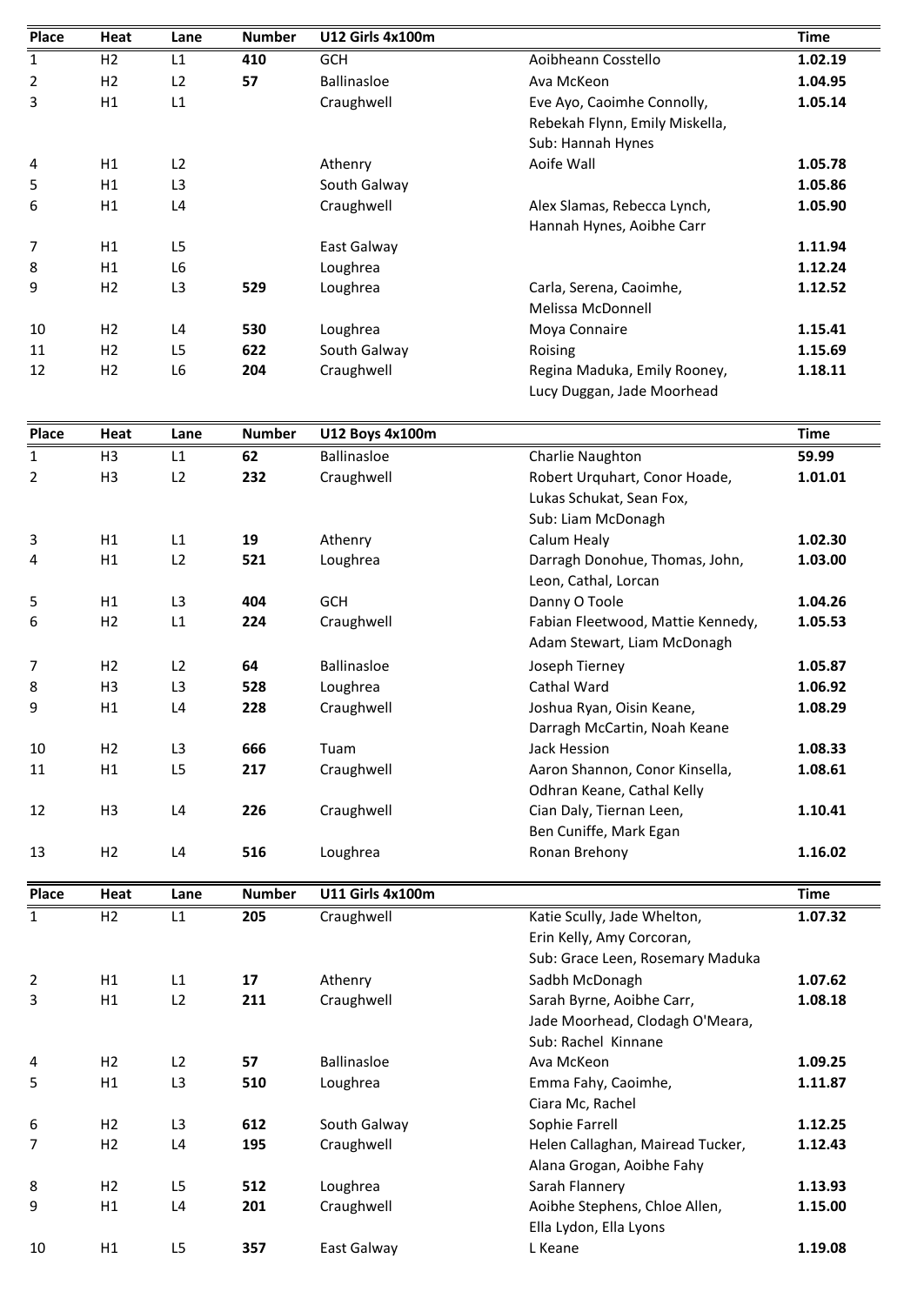| 11           | H1             | L <sub>6</sub> | 592                     | South Galway            | Kate Madden                                                                                     | 1.21.72                                             |
|--------------|----------------|----------------|-------------------------|-------------------------|-------------------------------------------------------------------------------------------------|-----------------------------------------------------|
| Place        | Heat           | Lane           | <b>Number</b>           | U11 Boys 4x100m         |                                                                                                 | <b>Time</b>                                         |
| $\mathbf{1}$ | H2             | L1             | 606                     | South Galway            | <b>Stephen Mannion</b>                                                                          | 1.03.67                                             |
|              |                | L1             |                         | Craughwell              |                                                                                                 |                                                     |
| 2            | H1             |                | 174                     |                         | Cian Lavan, Daniel Galvin,<br>Fiachra Bond, Ryan O'Donnell,<br>Sub: Cian Reddington             | 1.05.55                                             |
| 3            | H <sub>2</sub> | L2             | 185                     | Craughwell              | Luke Flynn, Evan Hallinan,<br>Ryan McDonnell, Ódhran Gilligan,<br>Subs: Evan Martin, Mark Walsh | 1.06.64                                             |
| 4            | H <sub>2</sub> | L <sub>3</sub> | 388                     | <b>GCH</b>              | Cailim McDonagh                                                                                 | 1.08.24                                             |
| 5            | H1             | L2             | 56                      | Ballinasloe             | Mark Kilkenny                                                                                   | 1.09.16                                             |
| 6            | H1             | L <sub>3</sub> | 506                     | Loughrea                | Thomas Stratford, Cathal,<br>Evan, Conor                                                        | 1.10.00                                             |
| 7            | H1             | L4             | 176                     | Craughwell              | Aaron Crowe, Liam McDaid,<br>Killian Walsh, Daire Crowe                                         | 1.11.20                                             |
| 8            | H1             | L <sub>5</sub> | 657                     | Tuam                    | Oisin Phelan                                                                                    | 1.11.47                                             |
| 9            | H <sub>2</sub> | L4             | 181                     | Craughwell              | Kenneth O'Connor, Calvin Ryan,<br>Colm O'Brien, Shane Concannon                                 | 1.13.61                                             |
| 10           | H <sub>2</sub> | L <sub>5</sub> | 487                     | Loughrea                | Matthew Whelan                                                                                  | 1.13.87                                             |
| 11           | H1             | L <sub>6</sub> | 602                     | South Galway            | Padraig Pearl                                                                                   | 1.14.59                                             |
| 12           | H <sub>2</sub> | L <sub>6</sub> | 716                     | Loughrea                | Jack Touhy                                                                                      | 1.20.06                                             |
| Place        | Heat           | Lane           | <b>Number</b>           | <b>U10 Girls 4x100m</b> |                                                                                                 | <b>Time</b>                                         |
| $\mathbf{1}$ | H1             | L1             |                         | Ballinsasloe            |                                                                                                 | 1.09.67                                             |
| 2            | H1             | L2             | 148                     | Craughwell              | Rachel O'Callaghan, Siobhan Carr,<br>Grace Lynch, Chloe Hallinan                                | 1.09.68                                             |
| 3            | H1             | L3             | 587                     | South Galway            | Aisling Dolphin                                                                                 | 1.14.73                                             |
| 3            | H2             | L1             | 496                     | Loughrea                | Leah Halloran, Ciara Mc, Shauna,<br>Roisin, Aisling                                             | 1.14.73                                             |
| 5            | H <sub>2</sub> | L2             | 149                     | Craughwell              | Aisling Whyte                                                                                   | 1.15.38                                             |
| 6            | H1             | L4             | 493                     | Loughrea                | <b>Aisling Corry</b>                                                                            | 1.18.87                                             |
| 7            | H <sub>2</sub> | L3             | 588                     | South Galway            | Ava Monaghan                                                                                    | 1.20.06                                             |
| 8            | H1             | L5             | 158                     | Craughwell              | <b>Tara Molloy</b>                                                                              | 1.21.26                                             |
| 9            | H2             | L4             | 491                     | Loughrea                | Niamh Headd                                                                                     | 1.23.57                                             |
| <b>Place</b> | Heat           | Lane           | <b>Number</b>           | U10 Boys 4x100m         |                                                                                                 | <b>Time</b>                                         |
|              | H1             | L1             | 134                     | Craughwell              | Conor Gilligan, Cillian Horan,<br>Cormac McFadden, Evan Moran                                   | 1.07.30                                             |
| $\mathbf{1}$ |                |                | $\overline{\mathbf{4}}$ | Athenry                 | Adam O'Halloran                                                                                 | 1.07.56                                             |
| 2            | H1             | L2             |                         |                         | Eddie Silke, Liam O'Connell,                                                                    | 1.09.61                                             |
| 3            | H <sub>2</sub> | L1             | 140                     | Craughwell              | Lucas Keane, Jamie Collins                                                                      |                                                     |
| 4            | H <sub>2</sub> | L2             | 86                      | Corrib                  | Eamonn Fahy                                                                                     |                                                     |
| 5            | H <sub>2</sub> | L <sub>3</sub> | 659                     | Tuam                    | Darragh Kenny                                                                                   |                                                     |
| 6            | H <sub>2</sub> | L4             | 488                     | Loughrea                | Stephen Keane, Darragh,<br>Matthew, Evan                                                        |                                                     |
| 7            | H1             | L <sub>3</sub> | 383                     | GCH                     | Richard McGrath                                                                                 |                                                     |
| 8            | H1             | L4             | 133                     | Craughwell              | Adam Jordan                                                                                     | 1.10.76<br>1.12.78<br>1.13.68<br>1.14.83<br>1.15.04 |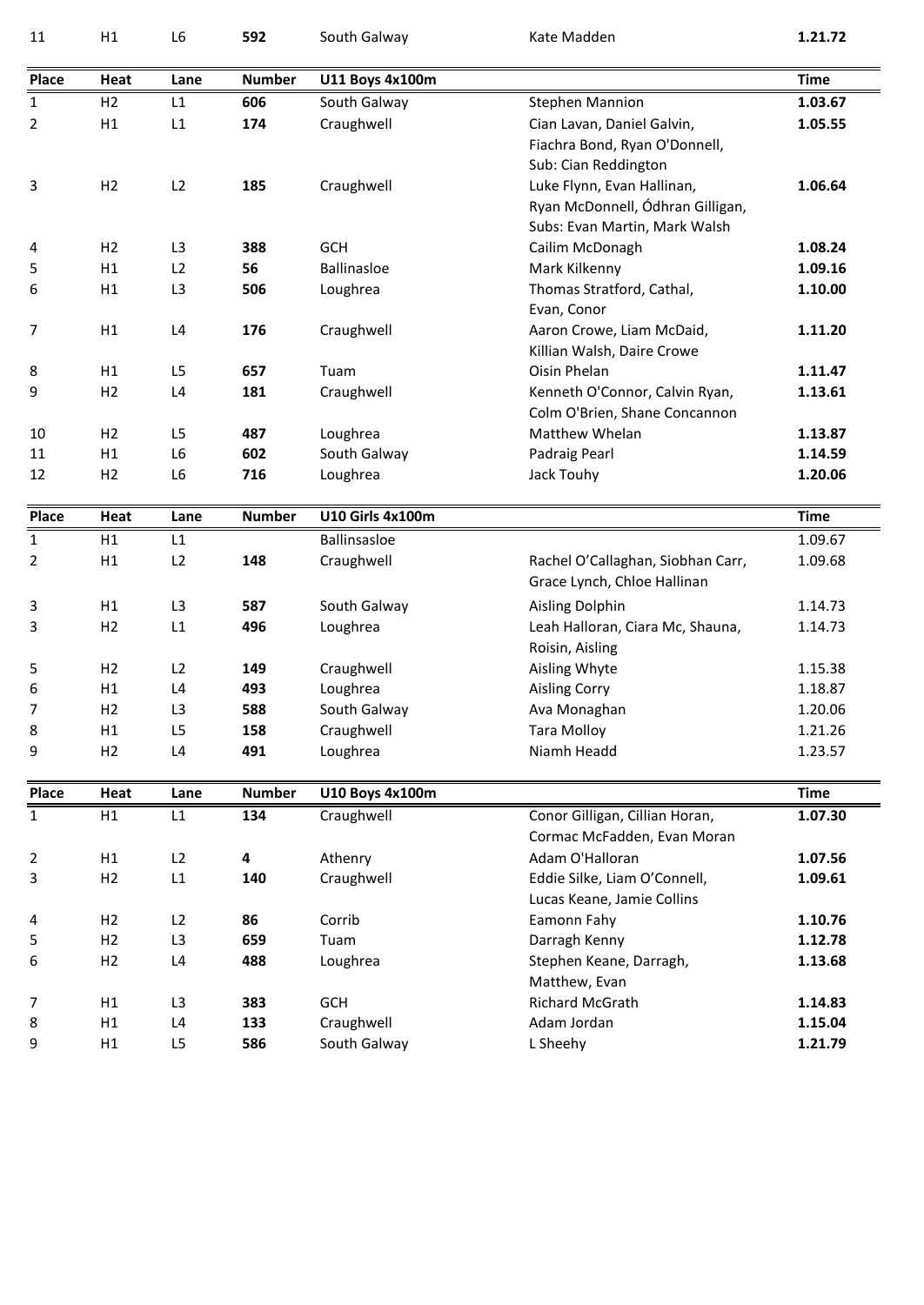| Place          | Heat           | Lane           | <b>Number</b> | <b>Senior Women Hurdles</b>  |                           | <b>Time</b> |
|----------------|----------------|----------------|---------------|------------------------------|---------------------------|-------------|
| 1              |                | L <sub>2</sub> | 485           | Mary Barrett                 | Loughrea AC               | 11.29       |
| Guest          |                | L1             | 693           | Finola Moore (Guest)         | Celbridge AC              | 13.29       |
| Place          | Heat           | Lane           | <b>Number</b> | <b>Senior Men Hurdles</b>    |                           | <b>Time</b> |
| Guest          |                | L8             | 685           | Patrick Heffernan (Guest)    | AIT AC/Tullamore Harriers | 9.26        |
| 1              |                | L7             | 1             | Evan Quirke                  | Athenry AC                | 9.47        |
| <b>Place</b>   | Heat           | Lane           | <b>Number</b> | U16/17 Girls Hurdles (2' 6") |                           | <b>Time</b> |
| 1              | Η1             | L4             | 474           | Lydia doyle                  | Galway City Hrs           | 9.96        |
| 2              | H1             | L3             | 468           | Cliona ni Chochlain          | Galway City Hrs           | 10.52       |
| 3              | H1             | L <sub>5</sub> | 46            | Shannen Lee                  | Athenry AC                | 11.81       |
| 4              | H1             | L7             | 579           | Anja Quinn                   | Loughrea AC               | 12.30       |
| 5              | H1             | L2             | 581           | Maebh O'Byrne                | Loughrea AC               | 13.37       |
| 6              | H1             | L <sub>6</sub> | 580           | Edel Larkin                  | Loughrea AC               | 13.57       |
| Place          | Heat           | Lane           | <b>Number</b> | U16/17 Boys Hurdles (2' 9")  |                           | <b>Time</b> |
| $\mathbf{1}$   | H1             | L7             | 466           | Ryan Traynor O'Toole         | <b>Galway City Hrs</b>    | 9.67        |
| 2              | H1             | L <sub>6</sub> | 327           | Jerry Keary                  | Craughwell AC             | 9.93        |
| 3              | H1             | L <sub>3</sub> | 572           | Brendan Lynch                | Loughrea AC               | 10.04       |
| 4              | H1             | L4             | 325           | Cian Waters                  | Craughwell AC             | 10.45       |
| 5              | H1             | L2             | 44            | Ryan Mc Nelis                | Athenry AC                | 10.97       |
| 6              | H1             | L <sub>5</sub> | 332           | Peter Martin                 | Craughwell AC             | 11.45       |
| <b>Place</b>   | Heat           | Lane           | <b>Number</b> | U15 Girls Hurdles (2' 6")    |                           | <b>Time</b> |
| 1              | H1             | L <sub>6</sub> | 452           | Eadoin Langan                | Galway City Hrs           | 11.28       |
| 2              | H1             | L4             | 41            | Sarah Gilhooley              | Athenry AC                | 11.32       |
| 3              | H1             | L <sub>3</sub> | 316           | Finola Kelly                 | Craughwell AC             | 11.48       |
| 4              | H1             | L5             | 318           | Alison Leahy                 | Craughwell AC             | 12.99       |
| Place          | Heat           | Lane           | <b>Number</b> | U15 Boys Hurdles (2' 9")     |                           | <b>Time</b> |
| $\mathbf{1}$   | H1             | L <sub>3</sub> | 38            | <b>Brandon Lee</b>           | Athenry AC                | 9.58        |
| 2              | H1             | L6             | 306           | Oisin Shannon                | Craughwell AC             | 10.20       |
| 3              | H1             | L4             | 446           | <b>Diarmuid Kilcommins</b>   | Galway City Hrs           | 11.14       |
| 4              | H1             | L7             | 305           | <b>Ultan Sheeran</b>         | Craughwell AC             | 11.52       |
| 5              | H1             | L5             | 39            | Dean Treacey                 | Athenry AC                | 12.21       |
| 6              | H1             | L2             | 310           | Conor Hughes                 | Craughwell AC             | 12.29       |
| Place          | Heat           | Lane           | <b>Number</b> | U14 Girls Hurdles (2' 3")    |                           | <b>Time</b> |
| $\mathbf{1}$   | H1             | L3             | 442           | Seren O'Toole                | <b>Galway City Hrs</b>    | 10.14       |
| $\overline{2}$ | H2             | L4             | 33            | Aoilbhe Deeley               | Athenry AC                | 10.65       |
| 3              | H2             | L <sub>3</sub> | 441           | Mairead Flynn                | <b>Galway City Hrs</b>    | 10.88       |
| 4              | H1             | L1             | 444           | Zoe Moore                    | <b>Galway City Hrs</b>    | 10.92       |
| 5              | H1             | L5             | 557           | Chloe Casey                  | Loughrea AC               | 11.12       |
| 6              | H2             | L2             | 297           | Mia Waters                   | Craughwell AC             | 11.48       |
| 7              | H <sub>2</sub> | L <sub>5</sub> | 34            | Ciara Mc Donagh              | Athenry AC                | 12.06       |
| 8              | H2             | L1             | 561           | Emer Donnellan               | Loughrea AC               | 12.68       |
| 9              | H1             | L2             | 299           | Caoimhe Gilligan             | Craughwell AC             | 12.70       |
| 10             | H2             | L6             | 560           | Georgia Deely                | Loughrea AC               | 12.75       |
|                | H1             | L4             | 37            | Sinead Lyons                 | Athenry AC                | <b>DNF</b>  |
| <b>Place</b>   | Heat           | Lane           | <b>Number</b> | U14 Boys Hurdles (2' 6")     |                           | <b>Time</b> |
| $\mathbf{1}$   |                | L3             | 434           | Jonathon McGrath             | Galway City Hrs           | 10.59       |
| $\overline{2}$ |                | L4             | 554           | Gavin Headd                  | Loughrea AC               | 12.56       |
|                |                |                |               |                              |                           |             |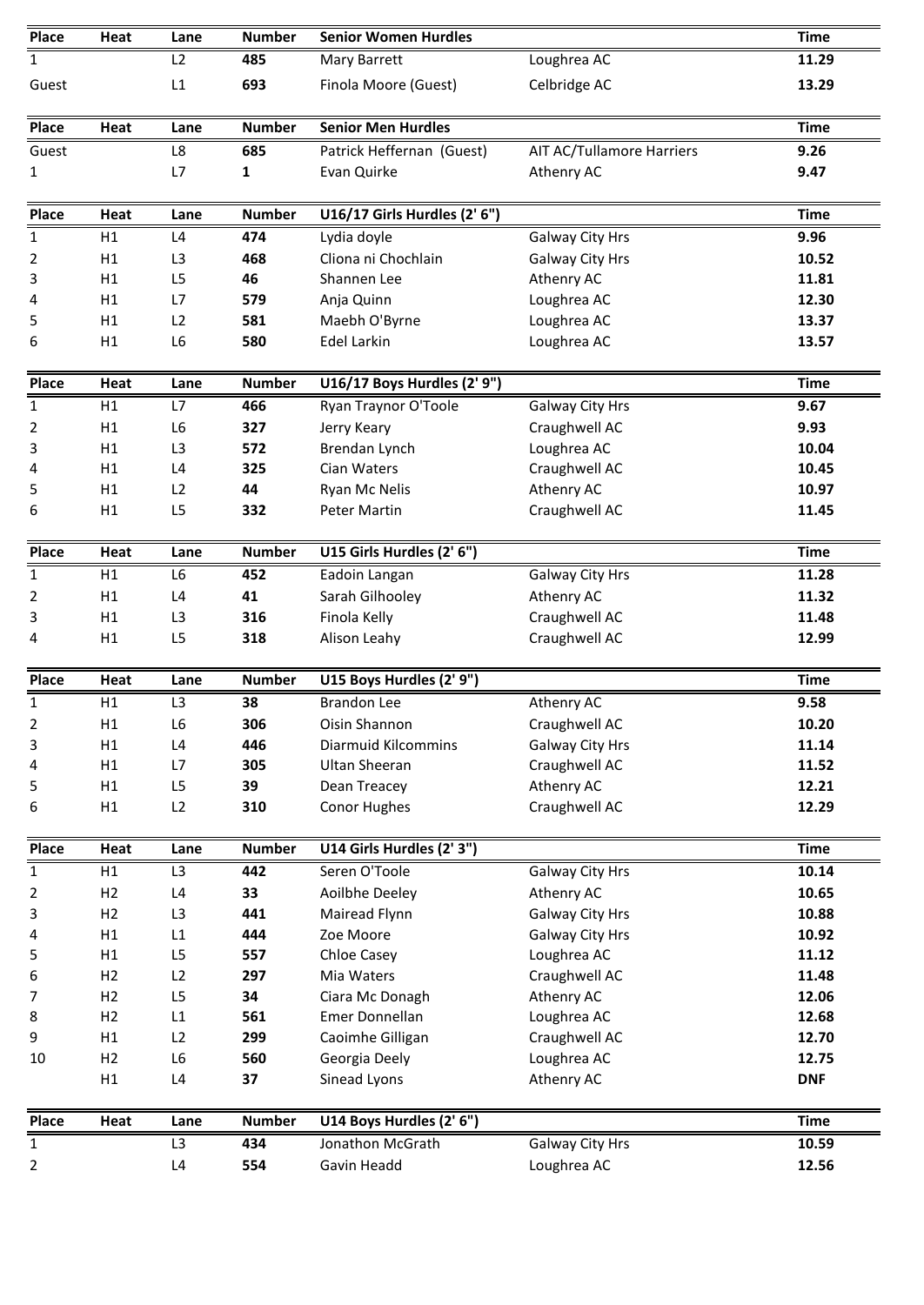| Place          | Heat           | Lane           | <b>Number</b> | U13 Girls 60m Hurdles (2' 3") |                           | <b>Time</b> |
|----------------|----------------|----------------|---------------|-------------------------------|---------------------------|-------------|
| $\mathbf{1}$   | H1             | L <sub>5</sub> | 543           | Aoibhin Farrell               | Loughrea AC               | 10.82       |
| Guest          | H <sub>2</sub> | L3             | 705           | Erin Taheny (Guest)           | Sligo AC                  | 10.85       |
| $\overline{2}$ | H <sub>3</sub> | L4             | 427           | Kara McCleane                 | Galway City Hrs           | 11.33       |
| 3              | H4             | L4             | 421           | <b>Chellene Trill</b>         | Galway City Hrs           | 11.44       |
| 4              | H1             | L3             | 269           | Aine Kelly                    | Craughwell AC             | 11.57       |
| 5              | H1             | L7             | 30            | Saoirse Healey                | Athenry AC                | 11.77       |
| 6              | H <sub>3</sub> | L2             | 265           | <b>Ellie Cronin</b>           | Craughwell AC             | 11.82       |
| 7              | H2             | L <sub>6</sub> | 634           | Aisling Quinn                 | South Galway AC           | 12.03       |
| 8              | H1             | L2             | 425           | Hannah King                   | <b>Galway City Hrs</b>    | 12.26       |
| 9              | H1             | L <sub>6</sub> | 278           | Ciara Huges                   | Craughwell AC             | 12.27       |
| 9              | H <sub>3</sub> | L <sub>6</sub> | 541           | <b>Denise Deely</b>           | Loughrea AC               | 12.27       |
| 11             | H <sub>5</sub> | L3             | 420           | Ava McCleane                  | Galway City Hrs           | 12.38       |
| 12             | H4             | L <sub>6</sub> | 546           | Roisin Kelly                  | Loughrea AC               | 12.51       |
| 13             | H2             | L4             | 547           | Ciara Kyne                    | Loughrea AC               | 12.62       |
| 14             | H <sub>3</sub> | L <sub>3</sub> | 29            | Laura Kenny                   | Athenry AC                | 12.66       |
| 15             | H2             | L8             | 636           | Ella Farrell                  | South Galway AC           | 12.99       |
| 16             | H <sub>2</sub> | L7             | 28            | Kaci Moran                    | Athenry AC                | 13.01       |
| 17             | H4             | L <sub>5</sub> | 31            | Shauna Madden                 | Athenry AC                | 13.03       |
| 18             | H <sub>2</sub> | L2             | 281           | Emma Jane Moran               | Craughwell AC             | 13.06       |
| 19             | H2             | L5             | 274           | Ava Finn                      | Craughwell AC             | 13.15       |
| 20             | H1             | L4             | 27            | Chloe Quirke                  | Athenry AC                | 13.18       |
| 21             | H <sub>5</sub> | L7             | 26            | Aileen Evans                  | Athenry AC                | 13.46       |
| 22             | H4             | L <sub>3</sub> | 268           | Siofra Boland                 | Craughwell AC             | 13.48       |
| 23             | H <sub>3</sub> | L <sub>5</sub> | 270           | Kate Murphy                   | Craughwell AC             | 13.51       |
| 24             | H4             | L2             | 273           | Abbie o callaghhan            | Craughwell AC             | 13.89       |
| 25             | H <sub>5</sub> | L5             | 284           | Iseult Conaghan               | Craughwell AC             | 13.91       |
| 26             | H <sub>5</sub> | L4             | 544           | Jemma Flannery                | Loughrea AC               | 13.96       |
| 27             | H <sub>5</sub> | L2             | 271           | Ailbhe Doyle                  | Craughwell AC             | 14.34       |
| 28             | H <sub>5</sub> | L <sub>6</sub> | 283           | Niamh mc Sweeney              | Craughwell AC             | 14.59       |
| <b>Place</b>   | Heat           | Lane           | <b>Number</b> | U13 Boys 60m Hurdles (2'3")   |                           | <b>Time</b> |
| $\mathbf{1}$   | H <sub>2</sub> | L6             | 248           | Jack Fitzgerald               | Craughwell AC             | 11.54       |
| 2              | H2             | L2             | 254           | <b>Jack Farrell</b>           | Craughwell AC             | 11.69       |
| 3              | H2             | L <sub>3</sub> | 264           | Conor Trehy                   | Craughwell AC             | 11.72       |
| 4              | H1             | L2             | 259           | Padraig Martyn                | Craughwell AC             | 11.78       |
| 5              | H2             | L <sub>5</sub> | 629           | Eoin Madden                   | South Galway AC           | 12.20       |
| 6              | H1             | L4             | 365           | Liam Lennon                   | East Galway AC            | 12.23       |
| 6              | H1             | L6             | 632           | <b>Rory Connors</b>           | South Galway AC           | 12.23       |
| 8              | H1             | L5             | 246           | Fionn McArdle                 | Craughwell AC             | 12.61       |
| 9              | H <sub>2</sub> | L7             | 247           | Sean Cotter                   | Craughwell AC             | 12.78       |
| 10             | H <sub>2</sub> | L4             | 627           | Cillian O Driscoll            | South Galway AC           | 12.91       |
| 11             | H1             | L7             | 251           | Charlie Black                 | Craughwell AC             | 13.63       |
| 12             | H1             | L <sub>3</sub> | 244           | Sameul Maduka                 | Craughwell AC             | 13.68       |
| Place          | Heat           | Lane           | <b>Number</b> | Senior Women 60m              |                           | <b>Time</b> |
| Guest          |                | H1 L1          | 684           | Vicki Harris (Guest)          | AIT AC/Mullingar Harriers | 7.94        |
| $\mathbf{1}$   |                | H1 L3          | 128           | Sinead Treacy                 | Craughwell AC             | 8.01        |
| Guest          |                | H1 L7          | 700           | Aisling Watters (Guest)       | Navan AC                  | 8.28        |
| $\overline{2}$ |                | H1 L4          | 130           | Cathriona Farrell             | Craughwell AC             | 8.49        |
| 3              |                | H1 L2          | 715           | Sarah Finnegan                | Craughwell AC             | 8.69        |
| Guest          |                | H1 L8          | 687           | Karen Blaney (Guest)          | Navan AC                  | 8.75        |
|                |                |                |               |                               |                           |             |
| Guest          |                | H1 L6          | 690           | Andrea Fleischer (Guest)      | Celbridge AC              | 9.07        |
| Guest          |                | H1 L5          | 692           | Paula Reilly (Guest)          | Celbridge AC              | 9.08        |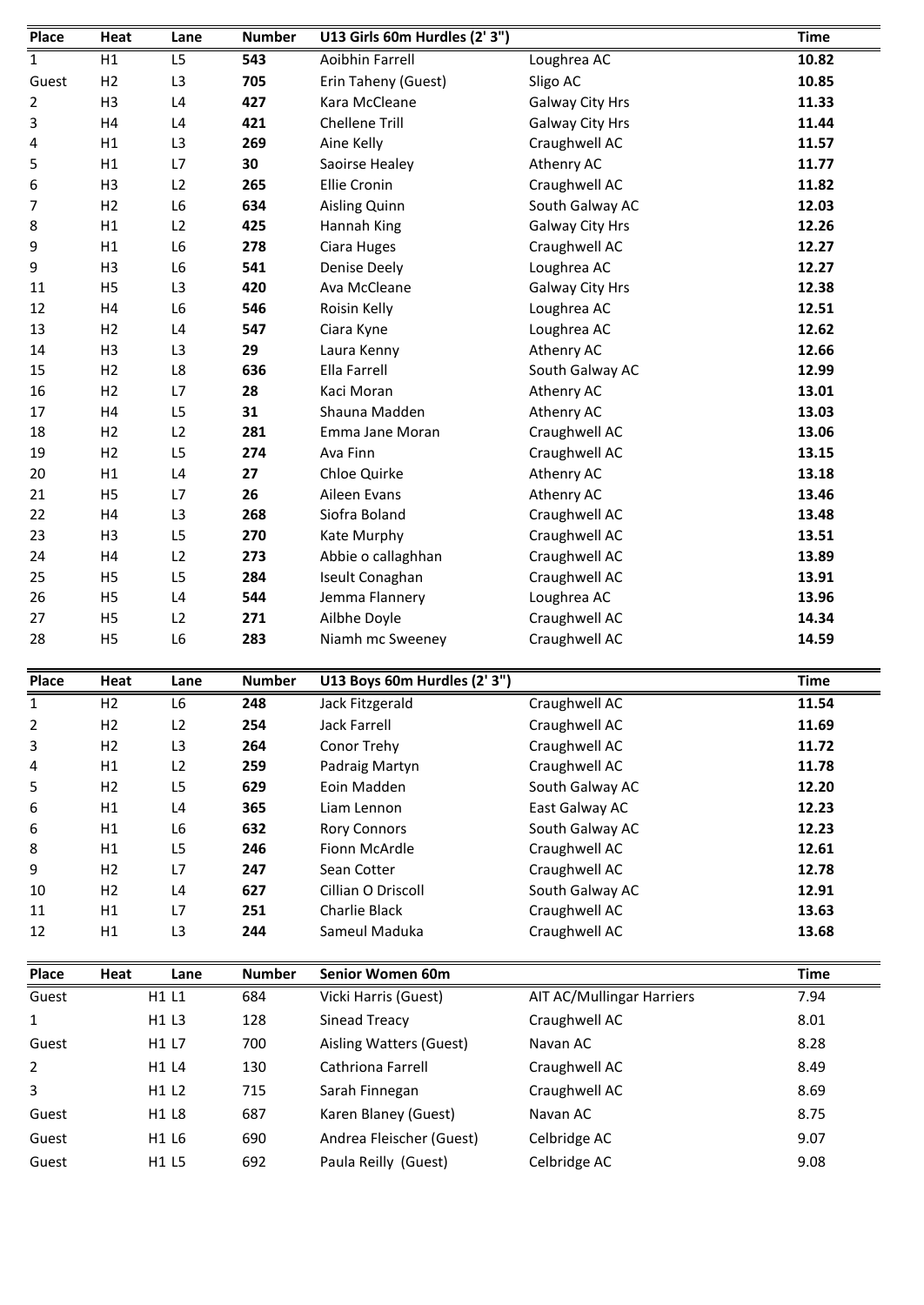| Place | Heat | Lane           | <b>Number</b>  | <b>Senior Men 60m</b>         |                                  | <b>Time</b> |
|-------|------|----------------|----------------|-------------------------------|----------------------------------|-------------|
| Guest |      | H1             | L6             | 702 Zak Irwin (Guest)         | Sligo AC                         | 7.04        |
| 1     |      | H1             | L <sub>3</sub> | 124 Conor Duggan              | Craughwell AC                    | 7.08        |
| Guest |      | H1             | L7             | 703 Odhran Gildea (Guest)     | Sligo AC                         | 7.09        |
| Guest |      | H <sub>3</sub> | L <sub>4</sub> | 688 Stephen Gaffney (Guest)   | Rathfarnham                      | 7.18        |
| 2     |      | H1             | L <sub>5</sub> | 123 Aidan Conneely            | Craughwell AC                    | 7.32        |
| Guest |      | H <sub>3</sub> | L2             | 694 Nick Ennis (Guest)        | Crusaders AC                     | 7.39        |
| 3     |      | H1             | L <sub>4</sub> | 460 Eoghan Dobey              | Galway City Hrs                  | 7.52        |
| Guest |      | H <sub>3</sub> | L <sub>5</sub> | 695 Tope Oleaide (Guest)      | Crusaders AC                     | 7.52        |
| Guest |      | H <sub>3</sub> | L <sub>3</sub> | 685 Patrick Heffernan (Guest) | <b>AIT AC/Tullamore Harriers</b> | 7.55        |
| 4     |      | H1             | L8             | 480 David Brown               | Loughrea AC                      | 7.70        |
| 5     |      | H1             | L2             | 1 Evan Quirke                 | Athenry AC                       | 7.75        |
| 6     |      | H <sub>2</sub> | L <sub>6</sub> | 483 Alphonsus Heneghan        | Loughrea AC                      | 7.96        |
| Guest |      | H <sub>2</sub> | L3             | 689 Damian Kirwan (Guest)     | Celbridge AC                     | 7.97        |
| 7     |      | H1             | L1             | 120 Stephen Callaghan         | Craughwell AC                    | 8.34        |
| Guest |      | H <sub>2</sub> | L <sub>5</sub> | 713 Andrew Connaire           | Loughrea AC                      | 8.35        |
| 8     |      | H <sub>2</sub> | L4             | 372 Donie Duggan              | Galway City Hrs                  | 8.55        |
| 9     |      | H <sub>2</sub> | L2             | 82 Owen Finn                  | Corrib Athletic Club             | 8.86        |
| 10    |      | H <sub>2</sub> | L7             | 482 Barry Beirne              | Loughrea AC                      | 8.97        |
| Place | Heat | Lane           | <b>Number</b>  | U16/17 Girls 60m              |                                  | <b>Time</b> |
| 1     |      | H1             | L1             | <b>347 Michelle Duggan</b>    | Craughwell AC                    | 8.20        |

| ୪              |      | HZ             | L4             |               | 372 Donie Duggan           | <b>Galway City Hrs</b> | 8.55        |
|----------------|------|----------------|----------------|---------------|----------------------------|------------------------|-------------|
| 9              |      | H <sub>2</sub> | L2             |               | 82 Owen Finn               | Corrib Athletic Club   | 8.86        |
| 10             |      | H <sub>2</sub> | L7             |               | 482 Barry Beirne           | Loughrea AC            | 8.97        |
| Place          | Heat | Lane           |                | <b>Number</b> | U16/17 Girls 60m           |                        | <b>Time</b> |
| $\mathbf{1}$   |      | H1             | L1             |               | 347 Michelle Duggan        | Craughwell AC          | 8.20        |
| Guest          |      | H1             | L <sub>2</sub> |               | 707 Ellie McGeough (Guest) | Sligo AC               | 8.26        |
| $\overline{2}$ |      | H1             | L <sub>3</sub> |               | 477 Roisin Flynn           | Galway City Hrs        | 8.35        |
| Guest          |      | H <sub>3</sub> | L4             |               | 378 Elisabeth Maher        | Galway City Hrs        | 8.46        |
| 3              |      | H <sub>2</sub> | L4             |               | 474 Lydia doyle            | Galway City Hrs        | 8.49        |
| 4              |      | H1             | L <sub>6</sub> |               | 473 Laura Nally            | Galway City Hrs        | 8.67        |
| 5              |      | H <sub>3</sub> | L <sub>5</sub> |               | 576 Emma Reynolds          | Loughrea AC            | 8.73        |
| Guest          |      | H <sub>2</sub> | L6             |               | 708 Zara Stafford (Guest)  | Sligo AC               | 8.75        |
| 6              |      | H <sub>3</sub> | L <sub>3</sub> |               | 574 Arlene Earls           | Loughrea AC            | 8.91        |
| 7              |      | H <sub>3</sub> | L <sub>6</sub> |               | 470 Aoife Sheehy           | Galway City Hrs        | 9.13        |
| 8              |      | H <sub>2</sub> | L <sub>5</sub> |               | 653 Emer McSweeney         | South Galway AC        | 9.38        |
| 9              |      | H <sub>2</sub> | L2             |               | 577 Lauren Stewart         | Loughrea AC            | 9.40        |
| 10             |      | H <sub>3</sub> | L2             |               | 654 Honour Cure            | South Galway AC        | 9.41        |
| 11             |      | H1             | L7             |               | 652 Cadhla Silke           | South Galway AC        | 9.69        |
| 12             |      | H1             | L <sub>4</sub> |               | 655 Maria Fitzpatrick      | South Galway AC        | 9.93        |
| 13             |      | H1             | L <sub>5</sub> |               | 581 Maebh O'Byrne          | Loughrea AC            | 9.95        |
| 14             |      | H <sub>2</sub> | L <sub>3</sub> |               | 580 Edel Larkin            | Loughrea AC            | 10.47       |
| Place          | Heat | Lane           |                | <b>Number</b> | U16/17 Boys 60m            |                        | <b>Time</b> |
| 1              |      | H1             | L <sub>6</sub> |               | 461 Jack Dempsey           | Galway City Hrs        | 7.30        |
| $\overline{2}$ |      | H <sub>2</sub> | 12             |               | 467 Sean Kilmartin         | <b>Galway City Hrs</b> | 7.47        |

| 13             | нı             | ᇅ              | <b>581</b> Maeph O Byrne         | Loughrea AC     | 9.95        |
|----------------|----------------|----------------|----------------------------------|-----------------|-------------|
| 14             | H <sub>2</sub> | L <sub>3</sub> | 580 Edel Larkin                  | Loughrea AC     | 10.47       |
| Place          | Heat<br>Lane   |                | <b>Number</b><br>U16/17 Boys 60m |                 | <b>Time</b> |
| 1              | H1             | L6             | 461 Jack Dempsey                 | Galway City Hrs | 7.30        |
| $\overline{2}$ | H2             | L <sub>2</sub> | 467 Sean Kilmartin               | Galway City Hrs | 7.47        |
| 3              | H <sub>2</sub> | L7             | 335 Cillian Dolan                | Craughwell AC   | 7.49        |
| 4              | H1             | L3             | <b>NONE</b> Luke O'Shaughnessy   | Galway City Hrs | 7.54        |
| 5              | H <sub>2</sub> | L4             | 710 Kascper Poniatowski          | Galway City Hrs | 7.85        |
| 6              | H1             | L <sub>2</sub> | 458 Darren Costello              | Galway City Hrs | 7.94        |
| 6              | H <sub>2</sub> | L <sub>3</sub> | <b>326</b> Daniel Callanan-Forde | Craughwell AC   | 7.94        |
| Guest          | H1             | L4             | 118 Ben Vahev                    | Craughwell AC   | 8.28        |
| 8              | H1             | L5             | 329 Louis Molloy                 | Craughwell AC   | 8.38        |
| 9              | H <sub>2</sub> | L5             | 572 Brendan Lynch                | Loughrea AC     | 8.41        |
| 10             | H1             | L7             | 573 Callum Reddington            | Loughrea AC     | 8.60        |
| 11             | H2             | L6             | 330 Paul Molloy                  | Craughwell AC   | 9.29        |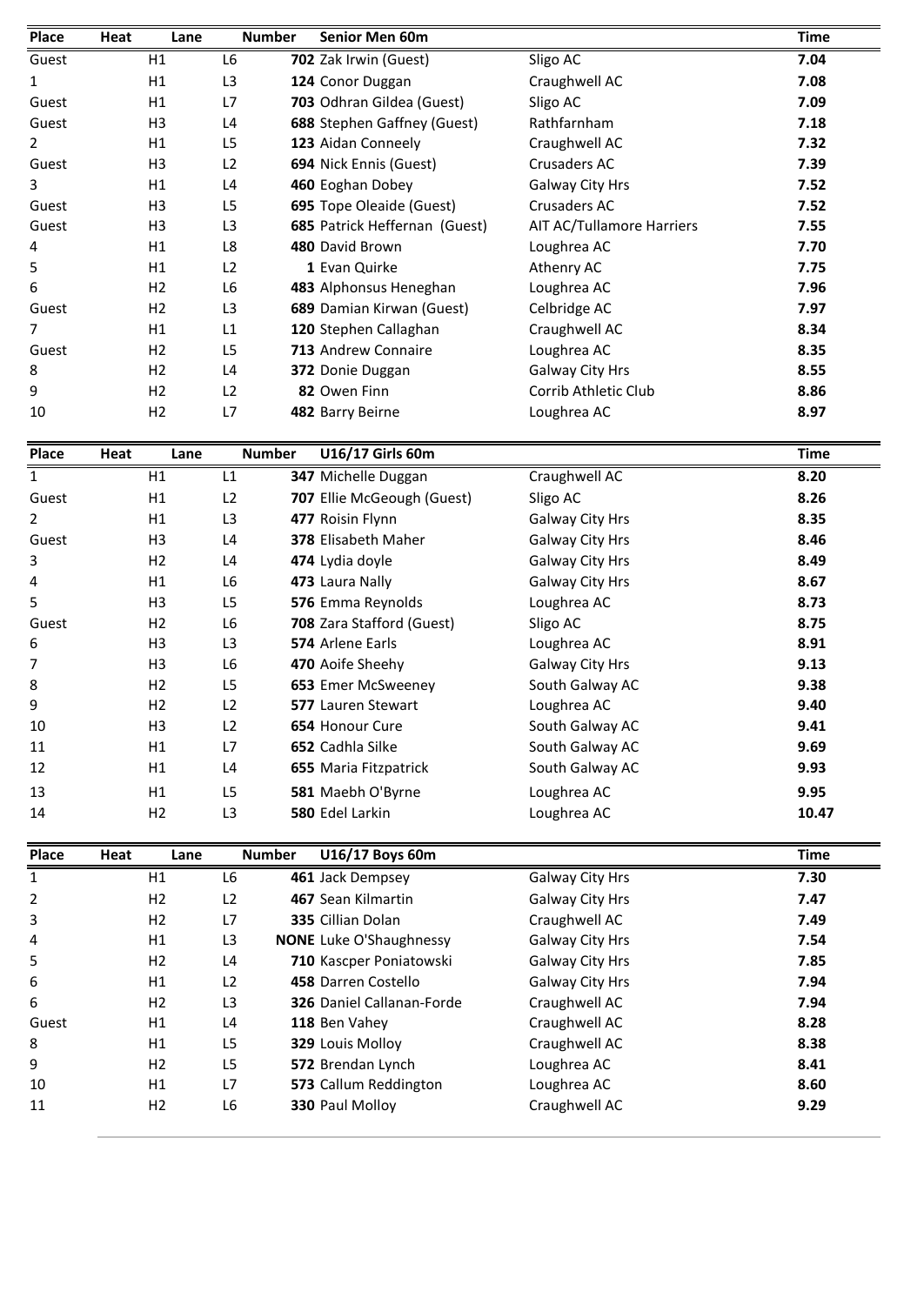| Place | Heat | Lane           |                | <b>Number</b> | U15 Girls 60m            |                 | <b>Time</b> |
|-------|------|----------------|----------------|---------------|--------------------------|-----------------|-------------|
| 1     |      | H1             | L5             |               | <b>319 Siona Lawless</b> | Craughwell AC   | 8.61        |
| 2     |      | H <sub>2</sub> | L <sub>4</sub> |               | 318 Alison Leahy         | Craughwell AC   | 8.70        |
| 3     |      | H1             | L <sub>2</sub> |               | 452 Eadoin Langan        | Galway City Hrs | 8.82        |
| 4     |      | H2             | L2             |               | 454 Mary Duggan          | Galway City Hrs | 8.86        |
| 5     |      | H2             | L <sub>5</sub> |               | 568 Pearl Finnerty       | Loughrea AC     | 9.26        |
| 6     |      | H1             | L <sub>4</sub> |               | 320 Anna Farrelly        | Craughwell AC   | 9.28        |
| 7     |      | H <sub>2</sub> | L <sub>3</sub> |               | 314 Sarah Callanan       | Craughwell AC   | 9.30        |
| 8     |      | H1             | L <sub>3</sub> |               | 673 Adekemi Ogungbola    | Tuam AC         | 10.11       |
| 9     |      | H1             | L <sub>6</sub> |               | 567 Cliona Cahalan       | Loughrea AC     | 10.18       |
| Place | Heat | Lane           |                | <b>Number</b> | U15 Boys 60m             |                 | <b>Time</b> |
| 1     |      | H <sub>2</sub> | L <sub>5</sub> |               | 446 Diarmuid Kilcommins  | Galway City Hrs | 8.03        |
| 2     |      | H <sub>2</sub> | L3             |               | <b>38 Brandon Lee</b>    | Athenry AC      | 8.05        |

| ŏ            |      | H1.            | L3             |               | <b>673</b> Adekemi Ogungbola | Tuam AC                   | 10.11       |
|--------------|------|----------------|----------------|---------------|------------------------------|---------------------------|-------------|
| 9            |      | H1             | L6             |               | 567 Cliona Cahalan           | Loughrea AC               | 10.18       |
| Place        | Heat | Lane           |                | <b>Number</b> | U15 Boys 60m                 |                           | <b>Time</b> |
| $\mathbf{1}$ |      | H <sub>2</sub> | L5             |               | 446 Diarmuid Kilcommins      | Galway City Hrs           | 8.03        |
| 2            |      | H <sub>2</sub> | L <sub>3</sub> |               | <b>38 Brandon Lee</b>        | Athenry AC                | 8.05        |
| 3            |      | H1             | L4             |               | 449 Stephen Flaherty Kelly   | Galway City Hrs           | 8.44        |
| 4            |      | H <sub>2</sub> | L <sub>2</sub> |               | 306 Oisin Shannon            | Craughwell AC             | 8.46        |
| 5            |      | H1             | L6             |               | <b>305</b> Ultan Sheeran     | Craughwell AC             | 8.74        |
| 6            |      | H1             | L <sub>5</sub> |               | 648 Daire Murphy             | South Galway AC           | 9.24        |
|              |      | H1             | L <sub>2</sub> |               | 310 Conor Hughes             | Craughwell AC             | 9.29        |
| 8            |      | H1             | L <sub>3</sub> |               | <b>39 Dean Treacey</b>       | Athenry AC                | 9.82        |
| 9            |      | H <sub>2</sub> | L6             |               | 69 Rowan Harley              | Ballinasloe & District AC | 9.98        |
| 10           |      | H <sub>2</sub> | L4             |               | <b>311 Cathal Walsh</b>      | Craughwell AC             | 10.20       |
| Place        | Heat | Lane           |                | <b>Number</b> | U14 Girls 60m                |                           | <b>Time</b> |
|              |      | H <sub>2</sub> | L5             |               | 444 Zoe Moore                | Galway City Hrs           | 8.73        |

| ୪            |      | ĦТ             | L3             | <b>39</b> Dean Treacey         | Athenry AC                           | 9.8Z        |
|--------------|------|----------------|----------------|--------------------------------|--------------------------------------|-------------|
| 9            |      | H <sub>2</sub> | L <sub>6</sub> | 69 Rowan Harley                | <b>Ballinasloe &amp; District AC</b> | 9.98        |
| 10           |      | H <sub>2</sub> | L4             | 311 Cathal Walsh               | Craughwell AC                        | 10.20       |
|              |      |                |                |                                |                                      |             |
| Place        | Heat | Lane           |                | U14 Girls 60m<br><b>Number</b> |                                      | <b>Time</b> |
| $\mathbf{1}$ |      | H <sub>2</sub> | L <sub>5</sub> | 444 Zoe Moore                  | Galway City Hrs                      | 8.73        |
| Guest        |      | H <sub>3</sub> | L7             | 706 Ellen Kilcoyne (Guest)     | Sligo AC                             | 8.81        |
| 2            |      | H1             | L3             | 557 Chloe Casey                | Loughrea AC                          | 8.88        |
| 3            |      | H4             | L <sub>6</sub> | 442 Seren O'Toole              | Galway City Hrs                      | 8.95        |
| 4            |      | H4             | L <sub>5</sub> | 33 Aoilbhe Deeley              | Athenry AC                           | 9.03        |
| 5            |      | H <sub>3</sub> | L <sub>5</sub> | 300 Niamh Niland               | Craughwell AC                        | 9.06        |
| 6            |      | H2             | L <sub>4</sub> | 34 Ciara Mc Donagh             | Athenry AC                           | 9.21        |
| 7            |      | H <sub>3</sub> | L4             | 559 Joanne Daly                | Loughrea AC                          | 9.48        |
| 8            |      | H1             | L <sub>4</sub> | 566 Ava Power                  | Loughrea AC                          | 9.71        |
| 9            |      | H1             | L2             | 438 Eabha Geraghty             | Galway City Hrs                      | 9.74        |
| 9            |      | H1             | L <sub>5</sub> | 109 Eilish Keogh               | Corrib Athletic Club                 | 9.74        |
| 11           |      | H <sub>2</sub> | L6             | 671 Kayleigh Halligan          | Tuam AC                              | 9.92        |
| 12           |      | H4             | L7             | 560 Georgia Deely              | Loughrea AC                          | 9.98        |
| 13           |      | H <sub>3</sub> | L <sub>6</sub> | 561 Emer Donnellan             | Loughrea AC                          | 10.00       |
| 14           |      | H1             | L1             | 37 Sinead Lyons                | Athenry AC                           | 10.09       |
| 15           |      | H <sub>2</sub> | L2             | 642 Caoimhe Kelleher           | South Galway AC                      | 10.25       |
| 15           |      | H2             | L7             | 558 Lorna Collins              | Loughrea AC                          | 10.25       |
| 17           |      | H4             | L <sub>4</sub> | 108 Emma Hogan                 | Corrib Athletic Club                 | 10.36       |
| 18           |      | H <sub>3</sub> | L <sub>3</sub> | 646 Shauna Finn                | South Galway AC                      | 10.38       |
| 19           |      | H4             | L2             | 565 Ellen O'Brien              | Loughrea AC                          | 10.45       |
| 20           |      | H4             | L <sub>3</sub> | 562 Leah Flannery              | Loughrea AC                          | 10.62       |
| 21           |      | H <sub>2</sub> | L <sub>3</sub> | 564 Niamh McAuley              | Loughrea AC                          | 10.64       |
| 22           |      | H <sub>3</sub> | L2             | 563 Beibhinn Hanrahan          | Loughrea AC                          | 10.92       |
| 23           |      | H1             | L <sub>6</sub> | 556 Ailbhe Broderick           | Loughrea AC                          | 12.38       |
|              |      |                |                |                                |                                      |             |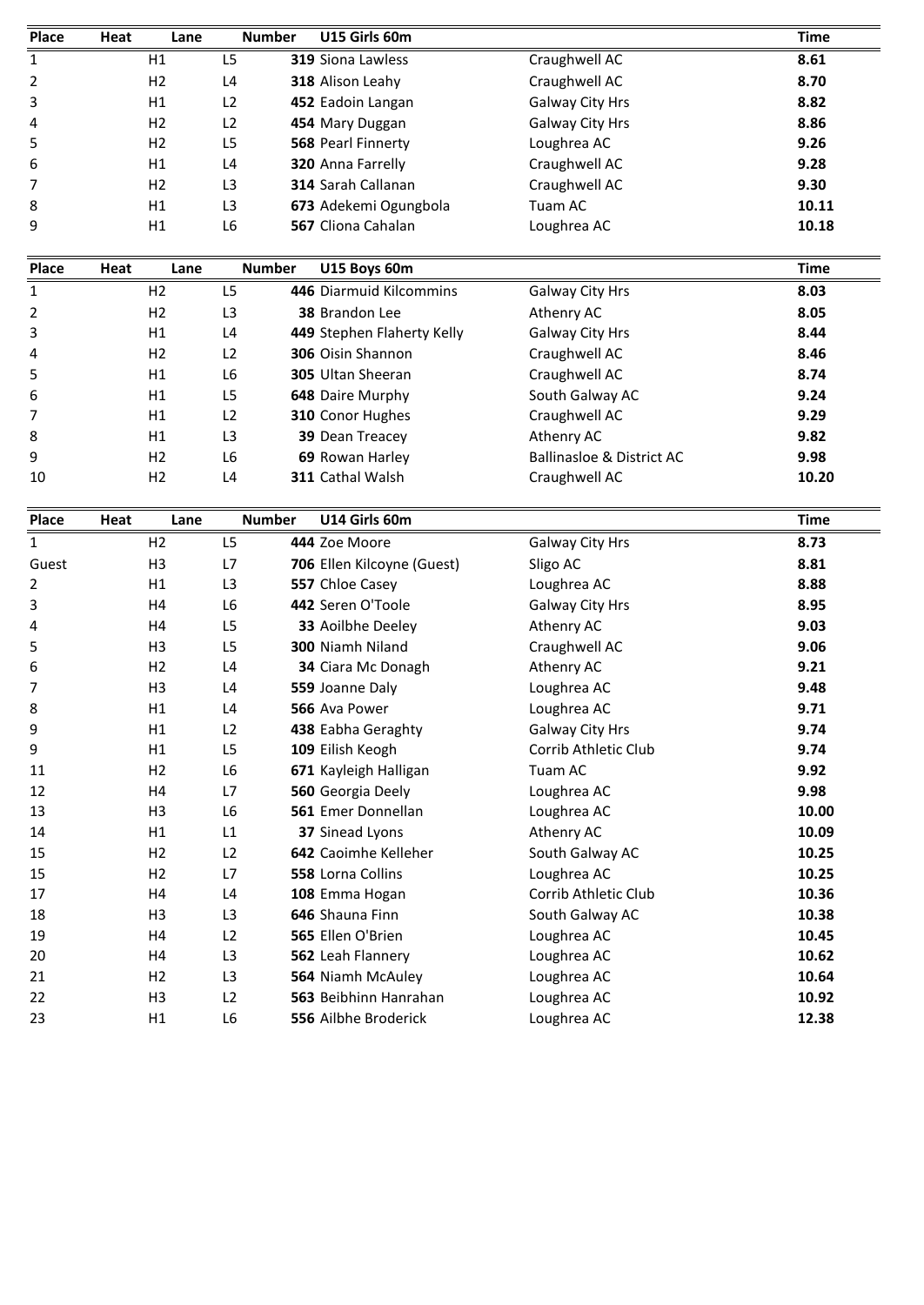| Place          | Heat | Lane                 | <b>Number</b>                    | U14 Boys 60m                              |                                                | <b>Time</b>    |
|----------------|------|----------------------|----------------------------------|-------------------------------------------|------------------------------------------------|----------------|
| $\mathbf{1}$   |      | H <sub>3</sub>       | L <sub>4</sub>                   | 290 Sean Connaughton                      | Craughwell AC                                  | 8.29           |
| 2              |      | H <sub>3</sub>       | L <sub>6</sub>                   | 436 Robert McDonnell                      | Galway City Hrs                                | 8.61           |
| 3              |      | H <sub>2</sub>       | L4                               | 434 Jonathon McGrath                      | Galway City Hrs                                | 8.85           |
| 4              |      | H1                   | L2                               | 640 Eli Sheedy                            | South Galway AC                                | 8.87           |
| 5              |      | H <sub>3</sub>       | L2                               | 288 Alex Evans                            | Craughwell AC                                  | 9.04           |
| 6              |      | H1                   | L <sub>6</sub>                   | 435 Kristan Flaherty                      | Galway City Hrs                                | 9.08           |
| 7              |      | H1                   | L4                               | 289 Kyle Moorhead                         | Craughwell AC                                  | 9.30           |
| 8              |      | H <sub>2</sub>       | L2                               | 291 Garvin Surlis                         | Craughwell AC                                  | 9.51           |
| 9              |      | H <sub>3</sub>       | L3                               | 106 Brian Walsh                           | Corrib Athletic Club                           | 9.56           |
| 10             |      | H <sub>2</sub><br>H1 | L <sub>3</sub><br>L <sub>3</sub> | 433 Eoghan Jennings<br>105 John O'Connell | <b>Galway City Hrs</b><br>Corrib Athletic Club | 9.57<br>9.74   |
| 11<br>12       |      | H1                   | L5                               | 292 Brandon Morgan                        | Craughwell AC                                  | 10.01          |
| 13             |      | H <sub>3</sub>       | L <sub>5</sub>                   | 78 Rory Keane                             | Connemara                                      | 10.15          |
| 14             |      | H <sub>2</sub>       | L <sub>5</sub>                   | 555 Oisin Stratford                       | Loughrea AC                                    | 10.78          |
| 15             |      | H <sub>2</sub>       | L <sub>6</sub>                   | 98 Conor Howe                             | Corrib Athletic Club                           | 11.14          |
|                |      |                      |                                  |                                           |                                                |                |
| <b>Place</b>   | Heat | Lane                 | <b>Number</b>                    | U13 Girls 60m                             |                                                | <b>Time</b>    |
| $\mathbf{1}$   |      | H <sub>4</sub>       | L4                               | 429 Sarah Agboola                         | Galway City Hrs                                | 8.50           |
| Guest          |      | H <sub>4</sub>       | L <sub>6</sub>                   | 705 Erin Taheny (Guest)                   | Sligo AC                                       | 8.82           |
| $\overline{2}$ |      | H1                   | L <sub>6</sub>                   | 543 Aoibhin Farrell                       | Loughrea AC                                    | 8.88           |
| 3              |      | H <sub>6</sub>       | L4                               | 421 Chellene Trill                        | Galway City Hrs                                | 9.02           |
| 4              |      | H <sub>5</sub><br>H7 | L4<br>L5                         | 431 Sinead Duggan<br>423 Eimear Rowe      | Galway City Hrs                                | 9.04<br>9.17   |
| 5<br>6         |      | H <sub>2</sub>       | L <sub>4</sub>                   | 427 Kara McCleane                         | Galway City Hrs<br><b>Galway City Hrs</b>      | 9.25           |
| 7              |      | H1                   | L <sub>4</sub>                   | 266 Aoife Kelly                           | Craughwell AC                                  | 9.27           |
| 8              |      | H <sub>3</sub>       | L <sub>4</sub>                   | 425 Hannah King                           | Galway City Hrs                                | 9.44           |
| 9              |      | H1                   | L <sub>5</sub>                   | 420 Ava McCleane                          | Galway City Hrs                                | 9.48           |
| 10             |      | H <sub>6</sub>       | L3                               | 549 Alisha Larkin                         | Loughrea AC                                    | 9.49           |
| 11             |      | H <sub>5</sub>       | L3                               | 547 Ciara Kyne                            | Loughrea AC                                    | 9.53           |
| 12             |      | H <sub>3</sub>       | L2                               | 552 Emma Stewart                          | Loughrea AC                                    | 9.69           |
| 13             |      | H <sub>2</sub>       | L <sub>5</sub>                   | 633 Abbie Callanan                        | South Galway AC                                | 9.71           |
| 14             |      | H4                   | L2                               | 274 Ava Finn                              | Craughwell AC                                  | 9.77           |
| 15             |      | H <sub>3</sub>       | L3                               | 271 Ailbhe Doyle                          | Craughwell AC                                  | 9.84           |
| 16             |      | H1                   | L3                               | 28 Kaci Moran                             | Athenry AC                                     | 9.92           |
| 17             |      | H4                   | L3                               | 551 Anna O'Brien                          | Loughrea AC                                    | 10.03          |
| 18             |      | H <sub>2</sub>       | L7                               | 541 Denise Deely                          | Loughrea AC                                    | 10.05          |
| 19             |      | H <sub>6</sub>       | L5                               | 267 Erin Dolan                            | Craughwell AC                                  | 10.08          |
| 19             |      | H7                   | L7<br>L4                         | 636 Ella Farrell<br>276 Edel Farrelly     | South Galway AC                                | 10.08<br>10.10 |
| 21<br>22       |      | H <sub>8</sub><br>H7 | L3                               | 553 Hazel Stratford                       | Craughwell AC<br>Loughrea AC                   | 10.24          |
| 22             |      | H <sub>8</sub>       | L5                               | 432 Zina Ni Chionna                       | Galway City Hrs                                | 10.24          |
| 24             |      | H <sub>5</sub>       | L6                               | 104 Maeve Ford                            | Corrib Athletic Club                           | 10.39          |
| 25             |      | H <sub>5</sub>       | L2                               | 280 Lauen mc Nally                        | Craughwell AC                                  | 10.40          |
| 26             |      | H <sub>3</sub>       | L6                               | 279 Tara Brogan                           | Craughwell AC                                  | 10.42          |
| 27             |      | H1                   | L7                               | 639 Roisin Moloney                        | South Galway AC                                | 10.46          |
| 27             |      | H2                   | L6                               | 284 Iseult Conaghan                       | Craughwell AC                                  | 10.46          |
| 29             |      | H4                   | L5                               | 275 Erin o Donnell                        | Craughwell AC                                  | 10.48          |
| 30             |      | H1                   | L2                               | 273 Abbie o callaghhan                    | Craughwell AC                                  | 10.50          |
| 31             |      | H <sub>2</sub>       | L3                               | 283 Niamh mc Sweeney                      | Craughwell AC                                  | 10.51          |
| 32             |      | H <sub>6</sub>       | L6                               | 270 Kate Murphy                           | Craughwell AC                                  | 10.62          |
| 33             |      | H <sub>2</sub>       | L2                               | 27 Chloe Quirke                           | Athenry AC                                     | 10.63          |
| 34             |      | H7                   | L4                               | 268 Siofra Boland                         | Craughwell AC                                  | 10.64          |
| 35             |      | H <sub>5</sub>       | L5                               | 635 Eimear Bergin                         | South Galway AC                                | 10.66          |
| 36             |      | H <sub>3</sub>       | L5                               | 26 Aileen Evans                           | Athenry AC                                     | 10.67          |
| 37             |      | H <sub>3</sub>       | L7                               | 367 Edel Lally                            | East Galway AC                                 | 10.83          |
| 38<br>39       |      | H7<br>H <sub>8</sub> | L6<br>L2                         | 285 Tara Lydon                            | Craughwell AC<br>Craughwell AC                 | 10.84<br>10.98 |
| 40             |      | H <sub>8</sub>       | L3                               | 277 Sophie Finn<br>638 Rebecca Derrane    | South Galway AC                                | 11.05          |
| 41             |      | H <sub>8</sub>       | L6                               | 540 Ava Morrissey                         | Loughrea AC                                    | 11.10          |
|                |      |                      |                                  |                                           |                                                |                |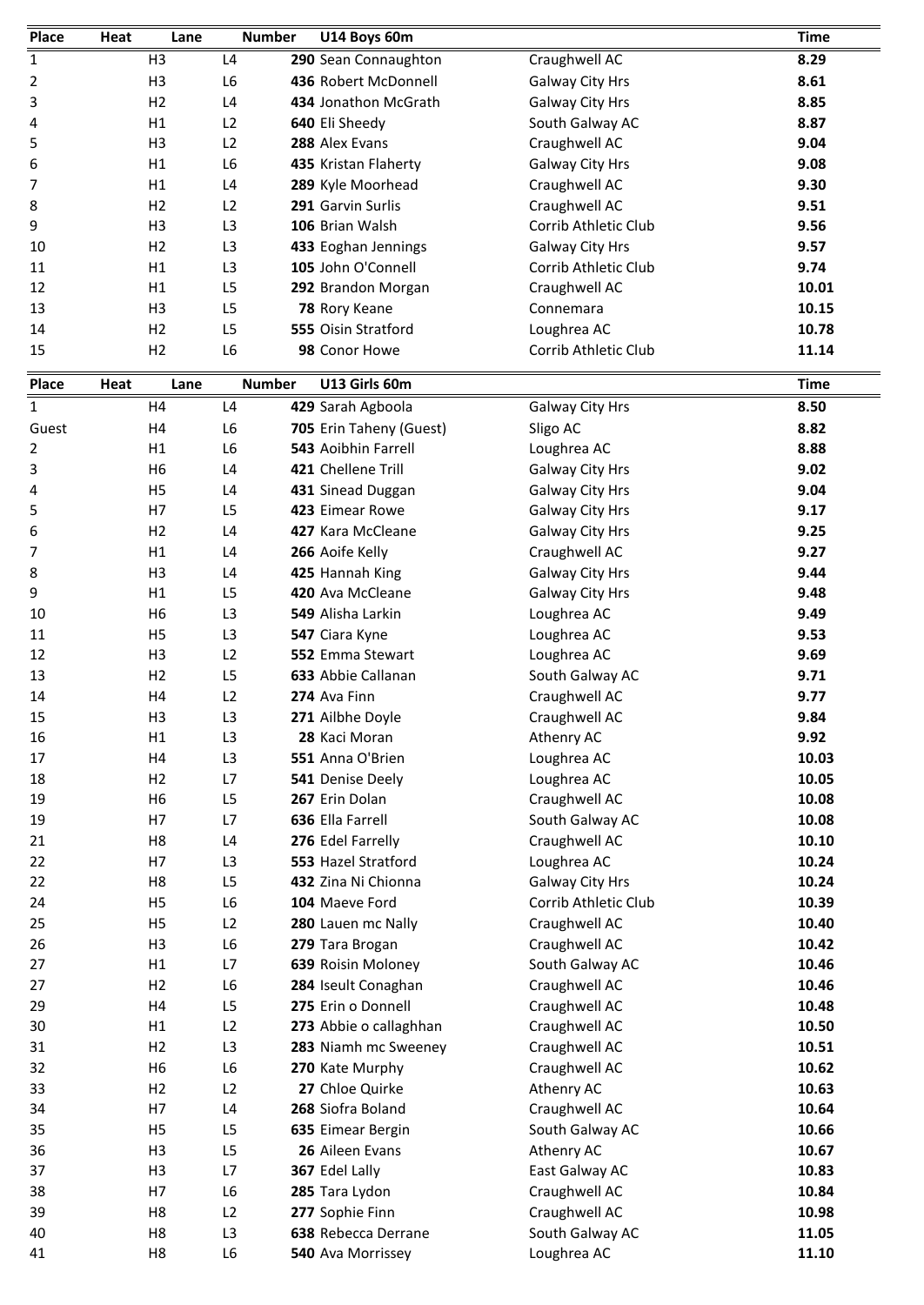H6 L7 **<sup>637</sup>** Ella Pigott South Galway AC **11.14 Place**

| 42          |      | H <sub>6</sub> | L7             | 637 Ella Pigott        | South Galway AC                      | 11.14       |
|-------------|------|----------------|----------------|------------------------|--------------------------------------|-------------|
| Place       | Heat | Lane           | <b>Number</b>  | U13 Boys 60m           |                                      | <b>Time</b> |
| $\mathbf 1$ |      | H <sub>3</sub> | L <sub>3</sub> | 253 Shaun Gilligan     | Craughwell AC                        | 8.90        |
| 2           |      | H1             | L <sub>6</sub> | 419 Louis Corr         | Galway City Hrs                      | 8.94        |
| 3           |      | H4             | L <sub>6</sub> | 261 Sam O Neill        | Craughwell AC                        | 9.14        |
| 4           |      | H <sub>4</sub> | L4             | 248 Jack Fitzgerald    | Craughwell AC                        | 9.22        |
| 5           |      | H <sub>3</sub> | L <sub>3</sub> | 632 Rory Connors       | South Galway AC                      | 9.28        |
| 6           |      | H <sub>2</sub> | L7             | 258 Gavin Lee          | Craughwell AC                        | 9.29        |
| 7           |      | H1             | L1             | 245 Lewis Ryan         | Craughwell AC                        | 9.35        |
| 8           |      | H <sub>3</sub> | L5             | 366 Lennan Doyle       | East Galway AC                       | 9.39        |
| 9           |      | H <sub>3</sub> | L2             | 255 Ben Lalor          | Craughwell AC                        | 9.48        |
| 10          |      | H1             | L7             | 365 Liam Lennon        | East Galway AC                       | 9.61        |
| 11          |      | H <sub>2</sub> | L4             | 257 Liam Leen          | Craughwell AC                        | 9.62        |
| 12          |      | H1             | L8             | 252 Pascal Walsh       | Craughwell AC                        | 9.64        |
| 13          |      | H <sub>4</sub> | L4             | 259 Padraig Martyn     | Craughwell AC                        | 9.68        |
| 14          |      | H <sub>3</sub> | L7             | 629 Eoin Madden        | South Galway AC                      | 9.81        |
| 15          |      | H <sub>2</sub> | L <sub>3</sub> | 260 Ben Fitzpatick     | Craughwell AC                        | 9.97        |
| 16          |      | H1             | L <sub>5</sub> | 627 Cillian O Driscoll | South Galway AC                      | 10.07       |
| 17          |      | H4             | L5             | 250 Oisin Davis        | Craughwell AC                        | 10.10       |
| 18          |      | H2             | L <sub>6</sub> | 626 Ben Mucair         | South Galway AC                      | 10.14       |
| 19          |      | H1             | L4             | 256 Adam White         | Craughwell AC                        | 10.23       |
| 20          |      | H1             | L <sub>3</sub> | 244 Sameul Maduka      | Craughwell AC                        | 10.25       |
| 21          |      | H <sub>4</sub> | L2             | 630 Joe Mears          | South Galway AC                      | 10.26       |
| 22          |      | H <sub>2</sub> | L5             | 97 Fintan Henderson    | Corrib Athletic Club                 | 10.37       |
| 23          |      | H <sub>2</sub> | L1             | 539 Ethan Reddington   | Loughrea AC                          | 10.50       |
| 24          |      | H4             | L7             | 99 Tiernan Conneely    | Corrib Athletic Club                 | 10.76       |
| 25          |      | H <sub>3</sub> | L <sub>6</sub> | 534 Joseph Cosgrove    | Loughrea AC                          | 10.78       |
| 26          |      | H <sub>2</sub> | L2             | 628 Daniel Malone      | South Galway AC                      | 11.19       |
| 27          |      | H1             | L2             | 537 Jonathon Fahy      | Loughrea AC                          | 11.28       |
| Place       | Heat | Lane           | <b>Number</b>  | U12 Girls 60m          |                                      | <b>Time</b> |
| $\mathbf 1$ |      | H <sub>2</sub> | L4             | 412 Emma Moore         | Galway City Hrs                      | 9.05        |
| 2           |      | H3             | L7             | 410 Aoibheann Costello | Galway City Hrs                      | 9.31        |
| 3           |      | H1             | L8             | 234 Caoimhe Connolly   | Craughwell AC                        | 9.75        |
| 4           |      | H <sub>5</sub> | L <sub>6</sub> | 621 Roisin Dalton      | South Galway AC                      | 9.76        |
| 5           |      | H1             | L2             | 95 Maebh Walsh         | Corrib Athletic Club                 | 9.77        |
| 6           |      | H3             | L5             | 236 Eve Ayo            | Craughwell AC                        | 9.78        |
| 7           |      | H <sub>2</sub> | L <sub>3</sub> | 242 Alex Slamas        | Craughwell AC                        | 9.87        |
| 8           |      | H3             | L3             | 66 Emma Mitchell       | <b>Ballinasloe &amp; District AC</b> | 9.88        |
| 8           |      | H4             | L7             | 413 Gillian McGrath    | Galway City Hrs                      | 9.88        |
| 10          |      | H <sub>3</sub> | L8             | 620 Olivia Cure        | South Galway AC                      | 9.91        |
| 11          |      | H1             | L <sub>3</sub> | 619 Leah Mulcair       | South Galway AC                      | 9.99        |
| 12          |      | H3             | L6             | 21 Aoibhe Murray       | Athenry AC                           | 10.08       |
| 13          |      | H <sub>4</sub> | L8             | 22 Aoife Wall          | Athenry AC                           | 10.16       |

| 8  | H <sub>3</sub> | L3             | 66 Emma Mitchell          | Ballinasloe & District AC            | 9.88  |
|----|----------------|----------------|---------------------------|--------------------------------------|-------|
| 8  | Η4             | L7             | 413 Gillian McGrath       | Galway City Hrs                      | 9.88  |
| 10 | H3             | L8             | 620 Olivia Cure           | South Galway AC                      | 9.91  |
| 11 | H1             | L <sub>3</sub> | 619 Leah Mulcair          | South Galway AC                      | 9.99  |
| 12 | H <sub>3</sub> | L6             | 21 Aoibhe Murray          | Athenry AC                           | 10.08 |
| 13 | H4             | L8             | 22 Aoife Wall             | Athenry AC                           | 10.16 |
| 14 | H2             | L7             | 238 Rebecca Lynch         | Craughwell AC                        | 10.19 |
| 15 | H1             | L6             | 241 Hannah Hynes          | Craughwell AC                        | 10.22 |
| 16 | H <sub>5</sub> | L <sub>5</sub> | 414 Hannah O'grady        | Galway City Hrs                      | 10.35 |
| 17 | H <sub>5</sub> | L2             | 618 Ella Murphy           | South Galway AC                      | 10.41 |
| 18 | H2             | L6             | <b>364</b> Aoibhinn Keane | East Galway AC                       | 10.44 |
| 19 | H <sub>5</sub> | L <sub>4</sub> | 362 Erin Flaherty         | East Galway AC                       | 10.54 |
| 20 | Η4             | L6             | 67 Shauna Mitchell        | <b>Ballinasloe &amp; District AC</b> | 10.57 |
| 21 | H5             | L3             | 533 Serena Whyte          | Loughrea AC                          | 10.68 |
| 22 | Η4             | L4             | 532 Isabella Skelly       | Loughrea AC                          | 10.84 |
| 23 | H3             | L4             | 363 Rachel Diskin         | East Galway AC                       | 10.95 |
| 23 | Η4             | L <sub>3</sub> | 361 Ciara Jordan          | East Galway AC                       | 10.95 |
| 25 | Η4             | L <sub>5</sub> | 622 Roisin Geaney         | South Galway AC                      | 11.13 |
| 26 | H2             | L2             | 23 Emma Kelly             | Athenry AC                           | 11.22 |
| 27 | H <sub>2</sub> | L8             | 531 Carla Noone           | Loughrea AC                          | 11.26 |
| 28 | H3             | L2             | 530 Moya Connaire         | Loughrea AC                          | 11.27 |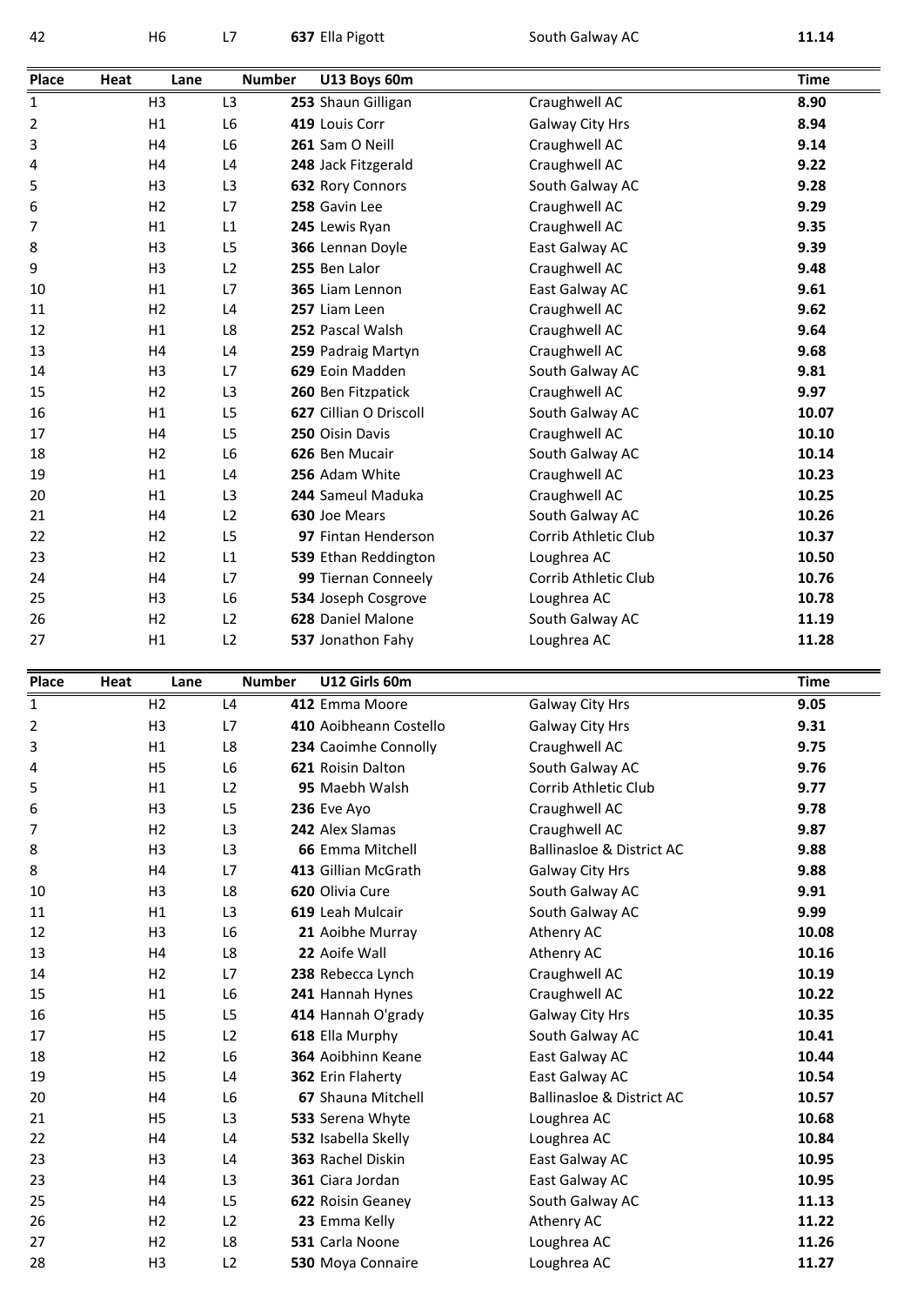| 32<br>33<br>34<br>Place<br>Heat | L7<br>H5<br>L7<br>H1<br>L <sub>5</sub><br>H2<br>Lane | <b>Number</b> | 24 Roisin Morris<br>624 Shauna Dooley<br>U12 Boys 60m | Craughwell AC<br>Athenry AC<br>South Galway AC | 11.85<br>11.95<br>Time |
|---------------------------------|------------------------------------------------------|---------------|-------------------------------------------------------|------------------------------------------------|------------------------|
|                                 |                                                      |               |                                                       |                                                |                        |
|                                 |                                                      |               |                                                       |                                                |                        |
|                                 |                                                      |               |                                                       |                                                |                        |
|                                 |                                                      |               | 243 Emily Rooney                                      |                                                | 11.65                  |
| 31                              | L <sub>5</sub><br>H1                                 |               | <b>529 Melissa McDonnell</b>                          | Loughrea AC                                    | 11.52                  |
| 30                              | H1<br>L4                                             |               | 616 Elizabeth Allen                                   | South Galway AC                                | 11.42                  |
| 29                              | L2<br>H4                                             |               | 240 Regina Maduka                                     | Craughwell AC                                  | 11.32                  |

| 32    |      | Ħ5             | L/             | <b>243</b> Emily Rooney | Craughwell AC                        | 11.65       |
|-------|------|----------------|----------------|-------------------------|--------------------------------------|-------------|
| 33    |      | H1             | L7             | 24 Roisin Morris        | Athenry AC                           | 11.85       |
| 34    |      | H <sub>2</sub> | L <sub>5</sub> | 624 Shauna Dooley       | South Galway AC                      | 11.95       |
|       |      |                |                |                         |                                      |             |
| Place | Heat | Lane           | <b>Number</b>  | U12 Boys 60m            |                                      | <b>Time</b> |
| 1     |      | H1             | L <sub>3</sub> | 65 Shane Fitzpatrick    | <b>Ballinasloe &amp; District AC</b> | 8.98        |
| 2     |      | H <sub>5</sub> | L4             | 19 Calum Healy          | Athenry AC                           | 8.99        |
| 3     |      | H <sub>3</sub> | L2             | 62 Charlie Naughton     | <b>Ballinasloe &amp; District AC</b> | 9.06        |
| 4     |      | H4             | L <sub>5</sub> | 232 Sean Fox            | Craughwell AC                        | 9.25        |
| 5     |      | H <sub>5</sub> | L <sub>6</sub> | 218 Conor Hoade         | Craughwell AC                        | 9.29        |
| 6     |      | H <sub>5</sub> | L <sub>5</sub> | 63 Conor Harley         | <b>Ballinasloe &amp; District AC</b> | 9.30        |
| 7     |      | H <sub>3</sub> | L3             | 18 Adam Molloy          | Athenry AC                           | 9.37        |
| 8     |      | H <sub>3</sub> | L <sub>6</sub> | 225 Lukas Schukat       | Craughwell AC                        | 9.42        |
| 9     |      | H <sub>2</sub> | L7             | 404 Danny O'Toole       | Galway City Hrs                      | 9.45        |
| 10    |      | H <sub>2</sub> | L <sub>6</sub> | 525 Leon Connaire       | Loughrea AC                          | 9.49        |
| 11    |      | H <sub>2</sub> | L2             | 231 Robert Urquhart     | Craughwell AC                        | 9.62        |
| 12    |      | H4             | L3             | 711 Darragh McNeilis    | Athenry AC                           | 9.64        |
| 13    |      | H <sub>2</sub> | L8             | 668 Conor Munnelly      | Tuam AC                              | 9.68        |
| 14    |      | H <sub>2</sub> | L <sub>3</sub> | 64 Joseph Tierney       | <b>Ballinasloe &amp; District AC</b> | 9.72        |
| 15    |      | H <sub>3</sub> | L <sub>5</sub> | 666 Jack Hession        | Tuam AC                              | 9.73        |
| 16    |      | H <sub>6</sub> | L3             | 60 Adam McGreal         | <b>Ballinasloe &amp; District AC</b> | 9.84        |
| 17    |      | H <sub>5</sub> | L2             | 523 Lorcan Leahy        | Loughrea AC                          | 10.02       |
| 18    |      | H <sub>5</sub> | L3             | 613 Michael Leahy       | South Galway AC                      | 10.10       |
| 19    |      | H1             | L8             | 518 John Cosgrove       | Loughrea AC                          | 10.11       |
| 20    |      | H <sub>6</sub> | L2             | 227 Mattie Kennedy      | Craughwell AC                        | 10.18       |
| 21    |      | H1             | L <sub>6</sub> | 407 Ryan Trill          | Galway City Hrs                      | 10.19       |
| 21    |      | H <sub>6</sub> | L <sub>5</sub> | 229 Odhran Keane        | Craughwell AC                        | 10.19       |
| 23    |      | H <sub>3</sub> | L8             | 526 Thomas Power        | Loughrea AC                          | 10.21       |
| 24    |      | H <sub>5</sub> | L7             | 718 Jack Kinnane        | Craughwell AC                        | 10.23       |
| 25    |      | H <sub>6</sub> | L <sub>6</sub> | 528 Cathal Ward         | Loughrea AC                          | 10.28       |
| 26    |      | H4             | L8             | 517 Nathan Cannon       | Loughrea AC                          | 10.35       |
| 27    |      | H <sub>3</sub> | L <sub>4</sub> | 403 Daithi Kilcommins   | Galway City Hrs                      | 10.37       |
| 28    |      | H1             | L <sub>2</sub> | 221 Fabian Fleetwood    | Craughwell AC                        | 10.41       |
| 29    |      | H <sub>6</sub> | L7             | 614 Ronan Larkin        | South Galway AC                      | 10.66       |
| 30    |      | H1             | L5             | 519 Sean Deely          | Loughrea AC                          | 10.72       |
| 31    |      | H1             | L4             | 358 Oisin Colleran      | East Galway AC                       | 10.74       |
| 32    |      | H <sub>2</sub> | L <sub>5</sub> | 524 David Headd         | Loughrea AC                          | 10.75       |
| 33    |      | H <sub>3</sub> | L7             | 522 James Fogarty       | Loughrea AC                          | 10.90       |
| 34    |      | H4             | L7             | 61 Cathal Daly          | <b>Ballinasloe &amp; District AC</b> | 10.91       |
| 35    |      | H <sub>2</sub> | L4             | 360 Daithi Colleran     | East Galway AC                       | 10.94       |
| 36    |      | H1             | L7             | 615 Sean Mohan          | South Galway AC                      | 10.95       |
| 37    |      | H4             | L4             | 667 Derec Reynolds      | Tuam AC                              | 10.97       |
| 38    |      | H4             | L2             | 233 Conor Kinsella      | Craughwell AC                        | 11.16       |
| 39    |      | H <sub>6</sub> | L4             | 520 Ruadhan Dillon      | Loughrea AC                          | 11.27       |
| 40    |      | H4             | L6             | 527 Fionn Mullins       | Loughrea AC                          | 12.24       |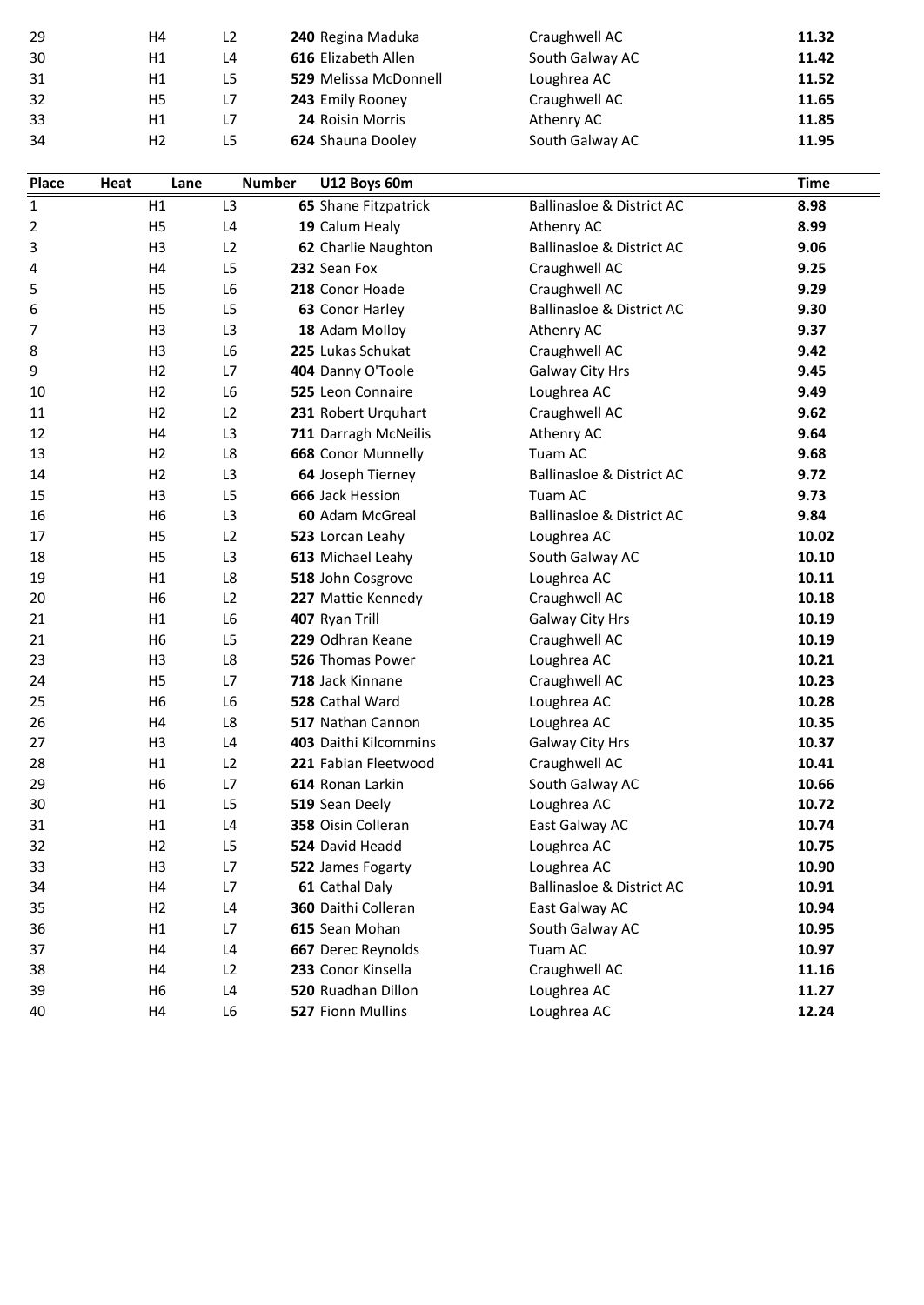| Place       | Heat | Lane           | <b>Number</b>  | U11 Girls 60m              |                                      | <b>Time</b> |
|-------------|------|----------------|----------------|----------------------------|--------------------------------------|-------------|
| 1           |      | H <sub>3</sub> | L2             | 57 Ava McKeon              | <b>Ballinasloe &amp; District AC</b> | 9.46        |
| 2           |      | H <sub>3</sub> | L8             | 17 Sadbh Mc Donagh         | Athenry AC                           | 9.52        |
| 3           |      | H4             | L7             | 206 Katie Scully           | Craughwell AC                        | 9.84        |
| 4           |      | H <sub>3</sub> | L <sub>5</sub> | 612 Sophie Farrell         | South Galway AC                      | 9.87        |
| 5           |      | H4             | L <sub>6</sub> | <b>511 Caoimhe Farrell</b> | Loughrea AC                          | 9.99        |
| 6           |      | H <sub>2</sub> | L7             | 197 Aoibhe Carr            | Craughwell AC                        | 10.11       |
| 7           |      | H <sub>5</sub> | L <sub>3</sub> | 394 Rachel Fahy            | Galway City Hrs                      | 10.26       |
| 8           |      | H <sub>3</sub> | L4             | 211 Sarah Byrne            | Craughwell AC                        | 10.27       |
| 9           |      | H1             | L8             | 203 Erin Kelly             | Craughwell AC                        | 10.31       |
| 10          |      | H <sub>5</sub> | L2             | 15 Kayla Madden            | Athenry AC                           | 10.32       |
| 11          |      | H1             | L4             | 399 Niamh Donovan          | Galway City Hrs                      | 10.33       |
| 12          |      | H <sub>3</sub> | L1             | 13 Aoife Guiry             | Athenry AC                           | 10.53       |
| 13          |      | H <sub>2</sub> | L6             | 58 Mya Kelly               | <b>Ballinasloe &amp; District AC</b> | 10.55       |
| 14          |      | H <sub>2</sub> | L <sub>5</sub> | 94 Aisling Lydon           | Corrib Athletic Club                 | 10.63       |
| 15          |      | H <sub>3</sub> | L <sub>3</sub> | 205 Jade Whelton           | Craughwell AC                        | 10.64       |
| 16          |      | H <sub>5</sub> | L8             | 196 Amy Corcoran           | Craughwell AC                        | 10.67       |
| 17          |      | H <sub>3</sub> | L7             | 204 Jade Moorhead          | Craughwell AC                        | 10.70       |
| 18          |      | H <sub>2</sub> | L2             | 201 Ella Lyons             | Craughwell AC                        | 10.76       |
| 19          |      | H4             | L2             | 198 Aoibhe Fahy            | Craughwell AC                        | 10.79       |
| 20          |      | H <sub>5</sub> | L4             | 356 Amy O'Reilly           | East Galway AC                       | 10.83       |
| 21          |      | H1             | L <sub>5</sub> | 355 Leah Moran             | East Galway AC                       | 10.85       |
| 22          |      | H1             | L6             | 207 Mairead Tucker         | Craughwell AC                        | 10.87       |
| 22          |      | H4             | L8             | 16 Leonore Church          | Athenry AC                           | 10.87       |
| 24          |      | H4             | L <sub>3</sub> | 609 Emily Derrane          | South Galway AC                      | 10.88       |
| 25          |      | H <sub>5</sub> | L <sub>5</sub> | 193 Helen Callaghan        | Craughwell AC                        | 10.94       |
| 26          |      | H1             | L2             | 192 Grace Leen             | Craughwell AC                        | 11.10       |
| 27          |      | H1             | L1             | 59 Róisín Grealy           | <b>Ballinasloe &amp; District AC</b> | 11.16       |
| 28          |      | H1             | L7             | 607 Bronagh O Driscoll     | South Galway AC                      | 11.18       |
| 29          |      | H <sub>2</sub> | L8             | 12 Alannah Costelloe       | Athenry AC                           | 11.28       |
| 30          |      | Η4             | L4             | 199 Chloe Allen            | Craughwell AC                        | 11.35       |
| 31          |      | H <sub>5</sub> | L7             | 608 Ciara Moloney          | South Galway AC                      | 11.57       |
| 32          |      | H <sub>2</sub> | L4             | 210 Rosemary Maduka        | Craughwell AC                        | 11.59       |
| 33          |      | Η4             | L5             | 74 Aoife Keane             | Connemara                            | 11.60       |
| 33          |      | H <sub>5</sub> | L6             | 195 Alana Grogan           | Craughwell AC                        | 11.60       |
| 35          |      | H2             | L3             | 191 Aoibhe Stephens        | Craughwell AC                        | 11.62       |
| 36          |      | H <sub>3</sub> | L6             | 610 Holly Corcoran         | South Galway AC                      | 11.71       |
| 37          |      | H1             | L <sub>3</sub> | 11 Abigail Oshea           | Athenry AC                           | 11.88       |
| 38          |      | H2             | L1             | 592 Kate Madden            | South Galway AC                      | 12.00       |
| Place       | Heat | Lane           | <b>Number</b>  | U11 Boys 60m               |                                      | <b>Time</b> |
| $\mathbf 1$ |      | H1             | L8             | 600 David Mannion          | South Galway AC                      | 9.30        |
| 2           |      | H1             | L <sub>5</sub> | 388 Cailim mcDonagh        | <b>Galway City Hrs</b>               | 9.51        |

|      | ĦТ             | L3             |               | Athenry AC                                                                                                                                                                                                                                                                                                                                                                                                                                                    | 11.88       |
|------|----------------|----------------|---------------|---------------------------------------------------------------------------------------------------------------------------------------------------------------------------------------------------------------------------------------------------------------------------------------------------------------------------------------------------------------------------------------------------------------------------------------------------------------|-------------|
|      | H <sub>2</sub> | L1             |               | South Galway AC                                                                                                                                                                                                                                                                                                                                                                                                                                               | 12.00       |
| Heat | Lane           |                | U11 Boys 60m  |                                                                                                                                                                                                                                                                                                                                                                                                                                                               | <b>Time</b> |
|      | H1             | L <sub>8</sub> |               | South Galway AC                                                                                                                                                                                                                                                                                                                                                                                                                                               | 9.30        |
|      | H1             | L5             |               | Galway City Hrs                                                                                                                                                                                                                                                                                                                                                                                                                                               | 9.51        |
|      | H <sub>5</sub> | L4             |               | South Galway AC                                                                                                                                                                                                                                                                                                                                                                                                                                               | 9.57        |
|      | H <sub>3</sub> | L8             |               | Tuam AC                                                                                                                                                                                                                                                                                                                                                                                                                                                       | 9.65        |
|      | H4             | L <sub>6</sub> |               | <b>Ballinasloe &amp; District AC</b>                                                                                                                                                                                                                                                                                                                                                                                                                          | 9.75        |
|      | H <sub>2</sub> | L7             |               | Corrib Athletic Club                                                                                                                                                                                                                                                                                                                                                                                                                                          | 9.82        |
|      | H <sub>3</sub> | L7             |               | Connemara                                                                                                                                                                                                                                                                                                                                                                                                                                                     | 9.89        |
|      | H <sub>2</sub> | L2             |               | Galway City Hrs                                                                                                                                                                                                                                                                                                                                                                                                                                               | 9.96        |
|      | H <sub>3</sub> | L5             |               | Craughwell AC                                                                                                                                                                                                                                                                                                                                                                                                                                                 | 9.98        |
|      | H <sub>3</sub> | L6             |               | Athenry AC                                                                                                                                                                                                                                                                                                                                                                                                                                                    | 10.00       |
|      | H4             | L4             |               | South Galway AC                                                                                                                                                                                                                                                                                                                                                                                                                                               | 10.02       |
|      | H4             | L7             |               | Craughwell AC                                                                                                                                                                                                                                                                                                                                                                                                                                                 | 10.08       |
|      | H1             | L7             |               | Craughwell AC                                                                                                                                                                                                                                                                                                                                                                                                                                                 | 10.11       |
|      | H1             | L2             |               | Craughwell AC                                                                                                                                                                                                                                                                                                                                                                                                                                                 | 10.29       |
|      | H <sub>2</sub> | L <sub>3</sub> |               | South Galway AC                                                                                                                                                                                                                                                                                                                                                                                                                                               | 10.34       |
|      | H5             | L2             |               | <b>Ballinasloe &amp; District AC</b>                                                                                                                                                                                                                                                                                                                                                                                                                          | 10.34       |
|      | H <sub>5</sub> | L7             |               | Tuam AC                                                                                                                                                                                                                                                                                                                                                                                                                                                       | 10.34       |
|      | H <sub>5</sub> | L8             |               | Galway City Hrs                                                                                                                                                                                                                                                                                                                                                                                                                                               | 10.38       |
|      | H4             | L8             |               | Craughwell AC                                                                                                                                                                                                                                                                                                                                                                                                                                                 | 10.42       |
|      |                |                | <b>Number</b> | 11 Abigail Oshea<br>592 Kate Madden<br><b>600 David Mannion</b><br>388 Cailim mcDonagh<br>606 Stephen Mannion<br>664 Adeniyi Ogungbola<br>56 Mark Kilkenny<br>93 Cian Gorham<br>73 Jacob Conroy<br>390 Sean Duggan<br>179 Fiachra Bond<br>10 Mark O Halloran<br>599 Conor Murphy<br>175 Daniel Galvin<br>187 Ryan McDonnell<br>189 Ryan O'Donnell<br>603 Sean Cunningham<br>55 Eoin Connell<br>664 Adeniyi Ogungbola<br>391 Sean dunne<br>185 Ódhran Gilligan |             |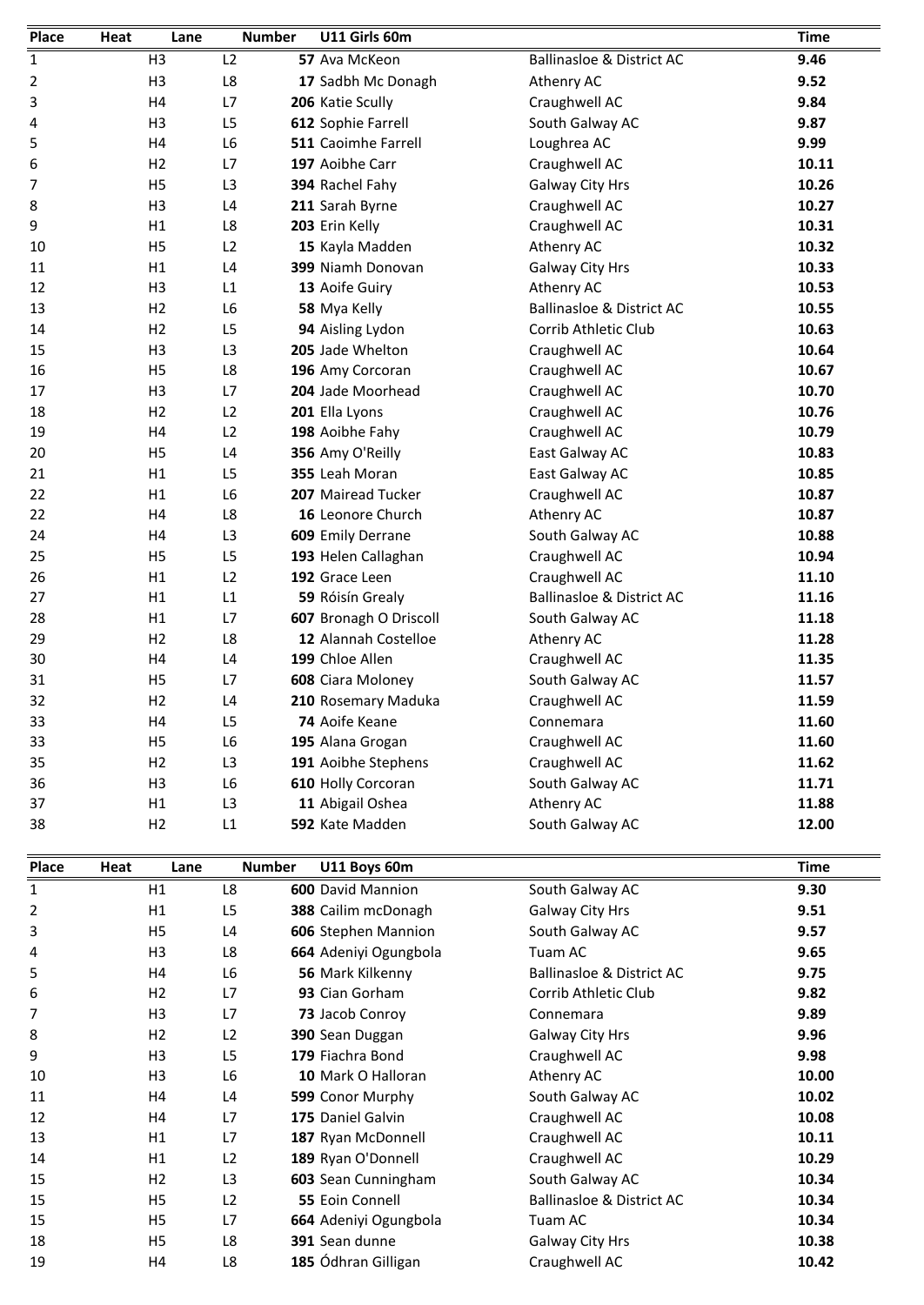| Place | Heat<br>Lane   |                |                                |                      |             |
|-------|----------------|----------------|--------------------------------|----------------------|-------------|
|       |                |                | U10 Girls 60m<br><b>Number</b> |                      | <b>Time</b> |
|       |                |                | 186 Cian Reddington            |                      |             |
| 35    | H <sub>3</sub> | L <sub>4</sub> |                                | Craughwell AC        | 12.32       |
| 34    | H4             | L <sub>5</sub> | 397 Jamie Vahey                | Galway City Hrs      | 11.99       |
| 33    | H4             | L2             | 663 Gearoid Reynolds           | Tuam AC              | 11.94       |
| 32    | H2             | L4             | 169 Colm O'Brien               | Craughwell AC        | 11.66       |
| 31    | H2             | L8             | 171 Aaron Crowe                | Craughwell AC        | 11.45       |
| 30    | H1             | L <sub>6</sub> | <b>601 Matthew Mears</b>       | South Galway AC      | 11.42       |
| 29    | H <sub>3</sub> | L <sub>2</sub> | 604 Sean Kelleher              | South Galway AC      | 11.39       |
| 28    | H <sub>3</sub> | L <sub>3</sub> | 182 Killian Walsh              | Craughwell AC        | 11.21       |
| 27    | H2             | L <sub>5</sub> | 598 Andrew Horan               | South Galway AC      | 10.81       |
| 26    | H <sub>5</sub> | L <sub>5</sub> | 602 Padraig Pearl              | South Galway AC      | 10.74       |
| 25    | H <sub>5</sub> | L <sub>3</sub> | 181 Kenneth O'Connor           | Craughwell AC        | 10.68       |
| 24    | H <sub>5</sub> | L <sub>6</sub> | 190 Shane Concannon            | Craughwell AC        | 10.64       |
| 23    | H2             | L <sub>6</sub> | 188 Evan Martin                | Craughwell AC        | 10.59       |
| 22    | H4             | L <sub>3</sub> | 353 Darragh Diskin             | East Galway AC       | 10.54       |
| 21    | H1             | L <sub>3</sub> | 170 Liam McDaid                | Craughwell AC        | 10.49       |
| 20    | H1             | L <sub>4</sub> | 91 Donal Henderson             | Corrib Athletic Club | 10.48       |

| 33    |      | Ħ4             | LZ.            | <b>663</b> Gearold Reynolds | Tuam AC                              | 11.94       |
|-------|------|----------------|----------------|-----------------------------|--------------------------------------|-------------|
| 34    |      | H4             | L5             | 397 Jamie Vahey             | Galway City Hrs                      | 11.99       |
| 35    |      | H <sub>3</sub> | L4             | 186 Cian Reddington         | Craughwell AC                        | 12.32       |
| Place | Heat | Lane           | <b>Number</b>  | U10 Girls 60m               |                                      | <b>Time</b> |
| 1     |      | H <sub>2</sub> | L <sub>5</sub> | 52 Kayla McKeon             | <b>Ballinasloe &amp; District AC</b> | 10.11       |
| 2     |      | H1             | L <sub>6</sub> | 352 Saoirse Coleman         | East Galway AC                       | 10.46       |
| 3     |      | H <sub>2</sub> | L7             | 590 Ellen Bermingham        | South Galway AC                      | 10.48       |
| 4     |      | H1             | L4             | 49 Aoibheann Fitzpatrick    | <b>Ballinasloe &amp; District AC</b> | 10.50       |
| 5     |      | H1             | L <sub>3</sub> | 587 Aisling Dolphin         | South Galway AC                      | 10.58       |
| 6     |      | H <sub>6</sub> | L <sub>6</sub> | 495 Ciara McGrath           | Loughrea AC                          | 10.66       |
| 7     |      | H <sub>5</sub> | L <sub>5</sub> | 595 Leah Hanley             | South Galway AC                      | 10.70       |
| 8     |      | H <sub>5</sub> | L3             | 496 Leah Halloran           | Loughrea AC                          | 10.72       |
| 9     |      | H <sub>2</sub> | L <sub>4</sub> | 160 Grace Lynch             | Craughwell AC                        | 10.75       |
| 10    |      | H <sub>4</sub> | L2             | 51 Clodagh Kileen           | <b>Ballinasloe &amp; District AC</b> | 10.79       |
| 11    |      | H <sub>3</sub> | L5             | 54 Sinead Daly              | <b>Ballinasloe &amp; District AC</b> | 10.86       |
| 12    |      | H <sub>3</sub> | L <sub>3</sub> | 90 Holly Vaughan            | Corrib Athletic Club                 | 10.90       |
| 13    |      | H <sub>3</sub> | L6             | 163 Isabella Boland         | Craughwell AC                        | 11.00       |
| 13    |      | H4             | L3             | 155 Tara Keane (Guest)      | Craughwell AC                        | 11.00       |
| 15    |      | H <sub>5</sub> | L2             | 53 Leah Clarke              | <b>Ballinasloe &amp; District AC</b> | 11.07       |
| 16    |      | H <sub>2</sub> | L6             | 492 Roisin Broderick        | Loughrea AC                          | 11.08       |
| 17    |      | H4             | L1             | 157 Soledad Lopez           | Craughwell AC                        | 11.15       |
| 18    |      | H <sub>3</sub> | L4             | 588 Ava Monaghan            | South Galway AC                      | 11.17       |
| 19    |      | H1             | L1             | 494 Shauna Fahy             | Loughrea AC                          | 11.35       |
| 20    |      | H <sub>6</sub> | L2             | 497 Ciara Dillon            | Loughrea AC                          | 11.41       |
| 21    |      | H4             | L7             | 591 Grace Carr              | South Galway AC                      | 11.45       |
| 22    |      | H1             | L7             | 493 Aisling Corry           | Loughrea AC                          | 11.47       |
| 22    |      | H <sub>5</sub> | L <sub>6</sub> | 597 Siobhan Geaney          | South Galway AC                      | 11.47       |
| 24    |      | H <sub>2</sub> | L8             | 351 Melissa Diskin          | East Galway AC                       | 11.49       |
| 25    |      | H <sub>3</sub> | L2             | 165 Grainne Costello        | Craughwell AC                        | 11.54       |
| 26    |      | H4             | L4             | 154 Darina McCann           | Craughwell AC                        | 11.56       |
| 27    |      | H <sub>6</sub> | L1             | 50 Ashlinn Arru             | <b>Ballinasloe &amp; District AC</b> | 11.57       |
| 28    |      | H <sub>6</sub> | L3             | 596 Naoise Flatley          | South Galway AC                      | 11.67       |
| 29    |      | H <sub>5</sub> | L1             | 158 Tara Molloy             | Craughwell AC                        | 11.85       |
| 30    |      | H2             | L2             | 490 Elsa Hesnan             | Loughrea AC                          | 11.86       |
| 31    |      | H1             | L2             | 166 Muireann Leen           | Craughwell AC                        | 12.01       |
| 31    |      | H2             | L <sub>3</sub> | 168 Grace Cunningham        | Craughwell AC                        | 12.01       |
| 33    |      | H4             | L <sub>5</sub> | 498 Deirbhille O'Malley     | Loughrea AC                          | 12.05       |
| 34    |      | H <sub>6</sub> | L4             | 594 Lauren Doody            | South Galway AC                      | 12.38       |
| 35    |      | H <sub>5</sub> | L4             | 162 Laoise Gallagher        | Craughwell AC                        | 12.39       |
| 36    |      | H <sub>6</sub> | L5             | 589 Brianna Meyler          | South Galway AC                      | 12.41       |
| 37    |      | H1             | L5             | 150 Carmel Conway           | Craughwell AC                        | 13.87       |
| 38    |      | H4             | L6             | 593 Katie Meyler            | South Galway AC                      | 15.15       |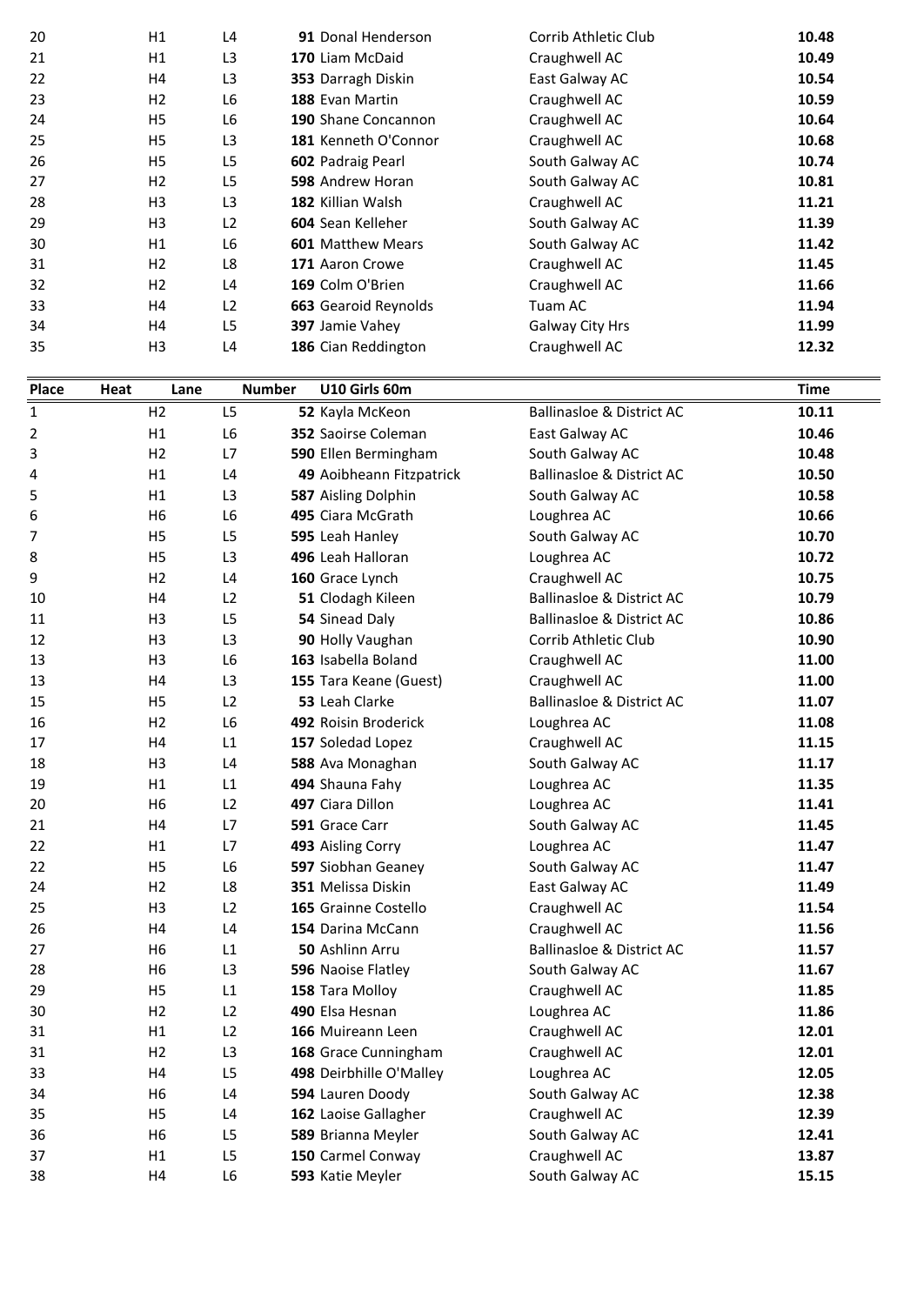| Place | Heat | Lane           | <b>Number</b>  | U10 Boys 60m             |                                      | <b>Time</b> |
|-------|------|----------------|----------------|--------------------------|--------------------------------------|-------------|
| 1     |      | H1             | L <sub>2</sub> | 4 Adam O Halloran        | Athenry AC                           | 9.95        |
| Guest |      | H <sub>4</sub> | L1             | 489 Darragh Fahy (Guest) | Loughrea AC                          | 10.01       |
| 2     |      | H4             | L <sub>3</sub> | 85 John McGaughran       | Corrib Athletic Club                 | 10.15       |
| 3     |      | H <sub>2</sub> | L <sub>2</sub> | 7 Ethan Obrien           | Athenry AC                           | 10.21       |
| 4     |      | H1             | L7             | 383 Richard mcGrath      | Galway City Hrs                      | 10.22       |
| 5     |      | H <sub>2</sub> | L1             | 384 Ronan Duggan         | Galway City Hrs                      | 10.35       |
| 6     |      | H <sub>3</sub> | L <sub>5</sub> | 72 Mairtin Nee           | Connemara                            | 10.43       |
| 7     |      | H <sub>2</sub> | L <sub>4</sub> | 86 Eamon Fahy            | Corrib Athletic Club                 | 10.45       |
| 7     |      | H <sub>2</sub> | L8             | 144 Conor Gilligan       | Craughwell AC                        | 10.45       |
| 9     |      | H4             | L8             | 47 Fionn Ryan            | <b>Ballinasloe &amp; District AC</b> | 10.59       |
| 10    |      | H <sub>3</sub> | L7             | 142 Eddie Silke          | Craughwell AC                        | 10.61       |
| 11    |      | H1             | L <sub>3</sub> | 488 Stephen Keane        | Loughrea AC                          | 10.66       |
| 12    |      | H1             | L <sub>5</sub> | 140 Jamie Collins        | Craughwell AC                        | 10.83       |
| 13    |      | H <sub>2</sub> | L7             | 349 Fionn Colleran       | East Galway AC                       | 10.88       |
| 14    |      | H1             | L1             | 133 Adam Jordan          | Craughwell AC                        | 10.93       |
| 15    |      | H1             | L4             | 586 Lucas Sheedy         | South Galway AC                      | 10.96       |
| 15    |      | H4             | L7             | 6 Dillon Quirke          | Athenry AC                           | 10.96       |
| 17    |      | H1             | L <sub>5</sub> | 88 Mark Osbourne         | Corrib Athletic Club                 | 10.98       |
| 17    |      | H <sub>2</sub> | L <sub>6</sub> | 48 Niall Jennings        | <b>Ballinasloe &amp; District AC</b> | 10.98       |
| 19    |      | H <sub>4</sub> | L <sub>2</sub> | 8 Senan Treacey          | Athenry AC                           | 11.06       |
| 20    |      | H <sub>3</sub> | L4             | 132 Tiernan McLaughlin   | Craughwell AC                        | 11.18       |
| 20    |      | H <sub>4</sub> | L <sub>6</sub> | 350 Jack Jordan          | East Galway AC                       | 11.18       |
| 22    |      | H <sub>3</sub> | L <sub>6</sub> | 386 Donagh Kilcommins    | Galway City Hrs                      | 11.19       |
| 23    |      | H <sub>3</sub> | L8             | 487 Matthew Whelan       | Loughrea AC                          | 11.20       |
| 24    |      | H1             | L7             | 659 Daragh Kenny         | Tuam AC                              | 11.22       |
| 25    |      | H <sub>2</sub> | L <sub>3</sub> | 583 Darragh Byrne        | South Galway AC                      | 11.27       |
| 26    |      | H <sub>3</sub> | L <sub>2</sub> | 87 Dermot Ford           | Corrib Athletic Club                 | 11.34       |
| 27    |      | H <sub>3</sub> | L <sub>3</sub> | 139 Alexander Fitzgerald | Craughwell AC                        | 11.42       |
| 28    |      | H <sub>3</sub> | L1             | 717 Ben Touhy            | Loughrea AC                          | 11.59       |
| 29    |      | H <sub>4</sub> | L5             | 387 Ruben hickey         | Galway City Hrs                      | 11.66       |
| 30    |      | H <sub>2</sub> | L5             | 486 Evan Burke           | Loughrea AC                          | 11.86       |
| 31    |      | H4             | L4             | 585 Eoin O Neill         | South Galway AC                      | 12.67       |
| Place | Heat | Lane           | <b>Number</b>  | Senior Women 3000m       |                                      | <b>Time</b> |
| 1     |      |                | 71             | Kathryn Casserly         | Castlegar AC                         | 10.39.35    |
| 2     |      |                | 84             | Emer O'Connell           | Corrib Athletic Club                 | 11.17.73    |

| 30    |      | H <sub>2</sub> | L5            | 486 Evan Burke           | Loughrea AC                      | 11.86    |
|-------|------|----------------|---------------|--------------------------|----------------------------------|----------|
| 31    |      | H4             | L4            | 585 Eoin O Neill         | South Galway AC                  | 12.67    |
| Place | Heat | Lane           | <b>Number</b> | Senior Women 3000m       |                                  | Time     |
|       |      |                | 71            | Kathryn Casserly         | Castlegar AC                     | 10.39.35 |
| 2     |      |                | 84            | Emer O'Connell           | Corrib Athletic Club             | 11.17.73 |
| 3     |      |                | 126           | <b>Grainne McDaid</b>    | Craughwell AC                    | 12.44.99 |
| Place | Heat | Lane           | <b>Number</b> | Senior Men 3000m         |                                  | Time     |
| Guest |      |                | 683           | Stephen Campbell (Guest) | <b>AIT AC/Mullingar Harriers</b> | 10.15.32 |
|       |      |                | 681           | Eoghan Lyons             | AIT AC/GCH                       | 10.16.50 |

| 2     |      |      | 84            | Emer O'Connell           | Corrib Athletic Club      | 11.17.73 |
|-------|------|------|---------------|--------------------------|---------------------------|----------|
| 3     |      |      | 126           | <b>Grainne McDaid</b>    | Craughwell AC             | 12.44.99 |
| Place | Heat | Lane | <b>Number</b> | Senior Men 3000m         |                           | Time     |
| Guest |      |      | 683           | Stephen Campbell (Guest) | AIT AC/Mullingar Harriers | 10.15.32 |
| 1     |      |      | 681           | Eoghan Lyons             | AIT AC/GCH                | 10.16.50 |
| 2     |      |      | 70            | Sean McDermott           | Castlegar AC              | 10.16.67 |
| 3     |      |      | 111           | Damien Larkin            | Craughwell AC             | 10.17.25 |
| 4     |      |      | 714           | Pat Sherry               | Galway City Hrs           | 10.37.05 |
| 5     |      |      | 582           | Odhran Keane             | South Galway AC           | 10.46.36 |
| 6     |      |      | 114           | Dara Dolan               | Craughwell AC             | 10.49.38 |
| 7     |      |      | 712           | Eoin Cotter              | Galway City Hrs           | 10.53.00 |
| 8     |      |      | 83            | Glenn McEvov             | Corrib Athletic Club      | 11.15.46 |
| 9     |      |      | 113           | Michael Walsh            | Craughwell AC             | 11.15.94 |
| 10    |      |      | 112           | <b>Thomas Porter</b>     | Craughwell AC             | 11.20.71 |
|       |      |      |               |                          |                           |          |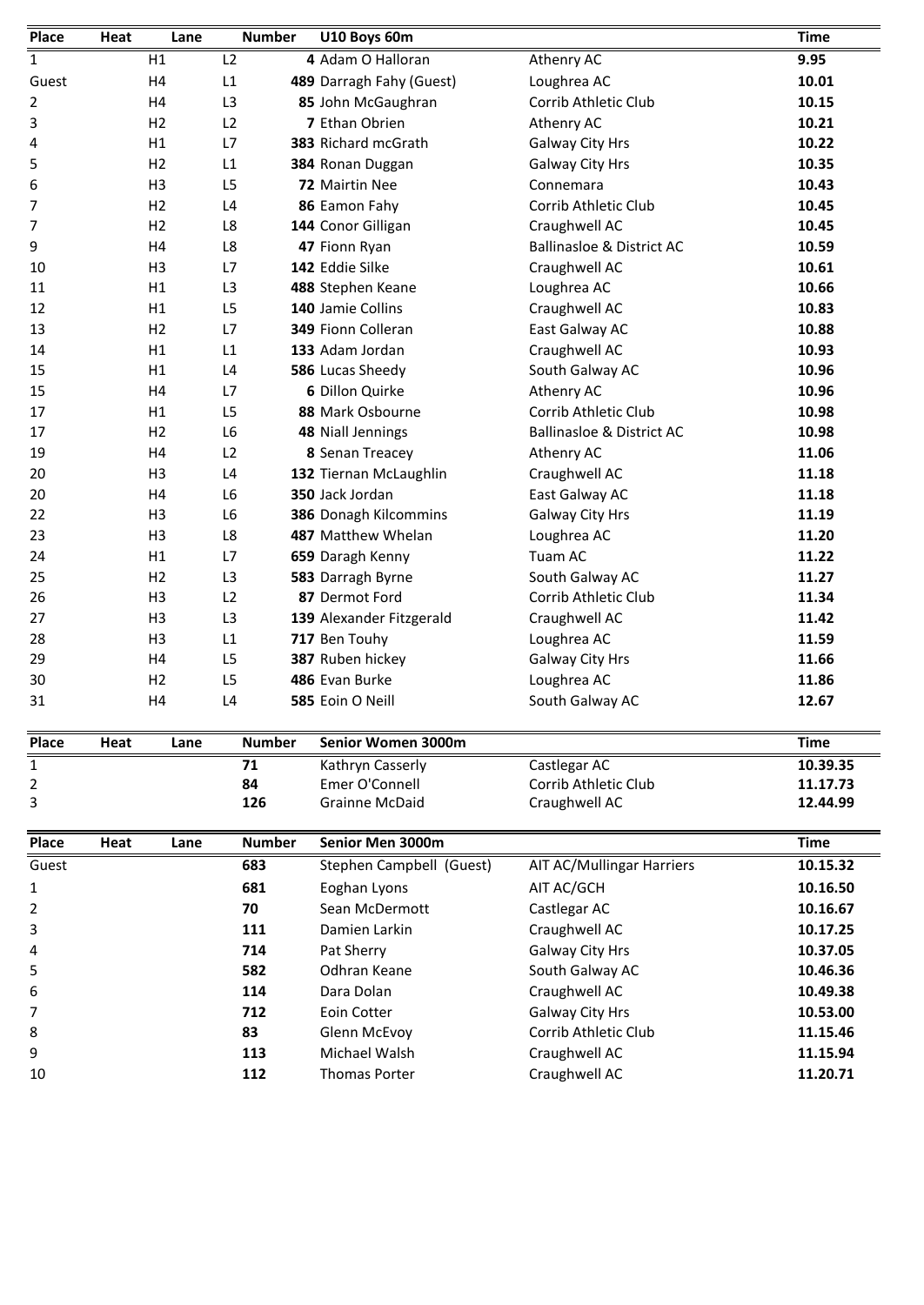| Place           | Heat           | Lane | <b>Number</b> | Senior Women 800m               |                      | <b>Time</b>        |
|-----------------|----------------|------|---------------|---------------------------------|----------------------|--------------------|
| Guest           |                |      | 686           | Anna King                       | Crusaders AC         | 2.28.52            |
| 1               |                |      | 129           | Sinead Gaffney                  | Craughwell AC        | 2.32.87            |
| 2               |                |      | 382           | Niamh Hennelly                  | Galway City Hrs      | 2.34.66            |
| 3               |                |      | 378           | Elisabeth Maher                 | Galway City Hrs      | 2.36.14            |
| Guest           |                |      | 676           | Olivia Ni Shuilleabhain (Guest) | AIT AC               | 2.39.36            |
| 4               |                |      | 377           | Ann Moroney                     | Galway City Hrs      | 2.42.38            |
| 5               |                |      | 379           | Elli Mae Sutton                 | Galway City Hrs      | 2.54.10            |
| 6               |                |      | 84            | Emer O'Connell                  | Corrib Athletic Club | 2.57.63            |
| Place           | Heat           | Lane | <b>Number</b> | Senior Men 800m                 |                      | <b>Time</b>        |
| Guest           | H1             |      |               | Eoin Everard                    | Guest                | 1.51.40            |
| Guest           | H1             |      | 679           | Gary Campbell (Guest)           | AIT AC/Dunleer AC    | 1.58.92            |
| 1               | H1             |      | 116           | Nicholas Sheehan                | Craughwell AC        | 2.00.71            |
| Guest           | H1             |      | 674           | CJ Isayas (Guest)               | AIT AC               | 2.01.83            |
| 2               | H2             |      | 70            | Sean McDermott                  | Castlegar AC         | 2.19.23            |
| 3               | H <sub>2</sub> |      | 114           | Dara Dolan                      | Craughwell AC        | 2.21.07            |
| 4               | H <sub>2</sub> |      | 111           | Damien Larkin                   | Craughwell AC        | 2.22.07            |
| 5               | H1             |      | 582           | Odhran Keane                    | South Galway AC      | 2.25.26            |
| 6               | H <sub>2</sub> |      | 714           | Pat Sherry                      | Galway City Hrs      | 2.29.27            |
| Guest           | H <sub>2</sub> |      | 675           | Charles Lawn (Guest)            | AIT AC               | 2.39.34            |
| 7               | H <sub>2</sub> |      | 483           | Alphonsus Heneghan              | Loughrea AC          | 2.41.53            |
| 8               | H <sub>2</sub> |      | 713           | <b>Andrew Connaire</b>          | Loughrea AC          | 2.45.30            |
| 9               | H <sub>2</sub> |      | 112           | <b>Thomas Porter</b>            | Craughwell AC        | 2.53.41            |
| <b>Place</b>    | Heat           | Lane | <b>Number</b> | U16/17 Girls 800m               |                      | <b>Time</b>        |
| 1               | H1             |      | 479           | Sarah Mcdonnell                 | Galway City Hrs      | 2.29.25            |
| $\overline{2}$  | H1             |      | 574           | <b>Arlene Earls</b>             | Loughrea AC          | 2.37.79            |
| 3               | H1             |      | 475           | Maeve Hughes                    | Galway City Hrs      | 2.38.68            |
| Guest           | H <sub>2</sub> |      | 699           | Maeve Dervin                    | Guest - Roscommon AC | 2.39.23            |
| 4               | H2             |      | 46            | Shannen Lee                     | Athenry AC           | 2.41.70            |
| 5               | H <sub>2</sub> |      | 473           | Laura Nally                     | Galway City Hrs      | 2.43.34            |
| 6               | H1             |      | 337           | Derbhla Cronin                  | Craughwell AC        | 2.44.78            |
| 7               | H1             |      | 45            | Aishling Kenny                  | Athenry AC           | 2.45.29            |
| 8               | H1             |      | 469           | Aoife King                      | Galway City Hrs      | 2.45.69            |
| 9               | H2             |      | 470           | Aoife Sheehy                    | Galway City Hrs      | 2.45.81            |
| 10              | H2             |      | 348           | Ciara O'Boyle                   | Craughwell AC        | 2.50.90            |
| 11              | H2             |      | 653           | <b>Emer McSweeney</b>           | South Galway AC      | 3.05.14            |
| Place           | Heat           | Lane | <b>Number</b> | U16/17 Boys 800m                |                      | <b>Time</b>        |
| $\mathbf 1$     | H1             |      | 324           | Oisin Lyons                     | Craughwell AC        | 2.13.35            |
| $\overline{2}$  | H1             |      | 466           | Ryan Traynor O'Toole            | Galway City Hrs      | 2.14.20            |
| 3               | H2             |      | 464           | <b>Oisin Faherty Rock</b>       | Galway City Hrs      | 2.19.64            |
| Guest           | H <sub>2</sub> |      | 122           | Sean Garman                     | Craughwell AC        | 2.20.21            |
| 4               | H1             |      | 709           | <b>Tiernan Burke</b>            | Unattached           | 2.28.68            |
| 5               | H1             |      | 569           | Shane Donnellan                 | Loughrea AC          | 2.28.71            |
|                 | H1             |      | 117           | Jack Miskella                   | Craughwell AC        | 2.32.35            |
|                 | H <sub>2</sub> |      | 465           | Peadar o'Flartharta             | Galway City Hrs      | 2.38.06            |
|                 |                |      |               |                                 | Loughrea AC          | 2.42.72            |
| Guest<br>6<br>7 | H <sub>2</sub> |      | 573           | Callum Reddington               |                      |                    |
|                 | H1             |      | 118           | Ben Vahey                       | Craughwell AC        |                    |
| Guest<br>8      | H2             |      | 323           | Luke Finn                       | Craughwell AC        | 2.44.73<br>2.44.89 |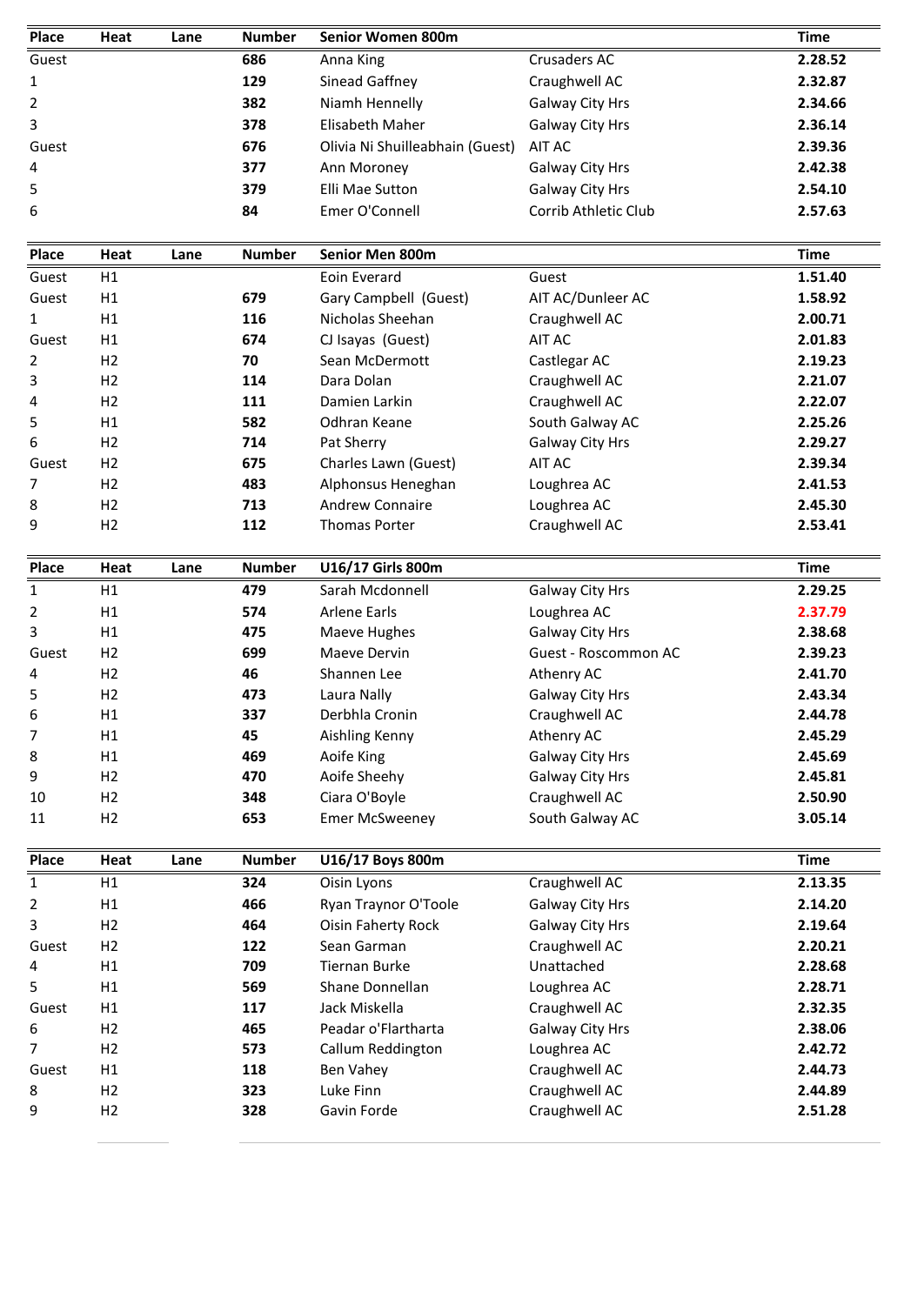| <b>Place</b>            | Heat                   | Lane | <b>Number</b>        | U15 Girls 800m                        |                                      | <b>Time</b>                              |
|-------------------------|------------------------|------|----------------------|---------------------------------------|--------------------------------------|------------------------------------------|
| 1                       | H1                     |      | 41                   | Sarah Gilhooley                       | Athenry AC                           | 2.42.00                                  |
| 2                       | H1                     |      | 452                  | Eadoin Langan                         | Galway City Hrs                      | 2.43.59                                  |
| 3                       | H1                     |      | 316                  | Finola Kelly                          | Craughwell AC                        | 2.45.57                                  |
| 4                       | H1                     |      | 369                  | Roisin Colleran                       | East Galway AC                       | 2.49.15                                  |
| 5                       | H1                     |      | 110                  | Eimear O'Connell                      | Corrib Athletic Club                 | 2.51.29                                  |
| 6                       | H1                     |      | 313                  | Catherine Noonan                      | Craughwell AC                        | 2.51.91                                  |
| 7                       | H1                     |      | 451                  | Aoibhe mcGinley                       | Galway City Hrs                      | 2.59.76                                  |
| 8                       | H1                     |      | 567                  | Cliona Cahalan                        | Loughrea AC                          | 3.03.88                                  |
| 9                       | H1                     |      | 455                  | Miriam Greene                         | Galway City Hrs                      | 3.24.50                                  |
|                         |                        |      |                      |                                       |                                      |                                          |
| <b>Place</b>            | Heat                   | Lane | <b>Number</b>        | <b>U15 Boys 800m</b>                  |                                      | <b>Time</b>                              |
| 1                       |                        |      | 650                  | Joseph Maddison                       | South Galway AC                      | 2.33.02                                  |
| 2                       |                        |      | 309                  | Patrick Noonan                        | Craughwell AC                        | 2.33.66                                  |
| 3                       |                        |      | 308                  | Sean Noonan                           | Craughwell AC                        | 2.43.07                                  |
| 4                       |                        |      | 649                  | Eoghan Hanley                         | South Galway AC                      | 2.43.21                                  |
| 5                       |                        |      | 647                  | <b>Barry Duffy</b>                    | South Galway AC                      | 2.46.06                                  |
| 6                       |                        |      | 311                  | Cathal Walsh                          | Craughwell AC                        | 2.47.49                                  |
| 7                       |                        |      | 69                   | Rowan Harley                          | <b>Ballinasloe &amp; District AC</b> | 3.02.93                                  |
| Place                   | Heat                   | Lane | <b>Number</b>        | U14 Girls 800m                        |                                      | <b>Time</b>                              |
|                         | H1                     |      | 300                  | Niamh Niland                          | Craughwell AC                        | 2.51.36                                  |
|                         | H1                     |      | 304                  | Ailbhe Miskella                       | Craughwell AC                        | 2.52.65                                  |
|                         | H1                     |      | 441                  | Mairead Flynn                         | Galway City Hrs                      | 2.59.98                                  |
|                         | H1                     |      | 642                  | Caoimhe Kelleher                      | South Galway AC                      | 3.07.73                                  |
|                         | H1                     |      | 561                  | Emer Donnellan                        | Loughrea AC                          | 3.18.89                                  |
|                         | H1                     |      | 562                  | Leah Flannery                         | Loughrea AC                          | 3.19.20                                  |
|                         | H1                     |      | 566                  | Ava Power                             | Loughrea AC                          | 3.19.50                                  |
|                         | H1                     |      | 564                  | Niamh McAuley                         | Loughrea AC                          | 3.27.14                                  |
|                         | H1                     |      | 565                  | Ellen O'Brien                         | Loughrea AC                          | 3.34.03                                  |
|                         | H1                     |      | 566                  | Ava Power                             | Loughrea AC                          | 3.36.82                                  |
|                         | H1                     |      | 643                  | Charlotte Burke                       | South Galway AC                      | 3.49.24                                  |
|                         |                        |      |                      |                                       |                                      |                                          |
| Place<br>$\overline{1}$ | Heat<br>H <sub>2</sub> | Lane | <b>Number</b><br>289 | <b>U14 Boys 800m</b><br>Kyle Moorhead | Craughwell AC                        | <b>Time</b><br>2.30.88                   |
| $\overline{2}$          | H1                     |      | 290                  | Sean Connaughton                      | Craughwell AC                        | 2.31.62                                  |
| 3                       | H1                     |      | 435                  | Kristan Flaherty                      | Galway City Hrs                      | 2.32.79                                  |
| 4                       | H2                     |      | 296                  | Phelim McCann                         | Craughwell AC                        | 2.35.45                                  |
| 5                       | H2                     |      | 68                   | Tom Fitzpatrick                       | <b>Ballinasloe &amp; District AC</b> | 2.36.11                                  |
| 6                       | H2                     |      | 295                  | Sean Cannon                           | Craughwell AC                        | 2.38.76                                  |
| 7                       | H <sub>2</sub>         |      | 436                  | Robert McDonnell                      | Galway City Hrs                      | 2.38.89                                  |
|                         | H1                     |      | 287                  | Finbarr McFadden                      | Craughwell AC                        | 2.41.37                                  |
|                         | H1                     |      | 105                  | John O'Connell                        | Corrib Athletic Club                 | 2.50.02                                  |
|                         |                        |      | 106                  | Brian Walsh                           | Corrib Athletic Club                 | 2.50.55                                  |
|                         |                        |      |                      |                                       |                                      |                                          |
|                         | H2                     |      |                      |                                       |                                      |                                          |
| 8<br>9<br>10<br>11      | H1                     |      | 294                  | Conor Roberts                         | Craughwell AC                        |                                          |
| 12                      | H1                     |      | 292                  | Brandon Morgan                        | Craughwell AC                        |                                          |
| 13<br>14                | H1<br>H <sub>2</sub>   |      | 78<br>555            | Rory Keane<br>Oisin Stratford         | Connemara<br>Loughrea AC             | 2.51.48<br>3.00.07<br>3.03.17<br>3.05.24 |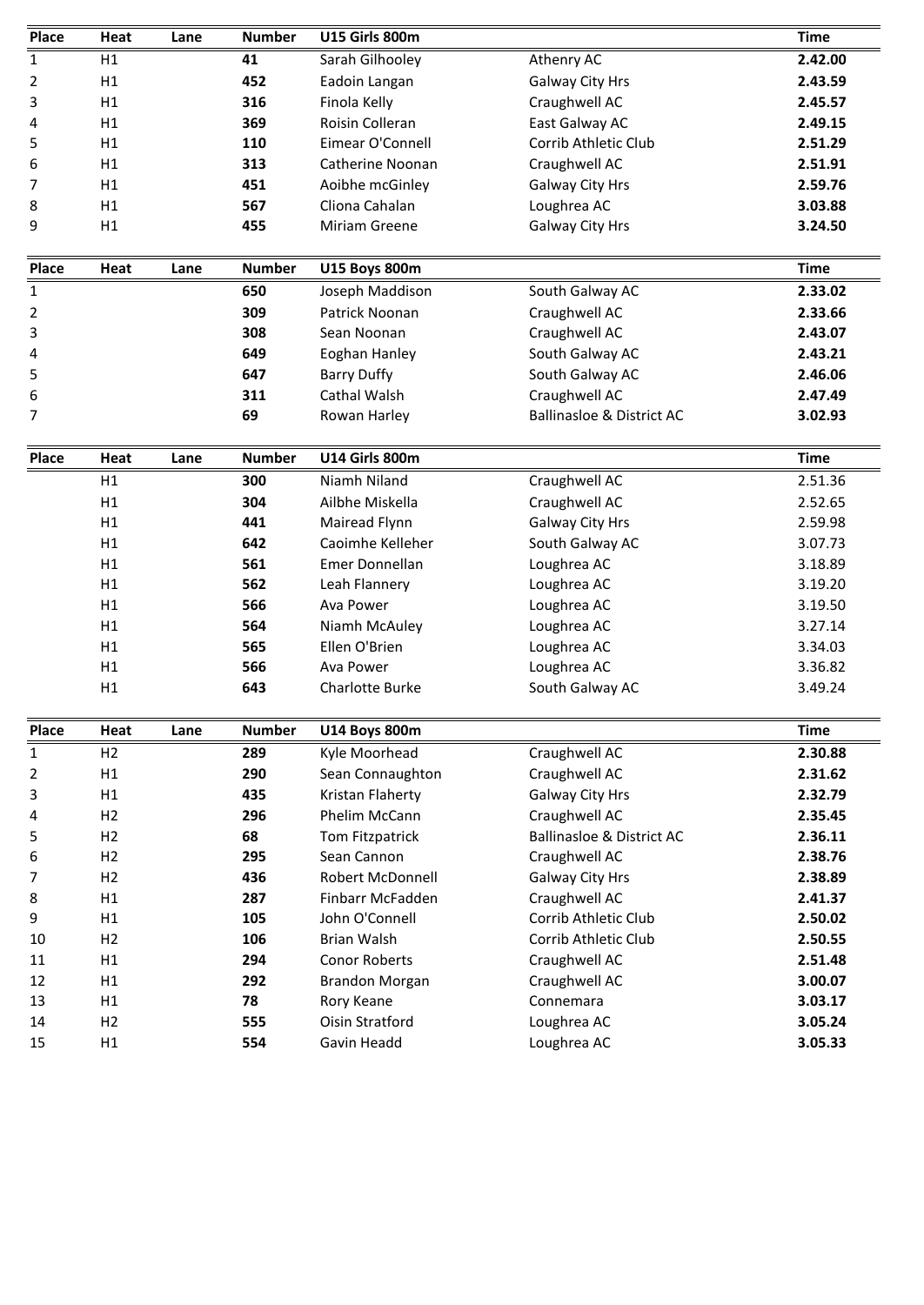| Place       | Heat           | Lane | <b>Number</b> | U13 Girls 600m          |                      | <b>Time</b> |
|-------------|----------------|------|---------------|-------------------------|----------------------|-------------|
| 1           | H <sub>2</sub> |      | 427           | Kara McCleane           | Galway City Hrs      | 1.56.37     |
| 2           | H <sub>3</sub> |      | 546           | Roisin Kelly            | Loughrea AC          | 2.02.01     |
| 3           | H <sub>3</sub> |      | 422           | Ciara Dunne             | Galway City Hrs      | 2.04.14     |
| 4           | H1             |      | 426           | Joanna Healy            | Galway City Hrs      | 2.06.14     |
| 5           | H <sub>2</sub> |      | 423           | <b>Eimear Rowe</b>      | Galway City Hrs      | 2.06.97     |
| 6           | H <sub>3</sub> |      | 26            | Aileen Evans            | Athenry AC           | 2.07.72     |
| 7           | H1             |      | 29            | Laura Kenny             | Athenry AC           | 2.07.91     |
| 8           | H1             |      | 281           | Emma Jane Moran         | Craughwell AC        | 2.08.23     |
| 9           | H1             |      | 432           | Zina Ni Chionna         | Galway City Hrs      | 2.09.91     |
| 10          | H <sub>2</sub> |      | 431           | Sinead Duggan           | Galway City Hrs      | 2.10.45     |
| 11          | H <sub>2</sub> |      | 634           | Aisling Quinn           | South Galway AC      | 2.11.70     |
| 12          | H1             |      | 284           | Iseult Conaghan         | Craughwell AC        | 2.12.61     |
| 13          | H <sub>2</sub> |      | 27            | Chloe Quirke            | Athenry AC           | 2.14.33     |
| 14          | H1             |      | 31            | Shauna Madden           | Athenry AC           | 2.14.43     |
| 15          | H <sub>3</sub> |      | 28            | Kaci Moran              | Athenry AC           | 2.15.59     |
| 16          | H1             |      | 279           | Tara Brogan             | Craughwell AC        | 2.16.05     |
| 17          | H1             |      | 549           | Alisha Larkin           | Loughrea AC          | 2.17.44     |
| 18          | H1             |      | 553           | <b>Hazel Stratford</b>  | Loughrea AC          | 2.17.88     |
| 19          | H <sub>2</sub> |      | 278           | Ciara Huges             | Craughwell AC        | 2.19.51     |
| 20          | H1             |      | 102           | Maeve Keogh             | Corrib Athletic Club | 2.20.13     |
| 21          | H1             |      | 636           | Ella Farrell            | South Galway AC      | 2.20.30     |
| 22          | H <sub>3</sub> |      | 544           | Jemma Flannery          | Loughrea AC          | 2.22.21     |
| 23          | H <sub>2</sub> |      | 547           | Ciara Kyne              | Loughrea AC          | 2.22.93     |
| 24          | H <sub>2</sub> |      | 635           | Eimear Bergin           | South Galway AC      | 2.23.37     |
| 25          | H1             |      | 286           | Niamh Davey             | Craughwell AC        | 2.23.73     |
| 26          | H <sub>3</sub> |      | 275           | Erin o Donnell          | Craughwell AC        | 2.23.98     |
| 27          | H <sub>3</sub> |      | 633           | Abbie Callanan          | South Galway AC      | 2.25.76     |
| 28          | H <sub>3</sub> |      | 550           | Alisha Noone            | Loughrea AC          | 2.26.06     |
| 29          | H <sub>3</sub> |      | 367           | Edel Lally              | East Galway AC       | 2.28.78     |
| 30          | H <sub>2</sub> |      | 104           | Maeve Ford              | Corrib Athletic Club | 2.28.81     |
| 31          | H <sub>3</sub> |      | 540           | Ava Morrissey           | Loughrea AC          | 2.32.81     |
| 32          | H <sub>2</sub> |      | 272           | Asia Clarke             | Craughwell AC        | 2.36.20     |
| 33          | H <sub>2</sub> |      | 542           | Jessica Duffy           | Loughrea AC          | 2.38.68     |
| Place       | Heat           | Lane | <b>Number</b> | <b>U13 Boys 600m</b>    |                      | <b>Time</b> |
| $\mathbf 1$ | H1             |      | 419           | Louis Corr              | Galway City Hrs      | 1.52.27     |
| 2           | H1             |      | 257           | Liam Leen               | Craughwell AC        | 1.53.50     |
| 3           | H <sub>3</sub> |      | 253           | Shaun Gilligan          | Craughwell AC        | 1.54.62     |
| 4           | H <sub>3</sub> |      | 261           | Sam O Neill             | Craughwell AC        | 1.54.85     |
| 5           | H <sub>3</sub> |      | 258           | Gavin Lee               | Craughwell AC        | 1.55.18     |
| 6           | H <sub>2</sub> |      | 256           | Adam White              | Craughwell AC        | 2.01.25     |
| 7           | H2             |      | 249           | Gavin Kelly             | Craughwell AC        | 2.03.21     |
| 8           | H1             |      | 625           | Aodhan O Hanrahan       | South Galway AC      | 2.03.45     |
| 9           | H1             |      | 262           | Ross Whelton            | Craughwell AC        | 2.04.94     |
| 10          | H1             |      | 247           | Sean Cotter             | Craughwell AC        | 2.05.12     |
| 11          | H <sub>2</sub> |      | 246           | Fionn McArdle           | Craughwell AC        | 2.05.30     |
| 12          | H1             |      | 260           | <b>Ben Fitzpatick</b>   | Craughwell AC        | 2.05.97     |
| 13          | H <sub>2</sub> |      | 252           | Pascal Walsh            | Craughwell AC        | 2.06.73     |
| 14          | H <sub>3</sub> |      | 254           | <b>Jack Farrell</b>     | Craughwell AC        | 2.07.26     |
| 15          | H <sub>2</sub> |      | 626           | <b>Ben Mucair</b>       | South Galway AC      | 2.12.27     |
| 16          | H1             |      | 535           | <b>Ethan Earls</b>      | Loughrea AC          | 2.12.39     |
| 17          | H <sub>2</sub> |      | 97            | Fintan Henderson        | Corrib Athletic Club | 2.13.21     |
| 18          | H <sub>2</sub> |      | 538           | Oisin Keane             | Loughrea AC          | 2.13.71     |
| 19          | H <sub>3</sub> |      | 630           | Joe Mears               | South Galway AC      | 2.14.99     |
| 20          | H1             |      | 99            | <b>Tiernan Conneely</b> | Corrib Athletic Club | 2.16.25     |
| 21          | H <sub>3</sub> |      | 402           | Josh Hickey             | Galway City Hrs      | 2.18.32     |
| 22          | H1             |      | 250           | <b>Oisin Davis</b>      | Craughwell AC        | 2.19.11     |
| 23          | H <sub>3</sub> |      | 534           | Joseph Cosgrove         | Loughrea AC          | 2.20.89     |
|             |                |      |               |                         |                      |             |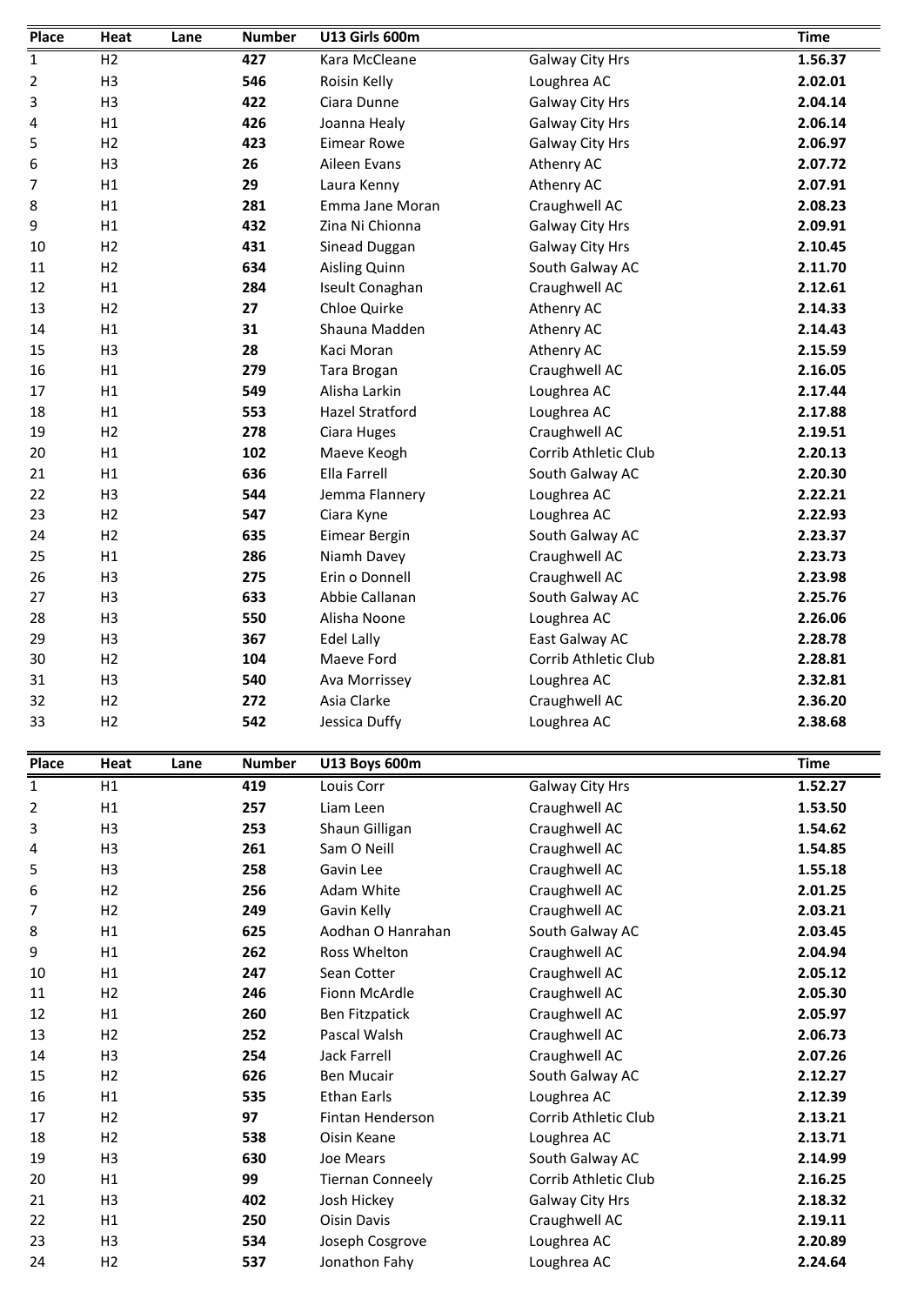| 25                                                                                                                         | H <sub>3</sub>       |      | 101           | Cian Mullarkey                | Corrib Athletic Club                 | 2.25.00            |
|----------------------------------------------------------------------------------------------------------------------------|----------------------|------|---------------|-------------------------------|--------------------------------------|--------------------|
|                                                                                                                            |                      |      |               |                               |                                      |                    |
| <b>Place</b>                                                                                                               | Heat                 | Lane | <b>Number</b> | <b>U12 Girls 600m</b>         |                                      | <b>Time</b>        |
| $\mathbf{1}$                                                                                                               | H2                   |      | 412           | Emma Moore                    | Galway City Hrs                      | 1.59.11            |
| 2                                                                                                                          | H <sub>3</sub>       |      | 410           | Aoibheann Costello            | Galway City Hrs                      | 2.03.93            |
| 3                                                                                                                          | H <sub>3</sub>       |      | 234           | Caoimhe Connolly              | Craughwell AC                        | 2.04.20            |
| 4                                                                                                                          | H1                   |      | 95            | Maebh Walsh                   | Corrib Athletic Club                 | 2.06.59            |
| 5                                                                                                                          | H <sub>3</sub>       |      | 235           | <b>Emily Miskella</b>         | Craughwell AC                        | 2.08.48            |
| 6                                                                                                                          | H <sub>2</sub>       |      | 413           | <b>Gillian McGrath</b>        | Galway City Hrs                      | 2.09.14            |
| 7                                                                                                                          | H1                   |      | 239           | Rebekah Flynn                 | Craughwell AC                        | 2.10.70            |
| 8                                                                                                                          | H1                   |      | 621           | <b>Roisin Dalton</b>          | South Galway AC                      | 2.14.47            |
| 9                                                                                                                          | H <sub>3</sub>       |      | 66            | <b>Fmma Mitchell</b>          | <b>Ballinasloe &amp; District AC</b> | 2.15.75            |
| 10                                                                                                                         | H <sub>2</sub>       |      | 364           | Aoibhinn Keane                | East Galway AC                       | 2.16.94            |
| 11                                                                                                                         | H <sub>3</sub>       |      | 531           | Carla Noone                   | Loughrea AC                          | 2.21.14            |
| 12                                                                                                                         | H <sub>2</sub>       |      | 25            | Sophie Obrien                 | Athenry AC                           | 2.21.96            |
| 13                                                                                                                         | H <sub>3</sub>       |      | 622           | Roisin Geaney                 | South Galway AC                      | 2.23.12            |
| 14                                                                                                                         | H1                   |      | 532           | Isabella Skelly               | Loughrea AC                          | 2.23.22            |
| 15                                                                                                                         | H <sub>3</sub>       |      | 529           | Melissa McDonnell             | Loughrea AC                          | 2.23.36            |
| 16                                                                                                                         | H <sub>2</sub>       |      | 75            | Rosa Kelly                    | Connemara                            | 2.24.11            |
| 17                                                                                                                         | H1                   |      | 414           | Hannah O'grady                | Galway City Hrs                      | 2.24.51            |
| 18                                                                                                                         | H <sub>2</sub>       |      | 96            | Peggy Ford                    | Corrib Athletic Club                 | 2.26.38            |
| 19                                                                                                                         | H1                   |      | 363           | Rachel Diskin                 | East Galway AC                       | 2.28.03            |
| 20                                                                                                                         | H1                   |      | 670           | Aoibheann Phelan              | Tuam AC                              | 2.29.34            |
| 21                                                                                                                         | H <sub>3</sub>       |      | 361           | Ciara Jordan                  | East Galway AC                       | 2.35.48            |
| 22                                                                                                                         | H <sub>2</sub>       |      | 530           | Moya Connaire                 | Loughrea AC                          | 2.36.74            |
| 23                                                                                                                         | H1                   |      | 67            | Shauna Mitchell               | <b>Ballinasloe &amp; District AC</b> | 2.44.93            |
| 24                                                                                                                         | H <sub>2</sub>       |      | 624           | Shauna Dooley                 | South Galway AC                      | 2.53.23            |
| Place                                                                                                                      | Heat                 | Lane | <b>Number</b> | <b>U12 Boys 600m</b>          |                                      | <b>Time</b>        |
| $\mathbf{1}$                                                                                                               | H <sub>3</sub>       |      | 20            | Fearghus Deeley               | Athenry AC                           | 1.58.54            |
| 2                                                                                                                          | H1                   |      | 526           | <b>Thomas Power</b>           | Loughrea AC                          | 2.01.61            |
| 3                                                                                                                          | H1                   |      | 404           | Danny O'Toole                 | Galway City Hrs                      | 2.02.17            |
| 4                                                                                                                          | H <sub>2</sub>       |      | 63            | Conor Harley                  | <b>Ballinasloe &amp; District AC</b> | 2.02.50            |
| 5                                                                                                                          | H <sub>2</sub>       |      | 65            | Shane Fitzpatrick             | <b>Ballinasloe &amp; District AC</b> | 2.02.79            |
| 6                                                                                                                          | H <sub>2</sub>       |      | 711           | Darragh McNeilis              | Athenry AC                           | 2.03.16            |
| 7                                                                                                                          | H1                   |      | 60            | Adam McGreal                  | <b>Ballinasloe &amp; District AC</b> | 2.06.23            |
| 8                                                                                                                          | H <sub>3</sub>       |      | 213           | Adam Stewart                  | Craughwell AC                        | 2.07.57            |
| 9                                                                                                                          | H1                   |      | 219           | Darragh McCartin              | Craughwell AC                        | 2.08.36            |
| 10                                                                                                                         | H <sub>2</sub>       |      | 525           | Leon Connaire                 | Loughrea AC                          | 2.08.68            |
|                                                                                                                            | H2                   |      | 220           | Eoin Byrne                    | Craughwell AC                        | 2.09.11            |
|                                                                                                                            | H <sub>3</sub>       |      | 223           | Cian Daly                     | Craughwell AC                        | 2.11.13            |
|                                                                                                                            |                      |      | 226           | Mark Egan                     | Craughwell AC                        | 2.11.67            |
|                                                                                                                            | H1                   |      |               |                               |                                      |                    |
|                                                                                                                            | H2                   |      | 407           | <b>Ryan Trill</b>             | Galway City Hrs                      | 2.12.73            |
|                                                                                                                            | H1                   |      | 222           | Joshua Ryan                   | Craughwell AC                        | 2.13.18            |
|                                                                                                                            | H1                   |      | 358           | Oisin Colleran                | East Galway AC                       | 2.13.21            |
|                                                                                                                            | H1                   |      | 668           | Conor Munnelly                | Tuam AC                              | 2.13.53            |
|                                                                                                                            | H <sub>3</sub>       |      | 613           | Michael Leahy                 | South Galway AC                      | 2.15.49            |
|                                                                                                                            | H <sub>3</sub>       |      | 519           | Sean Deely                    | Loughrea AC                          | 2.17.95            |
|                                                                                                                            | H2                   |      | 228           | Noah Keane                    | Craughwell AC                        | 2.18.54            |
|                                                                                                                            | H <sub>3</sub>       |      | 221           | Fabian Fleetwood              | Craughwell AC                        | 2.18.54            |
|                                                                                                                            | H1                   |      | 669           | Conor Heneghan                | Tuam AC                              | 2.18.94            |
|                                                                                                                            | H1                   |      | 233           | Conor Kinsella                | Craughwell AC                        | 2.19.4             |
|                                                                                                                            | H <sub>3</sub>       |      | 518           |                               |                                      | 2.22.14            |
|                                                                                                                            | H <sub>2</sub>       |      | 223           | John Cosgrove                 | Loughrea AC                          |                    |
|                                                                                                                            |                      |      |               | Cian Daly<br>Daithi Colleran  | Craughwell AC                        | 2.23.11            |
|                                                                                                                            | H <sub>2</sub>       |      | 360           |                               | East Galway AC                       | 2.23.97            |
|                                                                                                                            | H <sub>2</sub>       |      | 614           | Ronan Larkin                  | South Galway AC                      | 2.24.20            |
|                                                                                                                            | H <sub>3</sub>       |      | 524           | David Headd<br>Nathan Cannon  | Loughrea AC                          | 2.25.63            |
|                                                                                                                            | H2                   |      | 517           |                               | Loughrea AC                          | 2.25.81            |
| 11<br>12<br>13<br>14<br>15<br>16<br>17<br>18<br>19<br>20<br>20<br>22<br>23<br>24<br>25<br>26<br>27<br>28<br>29<br>30<br>31 | H <sub>3</sub><br>H2 |      | 212<br>214    | Aaron Shannon<br>Tiernan Leen | Craughwell AC<br>Craughwell AC       | 2.26.95<br>2.29.70 |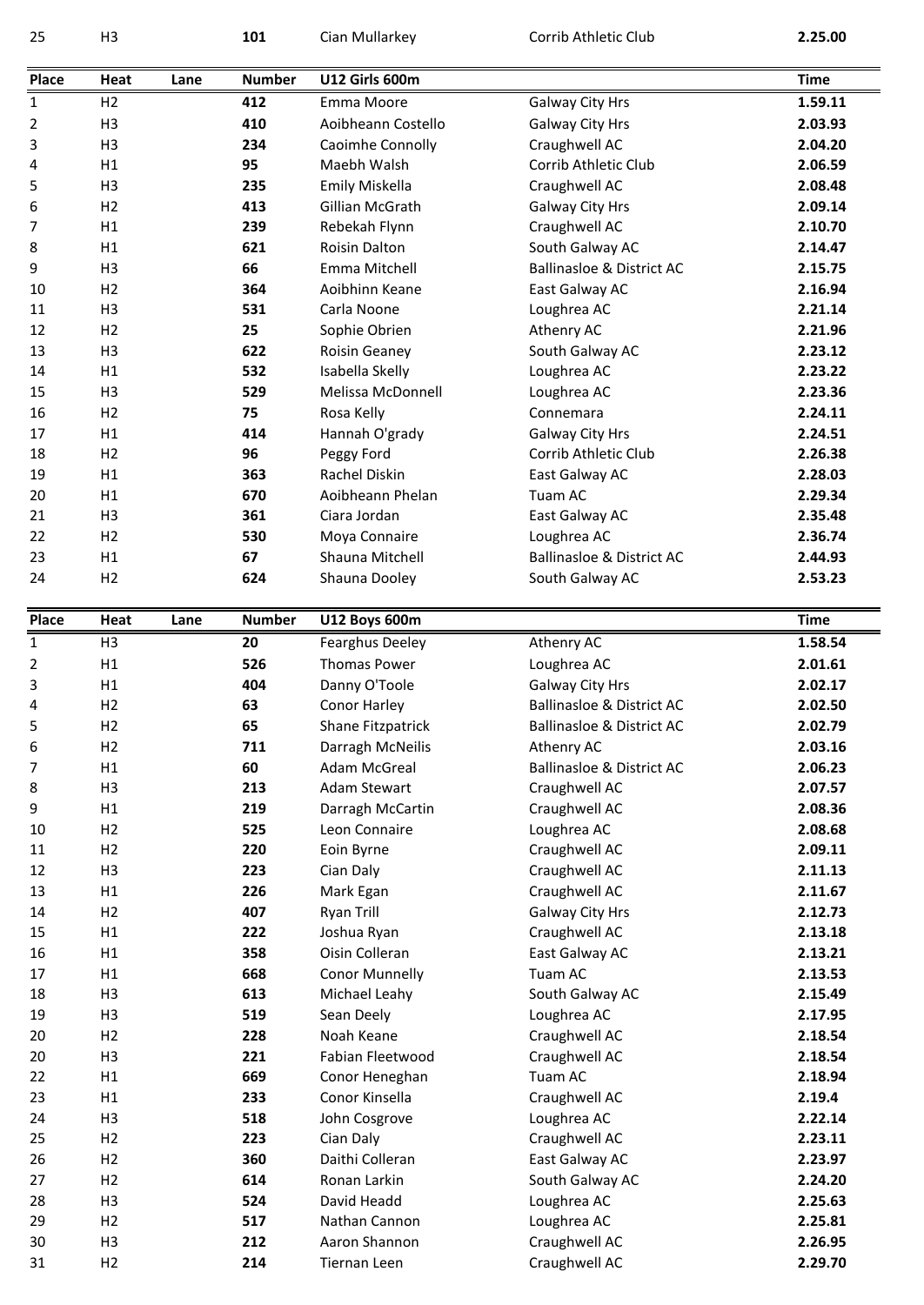| 32           | H1                               |      | 516           | Ronan Breheny              | Loughrea AC                          | 2.36.04            |
|--------------|----------------------------------|------|---------------|----------------------------|--------------------------------------|--------------------|
| 33           | H <sub>3</sub>                   |      | 522           | James Fogarty              | Loughrea AC                          | 2.36.59            |
| 34           | H <sub>3</sub>                   |      | 528           | Cathal Ward                | Loughrea AC                          | 2.43.67            |
| <b>Place</b> | Heat                             | Lane | <b>Number</b> | <b>U11 Girls 600m</b>      |                                      | <b>Time</b>        |
| $\mathbf{1}$ | H <sub>3</sub>                   |      | 57            | Ava McKeon                 | <b>Ballinasloe &amp; District AC</b> | 2.05.92            |
| 2            | H <sub>3</sub>                   |      | 197           | Aoibhe Carr                | Craughwell AC                        | 2.14.18            |
| 3            | H1                               |      | 204           | Jade Moorhead              | Craughwell AC                        | 2.16.88            |
| 4            | H <sub>2</sub>                   |      | 394           | Rachel Fahy                | Galway City Hrs                      | 2.17.31            |
| 5            | H1                               |      | 16            | Leonore Church             | Athenry AC                           | 2.17.96            |
| 6            | H <sub>2</sub>                   |      | 94            | Aisling Lydon              | Corrib Athletic Club                 | 2.18.69            |
| 7            | H1                               |      | 355           | Leah Moran                 | East Galway AC                       | 2.21.26            |
| 8            | H2                               |      | 393           | Aoibhe Joyce               | Galway City Hrs                      | 2.21.27            |
| 9            | H2                               |      | 15            | Kayla Madden               | Athenry AC                           | 2.22.61            |
| 10           | H <sub>3</sub>                   |      | 200           | Clodagh O'Meara            | Craughwell AC                        | 2.22.80            |
| 11           | H <sub>2</sub>                   |      | 357           | Luisne Keane               | East Galway AC                       | 2.25.83            |
| 12           | H <sub>3</sub>                   |      | 399           | Niamh Donovan              | Galway City Hrs                      | 2.26.66            |
| 13           | H1                               |      | 513           | Ailis Naughton             | Loughrea AC                          | 2.27.31            |
| 14           | H <sub>2</sub>                   |      | 11            | Abigail Oshea              | Athenry AC                           | 2.27.47            |
| 15           | H <sub>3</sub>                   |      | 512           | Sarah Flannery             | Loughrea AC                          | 2.29.34            |
| 16<br>17     | H <sub>2</sub><br>H <sub>3</sub> |      | 514           | Rachel O'Malley            | Loughrea AC                          | 2.31.15<br>2.31.27 |
| 18           | H1                               |      | 515<br>508    | Kate Skelly<br>Ally Hesnan | Loughrea AC<br>Loughrea AC           | 2.32.1             |
| 19           | H <sub>3</sub>                   |      | 13            | Aoife Guiry                | Athenry AC                           | 2.32.37            |
| 20           | H <sub>2</sub>                   |      | 509           | Ava Collins                | Loughrea AC                          | 2.35.69            |
| 21           | H2                               |      | 202           | Ella Lydon                 | Craughwell AC                        | 2.37.85            |
| 22           | H1                               |      | 12            | Alannah Costelloe          | Athenry AC                           | 2.39.77            |
| 23           | H <sub>3</sub>                   |      | 354           | Niamh Lennon               | East Galway AC                       | 2.42.08            |
| 24           | H1                               |      | 611           | Sharon Dolphin             | South Galway AC                      | 2.44.44            |
| 25           | H1                               |      | 192           | Grace Leen                 | Craughwell AC                        | 2.45.03            |
| Place        | Heat                             | Lane | <b>Number</b> | <b>U11 Boys 600m</b>       |                                      | <b>Time</b>        |
| $\mathbf 1$  | H <sub>2</sub>                   |      | 177           | Evan Hallinan              | Craughwell AC                        | 2.02.11            |
| 2            | H2                               |      | 10            | Mark O Halloran            | Athenry AC                           | 2.03.58            |
| 3            | H <sub>3</sub>                   |      | 600           | David Mannion              | South Galway AC                      | 2.03.69            |
| 4            | H2                               |      | 606           | <b>Stephen Mannion</b>     | South Galway AC                      | 2.05.20            |
| 5            | H1                               |      | 183           | Luke Flynn                 | Craughwell AC                        | 2.06.25            |
| 6            | H1                               |      | 174           | Cian Lavan                 | Craughwell AC                        | 2.06.71            |
| 7            | H <sub>3</sub>                   |      | 175           | Daniel Galvin              | Craughwell AC                        | 2.09.48            |
| 8            | H2                               |      | 56            | Mark Kilkenny              | <b>Ballinasloe &amp; District AC</b> | 2.11.31            |
| 9            | H <sub>2</sub>                   |      | 390           | Sean Duggan                | Galway City Hrs                      | 2.11.37            |
| 10           | H <sub>3</sub>                   |      | 91            | Donal Henderson            | Corrib Athletic Club                 | 2.13.50            |
| 11           | H1                               |      | 92            | Alan O'Connell             | Corrib Athletic Club                 | 2.14.39            |
| 12           | H <sub>3</sub>                   |      | 73            | Jacob Conroy               | Connemara                            | 2.14.60            |
| 13           | H2                               |      | 176           | Daire Crowe                | Craughwell AC                        | 2.15.21            |
| 14           | H1                               |      | 500           | Cathal Duffy               | Loughrea AC                          | 2.15.58            |
| 15           | H <sub>3</sub>                   |      | 353           | Darragh Diskin             | East Galway AC                       | 2.17.91            |
| 16           | H <sub>3</sub>                   |      | 189           | Ryan O'Donnell             | Craughwell AC                        | 2.22.23            |
| 17           | H <sub>3</sub>                   |      | 507           | Christophe Byrnes          | Loughrea AC                          | 2.22.49            |
| 18           | H <sub>3</sub>                   |      | 170           | Liam McDaid                | Craughwell AC                        | 2.23.20            |
| 19           | H1                               |      | 601           | <b>Matthew Mears</b>       | South Galway AC                      | 2.23.70            |
| 20           | H1                               |      | 506           | <b>Thomas Stratford</b>    | Loughrea AC                          | 2.24.74            |
| 21           | H1                               |      | 602           | Padraig Pearl              | South Galway AC                      | 2.26.97            |
| 22           | H2                               |      | 505           | <b>Ethan McAuley</b>       | Loughrea AC                          | 2.27.94            |
| 23           | H1                               |      | 93            | Cian Gorham                | Corrib Athletic Club                 | 2.28.06            |
| 24<br>25     | H1<br>H <sub>3</sub>             |      | 499<br>502    | Evan Deely<br>Eanna Kelly  | Loughrea AC                          | 2.29.98<br>2.33.56 |
| 26           | H <sub>2</sub>                   |      | 503           | Conor Ling                 | Loughrea AC<br>Loughrea AC           | 2.36.35            |
| 27           | H <sub>2</sub>                   |      | 661           | Rocher Adeye               | Tuam AC                              | 2.41.05            |
| 28           | H <sub>2</sub>                   |      | 501           | Ronan Kelly                | Loughrea AC                          | 2.55.81            |
|              |                                  |      |               |                            |                                      |                    |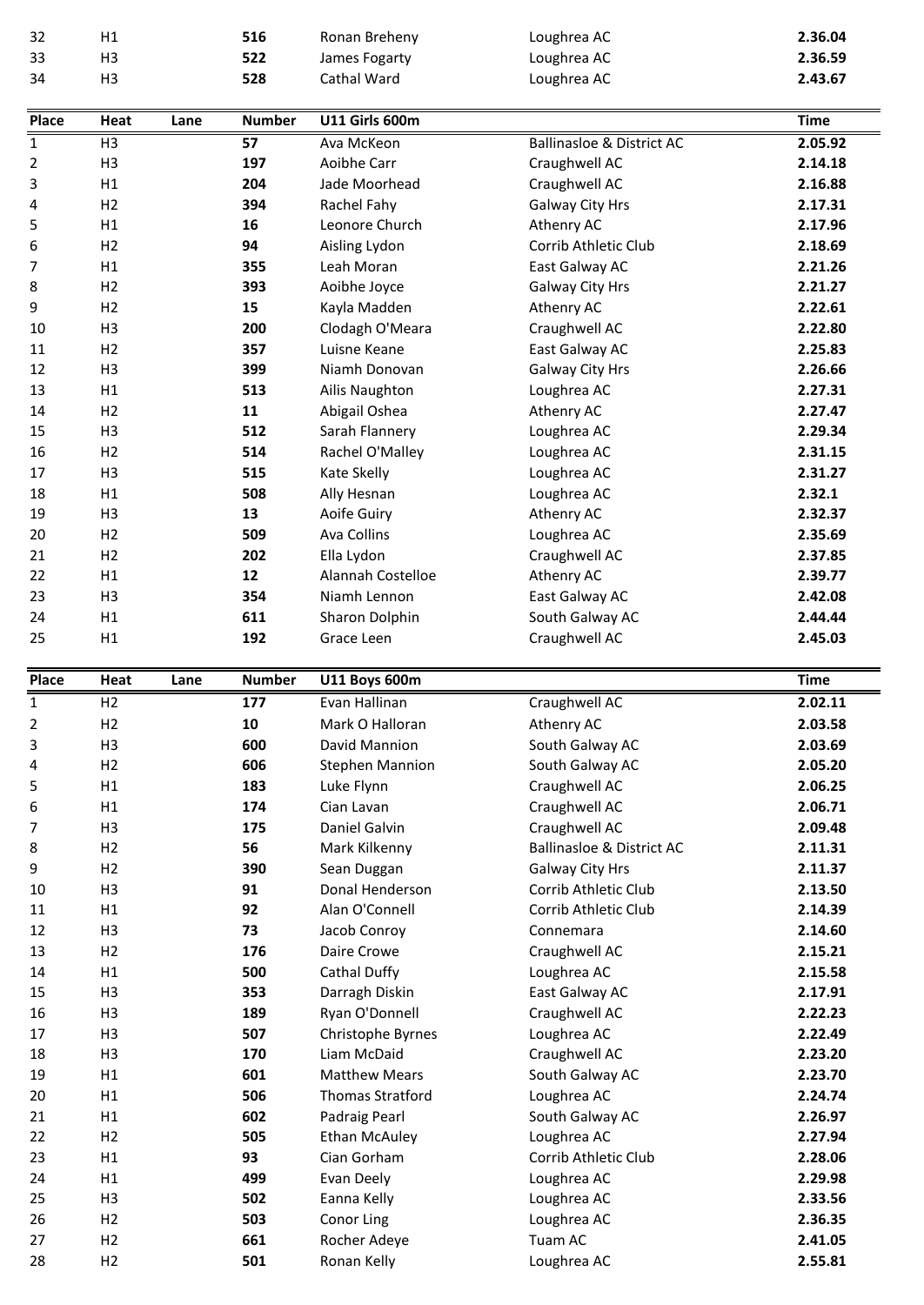| Place        | Heat           | <b>Number</b> | <b>U10 Girls 400m</b>         | Club                                                    | <b>Time</b>        |  |
|--------------|----------------|---------------|-------------------------------|---------------------------------------------------------|--------------------|--|
| 1            | H <sub>3</sub> | 352           | Saoirse Coleman               | East Galway AC                                          | 1.21.09            |  |
| 2            | H1             | 49            | Aoibheann Fitzpatrick         | <b>Ballinasloe &amp; District AC</b>                    | 1.22.11            |  |
| 3            | H <sub>3</sub> | 590           | Ellen Bermingham              | South Galway AC                                         | 1.26.96            |  |
| 4            | H <sub>2</sub> | 52            | Kayla McKeon                  | <b>Ballinasloe &amp; District AC</b>                    | 1.27.14            |  |
| 5            | H1             | 148           | Chloe Hallinan                | Craughwell AC                                           | 1.27.32            |  |
| 6            | H4             | 153           | Siobhan Carr                  | Craughwell AC                                           | 1.27.44            |  |
| 7            | H <sub>3</sub> | 51            | Clodagh Kileen                | <b>Ballinasloe &amp; District AC</b>                    | 1.28.32            |  |
| 8<br>9       | H1<br>H4       | 597<br>54     | Siobhan Geaney<br>Sinead Daly | South Galway AC<br><b>Ballinasloe &amp; District AC</b> | 1.30.25<br>1.30.47 |  |
| 10           | H <sub>2</sub> | 149           | Aishling Whyte                | Craughwell AC                                           | 1.32.65            |  |
| 11           | H1             | 53            | Leah Clarke                   | <b>Ballinasloe &amp; District AC</b>                    | 1.32.95            |  |
| 12           | H <sub>3</sub> | 494           | Shauna Fahy                   | Loughrea AC                                             | 1.33.28            |  |
| 13           | H <sub>4</sub> | 492           | Roisin Broderick              | Loughrea AC                                             | 1.35.06            |  |
| 14           | H <sub>4</sub> | 156           | Ciara Killeen                 | Craughwell AC                                           | 1.36.45            |  |
| 15           | H4             | 90            | Holly Vaughan                 | Corrib Athletic Club                                    | 1.37.27            |  |
| 16           | H1             | 154           | Darina McCann                 | Craughwell AC                                           | 1.37.65            |  |
| 17           | H <sub>3</sub> | 495           | Ciara McGrath                 | Loughrea AC                                             | 1.38.23            |  |
| 18           | H4             | 166           | Muireann Leen                 | Craughwell AC                                           | 1.38.31            |  |
| 19           | H1             | 164           | Rachel O'Callaghan            | Craughwell AC                                           | 1.39.03            |  |
| 20           | H <sub>2</sub> | 496           | Leah Halloran                 | Loughrea AC                                             | 1.40.67            |  |
| 21           | H <sub>4</sub> | 493           | <b>Aisling Corry</b>          | Loughrea AC                                             | 1.41.21            |  |
| 22           | H1             | 9             | <b>Bronagh Deeley</b>         | Athenry AC                                              | 1.41.91            |  |
| 23           | H <sub>2</sub> | 588           | Ava Monaghan                  | South Galway AC                                         | 1.41.93            |  |
| 24           | H1             | 498           | Deirbhille O'Malley           | Loughrea AC                                             | 1.42.04            |  |
| 25           | H <sub>3</sub> | 158           | <b>Tara Molloy</b>            | Craughwell AC                                           | 1.43.14            |  |
| 26           | H4             | 165           | Grainne Costello              | Craughwell AC                                           | 1.43.98            |  |
| 27           | H <sub>3</sub> | 167           | Nicole Clarke                 | Craughwell AC                                           | 1.44.79            |  |
| 28           | H <sub>3</sub> | 161           | Niamh O'Connor                | Craughwell AC                                           | 1.44.95            |  |
| 29           | H <sub>2</sub> | 490           | Elsa Hesnan                   | Loughrea AC                                             | 1.45.10            |  |
| 30           | H1             | 497           | Ciara Dillon                  | Loughrea AC                                             | 1.46.67            |  |
| 31           | H <sub>2</sub> | 162           | Laoise Gallagher              | Craughwell AC                                           | 1.47.78            |  |
| 32           | H2             | 159           | Catherine Gorman              | Craughwell AC                                           | 1.49.81            |  |
| 33           | H <sub>2</sub> | 351           | Melissa Diskin                | East Galway AC                                          | 1.49.83            |  |
| Place        | Heat           | <b>Number</b> | <b>U10 Boys 400m</b>          | Club                                                    | <b>Time</b>        |  |
| $\mathbf{1}$ | H <sub>3</sub> | 134           | Evan Moran                    | Craughwell AC                                           | 1.16.29            |  |
| 2            | H <sub>3</sub> | 85            | John McGaughran               | Corrib Athletic Club                                    | 1.16.85            |  |
| 3            | H <sub>3</sub> | 8             | Senan Treacey                 | Athenry AC                                              | 1.19.27            |  |
| 4            | H <sub>3</sub> | 143           | Liam O'Connell                | Craughwell AC                                           | 1.19.50            |  |
| 5            | H1             | 4             | Adam O Halloran               | Athenry AC                                              | 1.21.88            |  |
| 6            | H <sub>3</sub> | 349           | Fionn Colleran                | East Galway AC                                          | 1.21.97            |  |
| 7            | H1             | 141           | Cillian Horan                 | Craughwell AC                                           | 1.22.34            |  |
| 8            | H1             | 489           | Darragh Fahy (Guest)          | Loughrea AC                                             | 1.22.61            |  |
| 9            | H <sub>2</sub> | 657           | Oisin Phelan                  | Tuam AC                                                 | 1.23.79            |  |
| 10           | H <sub>3</sub> | 142           | Eddie Silke                   | Craughwell AC                                           | 1.23.83            |  |
| 11           | H1             | 86            | Eamon Fahy                    | Corrib Athletic Club                                    | 1.24.17            |  |
| 12           | H <sub>2</sub> | 48            | <b>Niall Jennings</b>         | <b>Ballinasloe &amp; District AC</b>                    | 1.24.88            |  |
| 13           | H <sub>2</sub> | 146           | Cormac McFadden               | Craughwell AC                                           | 1.25.53            |  |
| 14           | H <sub>2</sub> | 487           | Matthew Whelan                | Loughrea AC                                             | 1.27.41            |  |
| 15           | H1             | 135           | Cormac Regan                  | Craughwell AC                                           | 1.27.87            |  |
| 16           | H1             | 88            | Mark Osbourne                 | Corrib Athletic Club                                    | 1.28.30            |  |
| 17           | H2             | 350           | Jack Jordan                   | East Galway AC                                          | 1.28.78            |  |
| 18           | H <sub>3</sub> | 383           | Richard mcGrath               | Galway City Hrs                                         | 1.29.26            |  |
| 19           | H <sub>2</sub> | 6             | Dillon Quirke                 | Athenry AC                                              | 1.29.95            |  |
| 20           | H1             | 384           | Ronan Duggan                  | Galway City Hrs                                         | 1.30.34            |  |
| 21           | H <sub>3</sub> | 145           | Lucas Keane                   | Craughwell AC                                           | 1.30.94            |  |
| 22           | H1             | 47            | Fionn Ryan                    | <b>Ballinasloe &amp; District AC</b>                    | 1.31.47            |  |
| 23           | H1             | 656           | Shane Coleman                 | Tuam AC                                                 | 1.31.91            |  |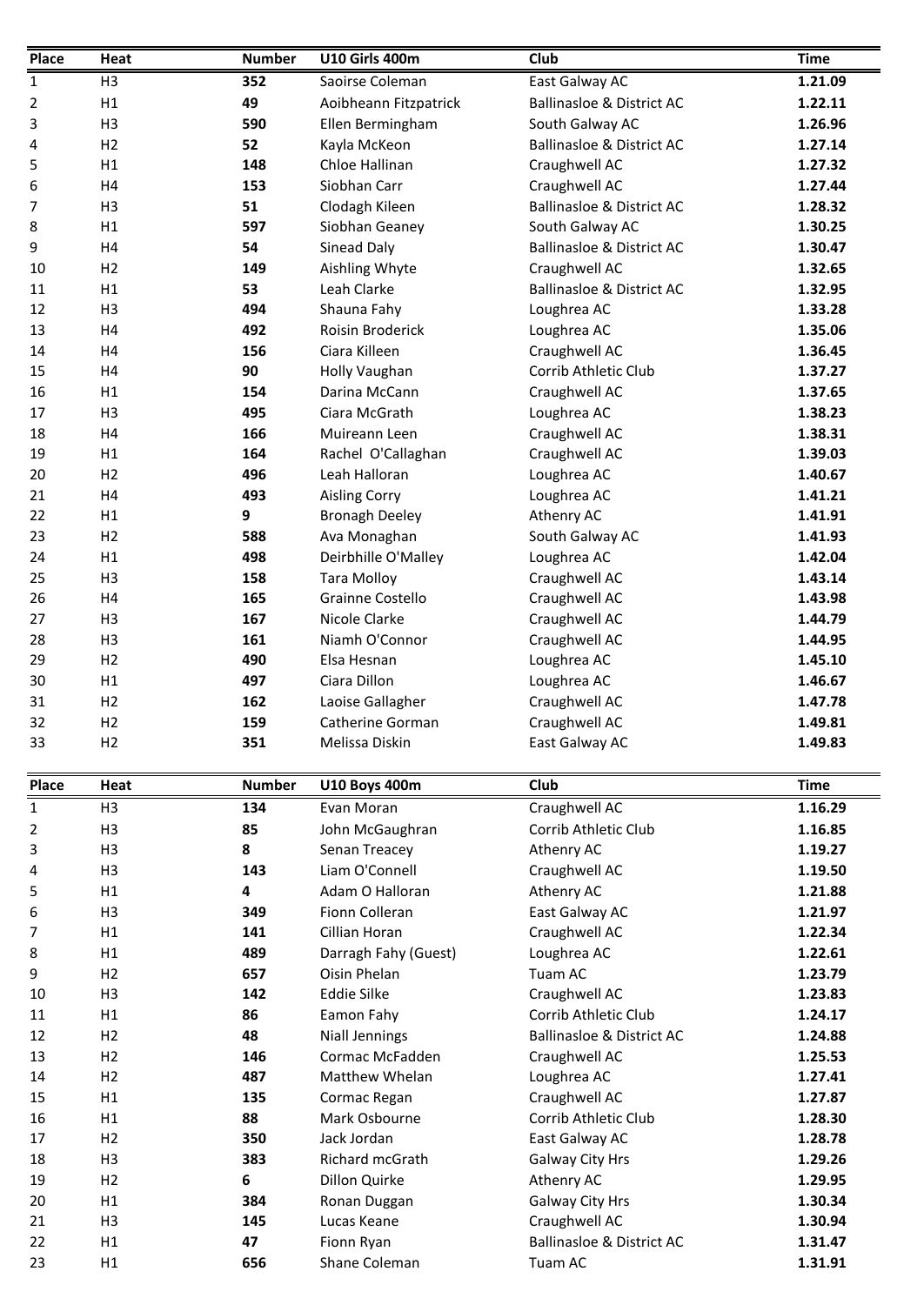| 24       | H <sub>3</sub> |                | 658           | Jack Heneghan                            | Tuam AC                          | 1.32.81        |
|----------|----------------|----------------|---------------|------------------------------------------|----------------------------------|----------------|
| 25       | H1             |                | 137           | Caleb Fleetwood                          | Craughwell AC                    | 1.32.89        |
| 26       | H <sub>2</sub> |                | 87            | Dermot Ford                              | Corrib Athletic Club             | 1.33.12        |
| 27       | H2             |                | 488           | Stephen Keane                            | Loughrea AC                      | 1.33.22        |
| 28       | H2             |                | 132           | <b>Tiernan McLaughlin</b>                | Craughwell AC                    | 1.33.32        |
| 29       | H <sub>2</sub> |                | 584           | Diarmuid Callanan                        | South Galway AC                  | 1.37.48        |
| 30       | H2             |                | 136           | Callum Brady                             | Craughwell AC                    | 1.37.53        |
| 31       | H <sub>3</sub> |                | 486           | Evan Burke                               | Loughrea AC                      | 1.39.23        |
| 32       | H1             |                | 799           | Fionn Quirke                             | Craughwell AC                    | 1.42.80        |
| 33       | H1             |                | 139           | Alexander Fitzgerald                     | Craughwell AC                    | 1.43.05        |
| 34       | H <sub>3</sub> |                | 585           | Eoin O Neill                             | South Galway AC                  | 1.45.63        |
|          |                |                |               |                                          |                                  |                |
| Place    | Heat           |                | <b>Number</b> | Senior Women 200m                        | Club                             | <b>Time</b>    |
| 1        |                | L <sub>4</sub> | 128           | Sinead Treacy                            | Craughwell AC                    | 25.57          |
| Guest    |                | L <sub>5</sub> | 684           | Vicki Harris (Guest)                     | <b>AIT AC/Mullingar Harriers</b> | 25.68          |
| Guest    |                | L <sub>6</sub> | 700           | Aisling Watters (Guest)                  | Navan AC                         | 27.23          |
| 2        |                | L <sub>3</sub> | 375           | Aisling Ni Fhartharta                    | Galway City Hrs                  | 29.90          |
|          |                |                |               |                                          |                                  |                |
| Place    | Heat           |                | <b>Number</b> | Senior Men 200m                          | Club                             | <b>Time</b>    |
| Guest    | H4             | L <sub>6</sub> | 702           | Zak Irwin (Guest)                        | Sligo AC                         | 21.97          |
| Guest    | H <sub>3</sub> | L6             | 703           | Odhran Gildea (Guest)                    | Sligo AC                         | 22.56          |
| Guest    | H <sub>5</sub> | L <sub>6</sub> | 682           | Conor Wilson (Guest)                     | AIT AC/Menapians AC              | 22.66          |
| 1        | H2             | L <sub>4</sub> | 370           | Cillin Greene                            | Galway City Hrs                  | 23.24          |
| 2        | H <sub>5</sub> | L <sub>4</sub> | 124           | Conor Duggan                             | Craughwell AC                    | 23.26          |
| Guest    | H <sub>2</sub> | L <sub>6</sub> | 694           | Nick Ennis (Guest)                       | Crusaders AC                     | 23.37          |
| Guest    | H4             | L <sub>3</sub> | 719           | Kevin Woods                              | Crusaders AC                     | 23.46          |
| 3        | H4             | L4             | 116           | Nicholas Sheehan                         | Craughwell AC                    | 23.70          |
| Guest    | H4             | L5             | 695           | Tope Oleaide (Guest)                     | Crusaders AC                     | 23.87          |
| Guest    | H <sub>2</sub> | L2             | 701           | Conor Duffy (Guest)                      | Sligo AC                         | 23.90          |
| 4        | H <sub>3</sub> | L3             | 460           | Eoghan Dobey                             | Galway City Hrs                  | 24.13          |
| 5        | H <sub>2</sub> | L5             | 115           | John Cormican                            | Craughwell AC                    | 24.60          |
| 6        | H <sub>2</sub> | L3             | 480           | David Brown                              | Loughrea AC                      | 24.69          |
| 7        | H <sub>5</sub> | L5             | 121           | Matthew McKiernan                        | Craughwell AC                    | 25.49          |
| 9        | H <sub>3</sub> | L5             | 720           | Eoghan McDonnell                         | Galway City Hrs                  | 25.70          |
| 9        | H <sub>5</sub> | L <sub>3</sub> | 122           | Sean Garman                              | Craughwell AC                    | 26.07          |
| 10       | H1             | L5             | 483           | Alphonsus Heneghan                       | Loughrea AC                      | 27.17          |
| 11       | H1             | L <sub>3</sub> | 713           | Andrew Connaire                          | Loughrea AC                      | 27.86          |
| 12       | H1             | L6             | 82            | Owen Finn                                | Corrib Athletic Club             | 29.42          |
| 13<br>14 | H <sub>3</sub> | L4             | 120           | Stephen Callaghan<br><b>Barry Beirne</b> | Craughwell AC<br>Loughrea AC     | 29.70<br>30.03 |
|          | H1             | L4             | 482           |                                          |                                  |                |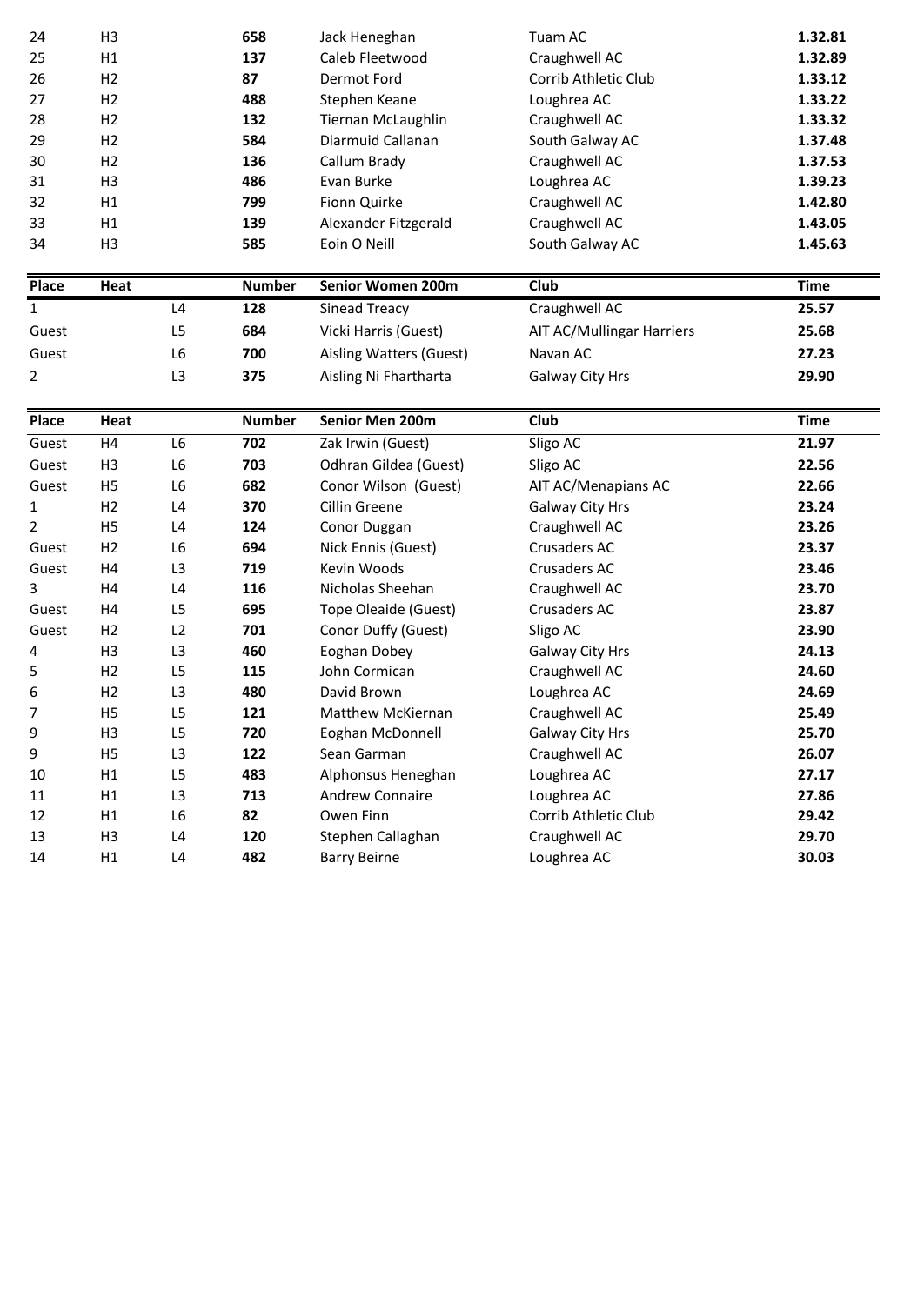| <b>Place</b>   | Heat           |                | <b>Number</b> | U16/17 Girls 200m      | Club                   | <b>Time</b> |
|----------------|----------------|----------------|---------------|------------------------|------------------------|-------------|
| $\mathbf{1}$   | H1             | L4             | 347           | Michelle Duggan        | Craughwell AC          | 26.83       |
| $\overline{2}$ | H1             | L <sub>3</sub> | 477           | Roisin Flynn           | Galway City Hrs        | 26.94       |
| Guest          | H <sub>3</sub> | L <sub>3</sub> | 707           | Ellie McGeough (Guest) | Sligo AC               | 27.04       |
| 3              | H <sub>3</sub> | L4             | 479           | Sarah Mcdonnell        | Galway City Hrs        | 27.67       |
| 4              | H <sub>3</sub> | L6             | 473           | Laura Nally            | Galway City Hrs        | 28.30       |
| Guest          | H4             | L <sub>5</sub> | 380           | Maebh Brannigan        | Galway City Hrs        | 29.01       |
| Guest          | H <sub>2</sub> | L2             | 708           | Zara Stafford (Guest)  | Sligo AC               | 29.10       |
| 5              | H1             | L2             | 476           | Naomi Whyte            | <b>Galway City Hrs</b> | 29.27       |
| 6              | H4             | L <sub>3</sub> | 469           | Aoife King             | Galway City Hrs        | 29.42       |
| 7              | H <sub>2</sub> | L <sub>5</sub> | 472           | Jean Brennan           | Galway City Hrs        | 29.50       |
| 8              | H1             | L <sub>6</sub> | 576           | Emma Reynolds          | Loughrea AC            | 29.80       |
| 9              | H2             | L6             | 468           | Cliona ni Chochlain    | Galway City Hrs        | 29.84       |
| 10             | H4             | L2             | 470           | Aoife Sheehy           | Galway City Hrs        | 29.93       |
| 11             | H <sub>2</sub> | L4             | 574           | <b>Arlene Earls</b>    | Loughrea AC            | 30.28       |
| 12             | H <sub>3</sub> | L2             | 471           | Clodagh o'Hanlon       | Galway City Hrs        | 31.26       |
| 13             | H2             | L <sub>3</sub> | 348           | Ciara O'Boyle          | Craughwell AC          | 31.48       |
| 14             | H1             | L <sub>5</sub> | 577           | Lauren Stewart         | Loughrea AC            | 31.99       |
| 15             | H <sub>3</sub> | L <sub>5</sub> | 581           | Maebh O'Byrne          | Loughrea AC            | 35.56       |
| 16             | H4             | L <sub>6</sub> | 580           | Edel Larkin            | Loughrea AC            | 36.54       |
|                |                |                |               |                        |                        |             |
| <b>Place</b>   | Heat           |                | <b>Number</b> | U16/17 Boys 200m       | Club                   | <b>Time</b> |
| $\mathbf{1}$   | H <sub>3</sub> | L <sub>5</sub> |               | Luke O'Shaughnessy     | Galway City Hrs        | 23.95       |
| 2              | H1             | L2             | 461           | Jack Dempsey           | Galway City Hrs        | 24.08       |
| 3              | H <sub>3</sub> | L3             | 467           | Sean Kilmartin         | Galway City Hrs        | 24.32       |
| 4              | H <sub>2</sub> | L6             | 335           | Cillian Dolan          | Craughwell AC          | 24.48       |
| 5              | H <sub>2</sub> | L5             | 459           | Dylan Corr             | Galway City Hrs        | 25.59       |
| 6              | H1             | L3             | 458           | Darren Costello        | Galway City Hrs        | 26.25       |
| 7              | H <sub>2</sub> | L4             | 466           | Ryan Traynor O'Toole   | Galway City Hrs        | 26.27       |
| 8              | H2             | L <sub>3</sub> | 324           | Oisin Lyons            | Craughwell AC          | 26.96       |
| 9              | H1             | L5             | 329           | Louis Molloy           | Craughwell AC          | 27.79       |
| Guest          | H <sub>2</sub> | L1             | 118           | Ben Vahey              | Craughwell AC          | 28.21       |
| 10             | H1             | L6             | 569           | Shane Donnellan        | Loughrea AC            | 28.66       |
| 11             | H1             | L4             | 570           | Stephen Doran          | Loughrea AC            | 29.60       |
| 12             | H <sub>2</sub> | L2             | 573           | Callum Reddington      | Loughrea AC            | 29.77       |
| 13             | H <sub>3</sub> | L2             | 332           | Peter Martin           | Craughwell AC          | 29.97       |
| 14             | H <sub>3</sub> | L4             | 571           | Darragh Headd          | Loughrea AC            | 30.31       |
| 15             | H <sub>3</sub> | L6             | 323           | Luke Finn              | Craughwell AC          | 30.31       |
| 15             | H1             | L1             | 328           | Gavin Forde            | Craughwell AC          | 32.85       |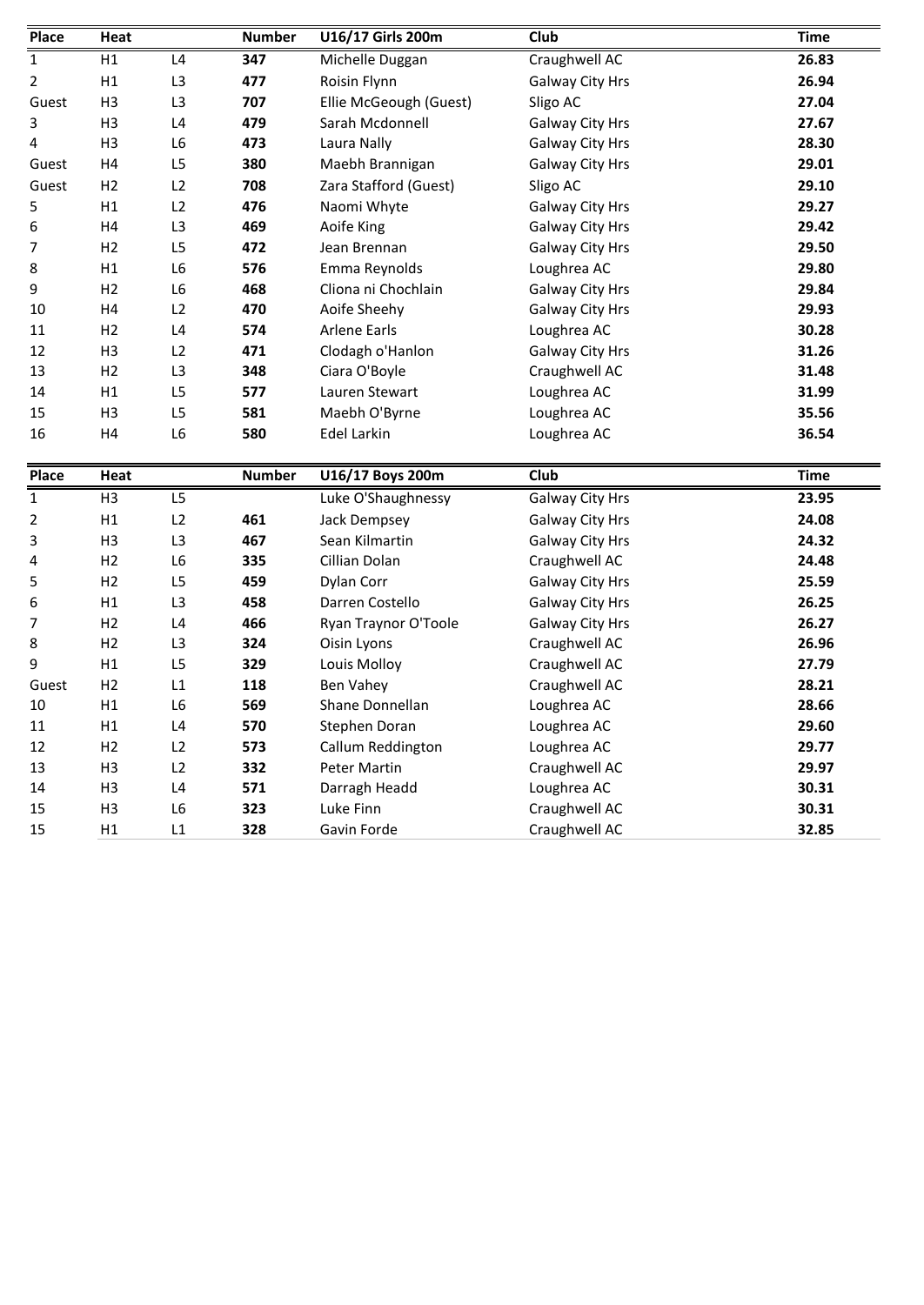| Place          | <b>Number</b> | Senior Women Long Jump         | Club                             | <b>Age Group</b>       | Jump1                      | Jump2                      | Jump3        | <b>Best</b>  |
|----------------|---------------|--------------------------------|----------------------------------|------------------------|----------------------------|----------------------------|--------------|--------------|
| 1              | 130           | Cathriona Farrell              | Craughwell AC                    | Senior Women           | x                          | 4.63                       | 5.00         | 5.00         |
| $\overline{2}$ | 128           | Sinead Treacy                  | Craughwell AC                    | Senior Women           | X                          | x                          | 4.73         | 4.73         |
| 3              | 131           | Orla Ryan                      | Craughwell AC                    | Senior Women           | 4.05                       | x                          | 4.37         | 4.37         |
| 4              | 127           | Claire Ryder                   | Craughwell AC                    | Senior Women           | x                          | x                          | 4.24         | 4.24         |
|                | 687           | Karen Blaney (Guest)           | Navan AC                         | Senior Women           | x                          | x                          | x            | X            |
| Place          | <b>Number</b> | Senior Men Long Jump           | Club                             | <b>Age Group</b>       | Jump1                      | Jump2                      | Jump3        | <b>Best</b>  |
|                | 688           | <b>Stephen Gaffney (Guest)</b> | Rathfarnham                      | Senior Men             | 4.83                       | 6.05                       | 6.23         | 6.23         |
| $\mathbf{1}$   | 123           | Aidan Conneely                 | Craughwell AC                    | Senior Men             | 5.92                       | 6.01                       | 5.78         | 6.01         |
| 2              | $\mathbf{1}$  | Evan Quirke                    | Athenry AC                       | Senior Men             | 5.76                       | 5.88                       | 5.99         | 5.99         |
| 3              | 121           | <b>Matthew McKiernan</b>       | Craughwell AC                    | Senior Men             | X                          | X                          | 5.85         | 5.85         |
| 4              | 119           | Adam Flynn                     | Craughwell AC                    | Senior Men             | 5.13                       | 4.77                       | 4.88         | 5.13         |
| Place          | <b>Number</b> | U16/17 Girls Long Jump         | Club                             | <b>Age Group</b>       | Jump1                      | Jump2                      | Jump3        | <b>Best</b>  |
| 1              | 341           | Laura Cunningham               | Craughwell AC                    | U16/17 Girls           | 4.77                       | 4.37                       | 4.61         | 4.77         |
| 2              | 347           | Michelle Duggan                | Craughwell AC                    | U16/17 Girls           | 4.62                       | 4.71                       | 4.67         | 4.71         |
| 3              | 576           | Emma Reynolds                  | Loughrea AC                      | U16/17 Girls           | 4.56                       | 4.45                       | 4.64         | 4.64         |
| 4              | 474           | Lydia doyle                    | Galway City Hrs                  | U16/17 Girls           | x                          | x                          | 4.52         | 4.52         |
| 5              | 343           | Lorraine Delaney               | Craughwell AC                    | U16/17 Girls           | X                          | x                          | 4.44         | 4.44         |
| 6              | 340           | Aoife Walshe                   | Craughwell AC                    | U16/17 Girls           | 4.14                       | 4.06                       | x            | 4.14         |
| 7              | 468           | Cliona ni Chochlain            | Galway City Hrs                  | U16/17 Girls           | 4.12                       | 4.01                       | 3.73         | 4.12         |
| 8              | 574           | Arlene Earls                   | Loughrea AC                      | U16/17 Girls           | 4.10                       | 3.94                       | 3.90         | 4.10         |
| 9              | 577           | Lauren Stewart                 | Loughrea AC                      | U16/17 Girls           | 3.97                       | X                          | 3.96         | 3.97         |
| 10             | 339           | Shauna Tobin                   | Craughwell AC                    | U16/17 Girls           | X                          | 3.46                       | X            | 3.46         |
| 11             | 654           | Honour Cure                    | South Galway AC                  | U16/17 Girls           | 3.08                       | X                          | 3.23         | 3.23         |
| 12             | 655           | Maria Fitzpatrick              | South Galway AC                  | U16/17 Girls           | 3.16                       | X                          | 2.87         | 3.16         |
| 13             | 338           | Caoilin Milton                 | Craughwell AC                    | U16/17 Girls           | x                          | x                          | x            | x            |
| Place          | <b>Number</b> | U16/17 Boys Long Jump          | Club                             | <b>Age Group</b>       | Jump1                      | Jump2                      | Jump3        | <b>Best</b>  |
| 1              | 326           | Daniel Callanan-Forde          | Craughwell AC                    | U16/17 Boys            | 5.13                       | 5.47                       | 5.23         | 5.47         |
| 2              | 465           | Peadar o'Flartharta            | Galway City Hrs                  | U16/17 Boys            | 4.86                       | 4.50                       | 3.50         | 4.86         |
| 3              | 572           | Brendan Lynch                  | Loughrea AC                      | U16/17 Boys            | 4.51                       | 4.85                       | x            | 4.85         |
| 4              | 327           | Jerry Keary                    | Craughwell AC                    | $U16/17$ Boys          | 4.73                       | 4.07                       | 4.32         | 4.73         |
| 5              | 325           | Cian Waters                    | Craughwell AC                    | U16/17 Boys            | X                          | 4.56                       | x            | 4.56         |
| 6              | 332           | Peter Martin                   | Craughwell AC                    | U16/17 Boys            | 4.24                       | 4.42                       | 4.42         | 4.42         |
| 7              | 329           | Louis Molloy                   | Craughwell AC                    | U16/17 Boys            | 4.20                       | 4.41                       | 4.12         | 4.41         |
| 8              | 570           | Stephen Doran                  | Loughrea AC                      | U16/17 Boys            | 4.29                       | 4.36                       | 4.17         | 4.36         |
| 9              | 322           | Alan Harrington                | Craughwell AC                    | U16/17 Boys            | 4.04                       | 3.98                       | 4.02         | 4.04         |
| 10             | 571           | Darragh Headd                  | Loughrea AC                      | U16/17 Boys            | 3.70                       | 3.37                       | 3.54         | 3.70         |
| 11             | 330           | Paul Molloy                    | Craughwell AC                    | U16/17 Boys            | 3.16                       | 3.32                       | 3.34         | 3.34         |
| Place          | <b>Number</b> | U15 Girls Long Jump            | Club                             | <b>Age Group</b>       | Jump1                      | Jump2                      | Jump3        | <b>Best</b>  |
| $\mathbf{1}$   | 319           | Siona Lawless                  | Craughwell AC                    | U15 Girls              | 4.54                       | 4.71                       | 4.51         | 4.71         |
| 2              | 450           | Andrea Trill                   | Galway City Hrs                  | U15 Girls              | 3.72                       | 3.81                       | 4.05         | 4.05         |
| 3              | 316           | Finola Kelly                   | Craughwell AC                    | U15 Girls              | x                          | $\pmb{\mathsf{X}}$         | 4.05         | 4.05         |
| 4              | 41            | Sarah Gilhooley                | Athenry AC                       | U15 Girls              | x                          | 3.99                       | x            | 3.99         |
| 5              | 312           | <b>Tara Slattery</b>           | Craughwell AC                    | U15 Girls              | 3.86                       | 3.72                       | 3.83         | 3.86         |
| 6              | 568           | Pearl Finnerty                 | Loughrea AC                      | U15 Girls              | 3.49                       | 3.73                       | 3.78         | 3.78         |
| 7              | 318<br>455    | Alison Leahy<br>Miriam Greene  | Craughwell AC<br>Galway City Hrs | U15 Girls<br>U15 Girls | $\pmb{\mathsf{x}}$<br>3.51 | 3.67                       | 3.70<br>3.25 | 3.70<br>3.51 |
| 8<br>9         | 320           | Anna Farrelly                  | Craughwell AC                    | U15 Girls              | 2.55                       | $\pmb{\mathsf{X}}$<br>3.32 | 3.43         | 3.43         |
| 10             | 454           | Mary Duggan                    | Galway City Hrs                  | U15 Girls              | 2.92                       | 3.07                       | 3.07         | 3.07         |
| 11             | 673           | Adekemi Ogungbola              | Tuam AC                          | U15 Girls              | 2.90                       | 2.99                       | 3.01         | 3.01         |
| 12             | 567           | Cliona Cahalan                 | Loughrea AC                      | U15 Girls              | X                          | 2.88                       | 2.89         | 2.89         |
|                |               |                                |                                  |                        |                            |                            |              |              |
| Place          | <b>Number</b> | U15 Boys Long Jump             | Club                             | <b>Age Group</b>       | Jump1                      | Jump2                      | Jump3        | <b>Best</b>  |
| 1              | 446           | Diarmuid Kilcommins            | Galway City Hrs                  | U15 Boys               | 4.50                       | 4.59                       | 4.60         | 4.60         |
| 2              | 305           | Ultan Sheeran                  | Craughwell AC                    | U15 Boys               | X                          | x                          | 4.44         | 4.44         |
| 3              | 310           | <b>Conor Hughes</b>            | Craughwell AC<br>South Galway AC | U15 Boys               | 4.19                       | 3.96                       | x            | 4.19<br>3.95 |
| 4<br>5         | 648<br>307    | Daire Murphy<br>Luke Roberts   | Craughwell AC                    | U15 Boys<br>U15 Boys   | 3.85<br>3.81               | 3.78<br>3.56               | 3.95<br>3.70 | 3.81         |
|                |               |                                |                                  |                        |                            |                            |              |              |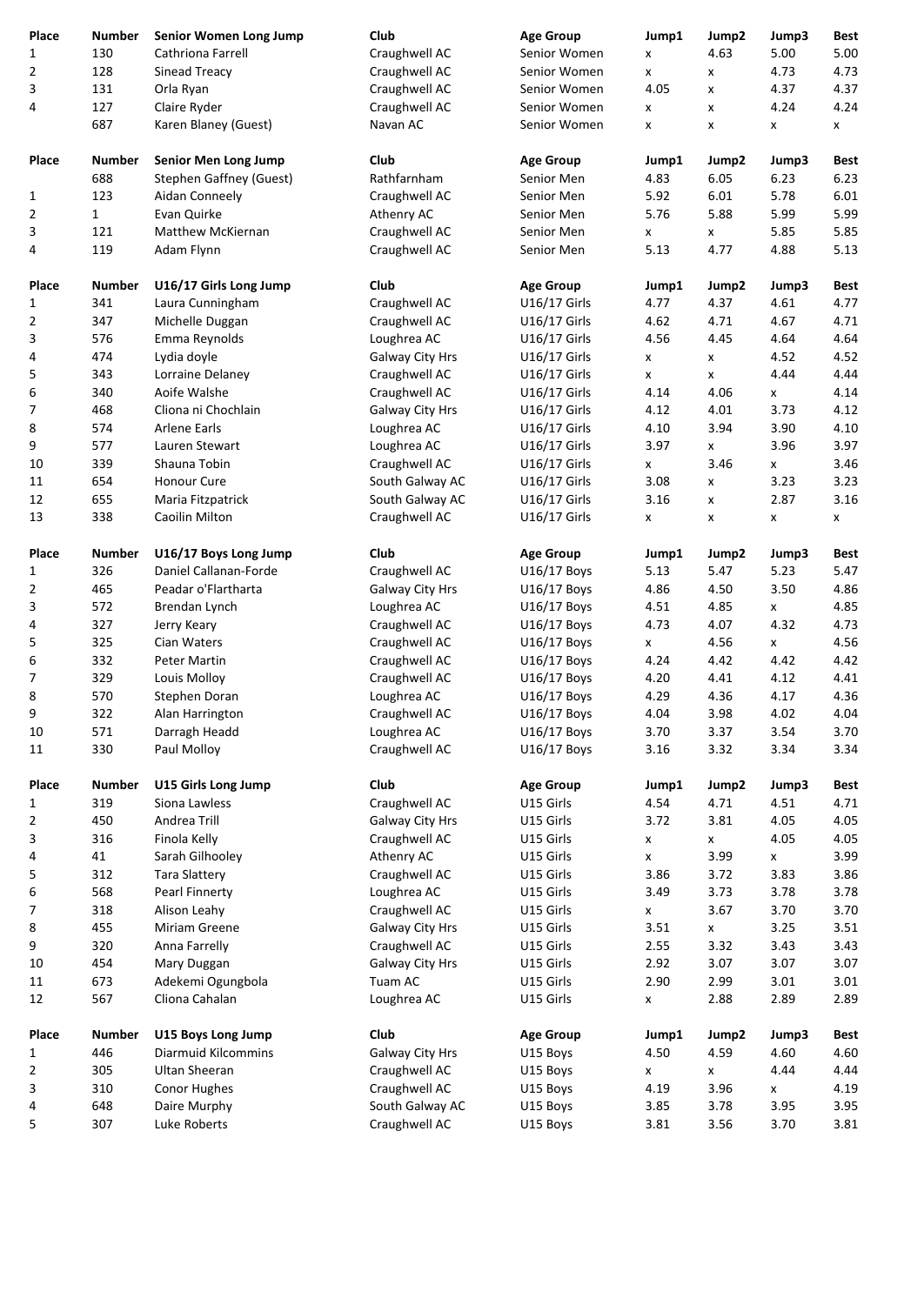| Place    | <b>Number</b> | <b>U14 Girls Long Jump</b>                  | Club                             | <b>Age Group</b>       | Jump1        | Jump2                      | Jump3              | <b>Best</b>    |
|----------|---------------|---------------------------------------------|----------------------------------|------------------------|--------------|----------------------------|--------------------|----------------|
| 1        | 444           | Zoe Moore                                   | Galway City Hrs                  | U14 Girls              | 4.44         | 4.31                       | 4.25               | 4.44           |
| 2        | 302           | Leanagh Gilligan                            | Craughwell AC                    | U14 Girls              | 4.28         | 4.16                       | 4.15               | 4.28           |
| 3        | 442<br>298    | Seren O'Toole<br>Eva Kelly                  | Galway City Hrs<br>Craughwell AC | U14 Girls<br>U14 Girls | 4.10<br>3.79 | X<br>3.96                  | x<br>3.86          | 4.10<br>3.96   |
| 4<br>5   | 297           | Mia Waters                                  | Craughwell AC                    | U14 Girls              | x            | 3.89                       | x                  | 3.89           |
| 6        | 33            | Aoilbhe Deeley                              | Athenry AC                       | U14 Girls              | 3.85         | 3.74                       | 3.66               | 3.85           |
| 7        | 566           | Ava Power                                   | Loughrea AC                      | U14 Girls              | x            | X                          | 3.84               | 3.84           |
| 8        | 441           | Mairead Flynn                               | Galway City Hrs                  | U14 Girls              | 3.32         | 3.39                       | 3.49               | 3.49           |
| 9        | 109           | Eilish Keogh                                | Corrib Athletic Club             | U14 Girls              | 3.43         | 3.33                       | 3.34               | 3.43           |
| 10       | 299           | Caoimhe Gilligan                            | Craughwell AC                    | U14 Girls              | 3.27         | 3.40                       | 3.20               | 3.40           |
| 11       | 642           | Caoimhe Kelleher                            | South Galway AC                  | U14 Girls              | x            | 3.38                       | 3.14               | 3.38           |
| 12       | 560           | Georgia Deely                               | Loughrea AC                      | U14 Girls              | 3.35         | $\pmb{\mathsf{x}}$         | x                  | 3.35           |
| 13       | 108           | Emma Hogan                                  | Corrib Athletic Club             | U14 Girls              | 3.11         | 3.27                       | 3.15               | 3.27           |
| 14       | 564           | Niamh McAuley                               | Loughrea AC                      | U14 Girls              | 2.57         | X                          | 2.97               | 2.97           |
| 15       | 646           | Shauna Finn                                 | South Galway AC                  | U14 Girls              | 2.87         | x                          | x                  | 2.87           |
| 16       | 562           | Leah Flannery                               | Loughrea AC                      | U14 Girls              | x            | 2.81                       | 2.83               | 2.83           |
| 17       | 558           | Lorna Collins                               | Loughrea AC                      | U14 Girls              | 2.72         | 2.60                       | 2.48               | 2.72           |
| 18       | 645           | Sarah Fitzpatrick                           | South Galway AC                  | U14 Girls              | 2.55         | 2.37                       | 2.66               | 2.66           |
| 19<br>20 | 671<br>643    | Kayleigh Halligan<br><b>Charlotte Burke</b> | Tuam AC<br>South Galway AC       | U14 Girls<br>U14 Girls | 2.33         | 2.61                       | 1.33<br>2.43       | 2.61<br>2.43   |
| 21       | 644           | Georgia Larkin                              | South Galway AC                  | U14 Girls              | x<br>2.00    | X<br>2.19                  | 1.76               | 2.19           |
| 22       | 556           | Ailbhe Broderick                            | Loughrea AC                      | U14 Girls              | x            | 2.09                       | 2.00               | 2.09           |
| 23       | 563           | Beibhinn Hanrahan                           | Loughrea AC                      | U14 Girls              | X            | X                          | x                  | X              |
| 24       | 565           | Ellen O'Brien                               | Loughrea AC                      | U14 Girls              | X            | x                          | x                  | x              |
| Place    | <b>Number</b> | U14 Boys Long Jump                          | Club                             | <b>Age Group</b>       | Jump1        | Jump2                      | Jump3              | Best           |
| 1        | 290           | Sean Connaughton                            | Craughwell AC                    | U14 Boys               | 4.35         | 4.48                       | 4.17               | 4.48           |
| 2        | 288           | Alex Evans                                  | Craughwell AC                    | U14 Boys               | 4.15         | 4.14                       | 3.27               | 4.15           |
| 3        | 434           | Jonathon McGrath                            | Galway City Hrs                  | U14 Boys               | 3.92         | 3.83                       | 4.06               | 4.06           |
| 4        | 433           | Eoghan Jennings                             | Galway City Hrs                  | U14 Boys               | 3.98         | 3.94                       | 3.97               | 3.98           |
| 5<br>6   | 554<br>555    | Gavin Headd<br>Oisin Stratford              | Loughrea AC<br>Loughrea AC       | U14 Boys<br>U14 Boys   | 3.55<br>3.07 | 3.38<br>3.07               | 3.42<br>3.02       | 3.55<br>3.07   |
|          |               |                                             |                                  |                        |              |                            |                    |                |
| Place    | <b>Number</b> | U13 Girls Long Jump                         | Club                             | <b>Age Group</b>       | Jump1        | Jump2                      | Jump3              | <b>Best</b>    |
| 1        | 421           | <b>Chellene Trill</b>                       | Galway City Hrs                  | U13 Girls              | x            | 3.94                       | 3.82               | 3.94           |
| 2        | 30            | Saoirse Healey                              | Athenry AC                       | U13 Girls              | 3.76         | 3.93                       | 3.59               | 3.93           |
| 3<br>4   | 269<br>431    | Aine Kelly<br>Sinead Duggan                 | Craughwell AC<br>Galway City Hrs | U13 Girls<br>U13 Girls | 3.78<br>3.28 | 3.83                       | 3.34<br>3.76       | 3.83<br>3.76   |
| 5        | 266           | Aoife Kelly                                 | Craughwell AC                    | U13 Girls              | 3.71         | $\pmb{\mathsf{X}}$<br>3.74 | 3.60               | 3.74           |
| 6        | 543           | Aoibhin Farrell                             | Loughrea AC                      | U13 Girls              | 3.62         | 3.56                       | 3.57               | 3.62           |
| 7        | 267           | Erin Dolan                                  | Craughwell AC                    | U13 Girls              | 1.56         | 3.35                       | x                  | 3.35           |
| 8        | 634           | Aisling Quinn                               | South Galway AC                  | U13 Girls              | 3.18         | 3.24                       | 3.22               | 3.24           |
| 9        | 552           | Emma Stewart                                | Loughrea AC                      | U13 Girls              | 3.23         | 3.15                       | 3.15               | 3.23           |
| 10       | 432           | Zina Ni Chionna                             | Galway City Hrs                  | U13 Girls              | 3.23         | 2.76                       | x                  | 3.23           |
| 11       | 553           | Hazel Stratford                             | Loughrea AC                      | U13 Girls              | 3.16         | $\pmb{\mathsf{X}}$         | 2.90               | 3.16           |
| 12       | 426           | Joanna Healy                                | Galway City Hrs                  | U13 Girls              | x            | 2.84                       | 3.10               | 3.10           |
| 13       | 420           | Ava McCleane                                | Galway City Hrs                  | U13 Girls              | x            | 3.10                       | 2.72               | 3.10           |
| 14       | 270           | Kate Murphy                                 | Craughwell AC                    | U13 Girls              | x            | 3.07                       | 2.98               | 3.07           |
| 15       | 549           | Alisha Larkin                               | Loughrea AC                      | U13 Girls              | 2.72         | 3.03                       | x                  | 3.03           |
| 16       | 544           | Jemma Flannery                              | Loughrea AC                      | U13 Girls              | X            | 3.02                       | 2.91               | 3.02           |
| 17       | 633           | Abbie Callanan                              | South Galway AC                  | U13 Girls              | 2.58         | 2.84                       | 2.95               | 2.95           |
| 18       | 285           | Tara Lydon                                  | Craughwell AC                    | U13 Girls              | x            | 2.89                       | x                  | 2.89           |
| 19       | 283           | Niamh mc Sweeney                            | Craughwell AC                    | U13 Girls              | 2.78         | 2.81                       | 2.66               | 2.81           |
| 20       | 637           | Ella Pigott                                 | South Galway AC                  | U13 Girls              | 2.73         | 2.72                       | 2.28               | 2.73<br>2.63   |
| 21<br>22 | 540<br>282    | Ava Morrissey<br>Maeve mc Loughlin          | Loughrea AC<br>Craughwell AC     | U13 Girls<br>U13 Girls | 2.44<br>X    | 2.63<br>2.63               | x<br>x             | 2.63           |
| 23       | 276           | <b>Edel Farrelly</b>                        | Craughwell AC                    | U13 Girls              | x            | X                          | 2.58               | 2.58           |
| 24       | 273           | Abbie o callaghhan                          | Craughwell AC                    | U13 Girls              | x            | x                          | 2.57               | 2.57           |
| 25       | 277           | Sophie Finn                                 | Craughwell AC                    | U13 Girls              | 2.49         | 2.51                       | 2.45               | 2.51           |
| 26       | 548           | Claire LaBranche                            | Loughrea AC                      | U13 Girls              | 2.46         | 2.23                       | 2.33               | 2.46           |
| 27       | 638           | Rebecca Derrane                             | South Galway AC                  | U13 Girls              | 2.40         | 2.03                       | 2.35               | 2.40           |
| 28       | 550           | Alisha Noone                                | Loughrea AC                      | U13 Girls              | 2.00         | 2.28                       | 2.38               | 2.38           |
| 29       | 542           | Jessica Duffy                               | Loughrea AC                      | U13 Girls              | 2.35         | 2.31                       | 2.17               | 2.35           |
| 30       | 286           | Niamh Davey                                 | Craughwell AC                    | U13 Girls              | x            | X                          | X                  | $\pmb{\times}$ |
| 31       | 551           | Anna O'Brien                                | Loughrea AC                      | U13 Girls              | x            | X                          | $\pmb{\mathsf{x}}$ | X              |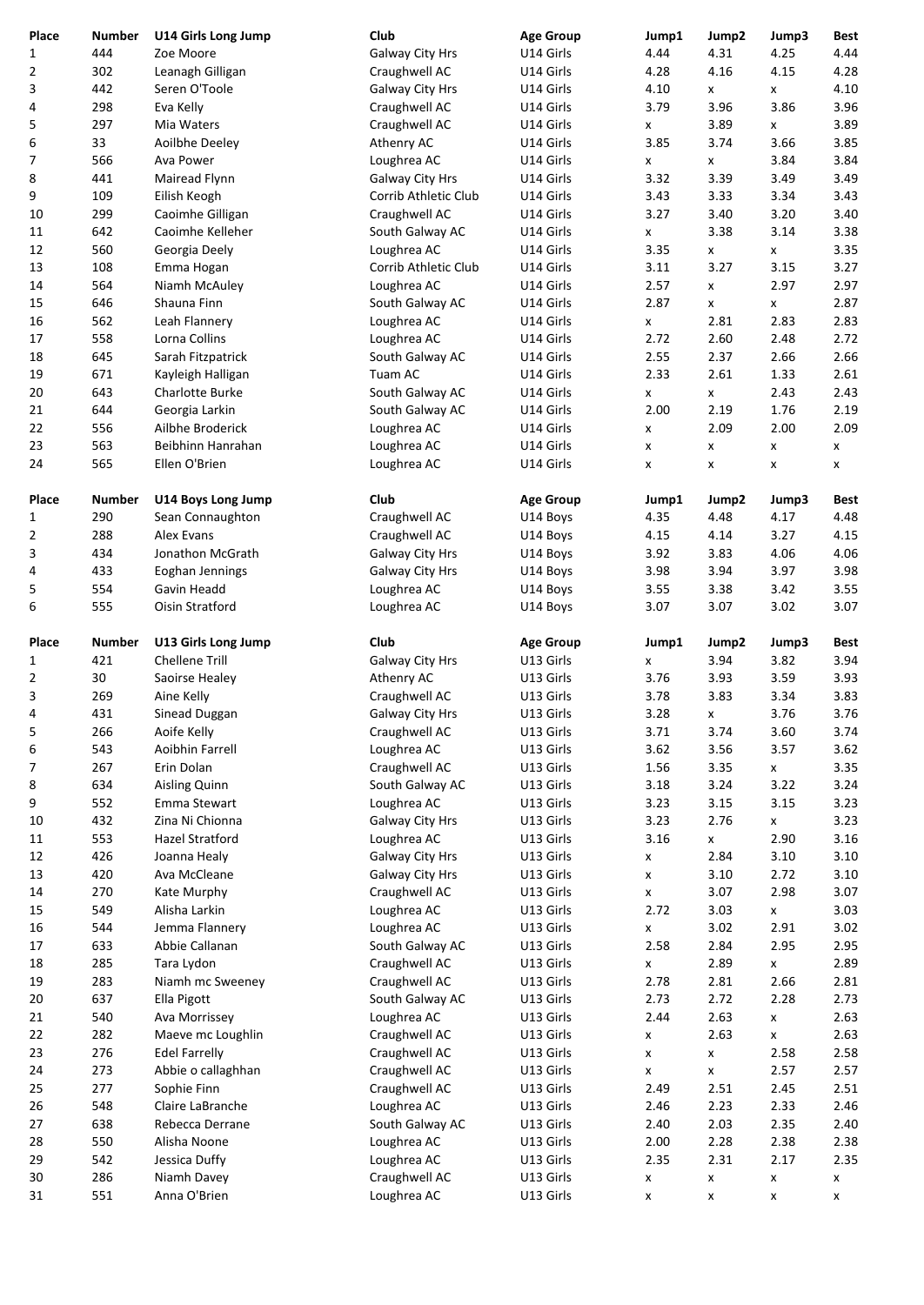|                       | <b>Number</b> |                                     | Club                                  |                              | Jump1        |                    |               |              |
|-----------------------|---------------|-------------------------------------|---------------------------------------|------------------------------|--------------|--------------------|---------------|--------------|
| Place<br>$\mathbf{1}$ | 419           | U13 Boys Long Jump<br>Louis Corr    | Galway City Hrs                       | <b>Age Group</b><br>U13 Boys | 4.31         | Jump2<br>4.34      | Jump3<br>4.14 | Best<br>4.34 |
| $\overline{2}$        | 248           | Jack Fitzgerald                     | Craughwell AC                         | U13 Boys                     | 3.89         | 3.79               | x             | 3.89         |
| 3                     | 261           | Sam O Neill                         | Craughwell AC                         | U13 Boys                     | 3.80         | 3.70               | 3.73          | 3.80         |
| 4                     | 254           | <b>Jack Farrell</b>                 | Craughwell AC                         | U13 Boys                     | 3.67         | X                  | 3.74          | 3.74         |
| 5                     | 255           | <b>Ben Lalor</b>                    | Craughwell AC                         | U13 Boys                     | X            | 3.73               | x             | 3.73         |
| 6                     | 366           | Lennan Doyle                        | East Galway AC                        | U13 Boys                     | 3.61         | 3.59               | 3.65          | 3.65         |
| 7                     | 259           | Padraig Martyn                      | Craughwell AC                         | U13 Boys                     | 3.57         | 3.49               | 3.59          | 3.59         |
| 8<br>9                | 253<br>246    | Shaun Gilligan<br>Fionn McArdle     | Craughwell AC                         | U13 Boys<br>U13 Boys         | 3.56<br>3.18 | 2.64<br>3.02       | 3.51<br>3.47  | 3.56<br>3.47 |
| 10                    | 632           | <b>Rory Connors</b>                 | Craughwell AC<br>South Galway AC      | U13 Boys                     | 3.28         | 3.26               | 3.36          | 3.36         |
| 11                    | 247           | Sean Cotter                         | Craughwell AC                         | U13 Boys                     | 3.26         | 3.17               | 3.11          | 3.26         |
| 12                    | 245           | Lewis Ryan                          | Craughwell AC                         | U13 Boys                     | 2.49         | 3.20               | 2.66          | 3.20         |
| 13                    | 626           | <b>Ben Mucair</b>                   | South Galway AC                       | U13 Boys                     | X            | 3.14               | x             | 3.14         |
| 14                    | 256           | Adam White                          | Craughwell AC                         | U13 Boys                     | 3.07         | $\pmb{\mathsf{X}}$ | x             | 3.07         |
| 15                    | 262           | Ross Whelton                        | Craughwell AC                         | U13 Boys                     | 2.86         | 2.80               | 2.98          | 2.98         |
| 16                    | 263           | Sean Cahill                         | Craughwell AC                         | U13 Boys                     | $\mathsf{x}$ | 2.72               | 2.96          | 2.96         |
| 17                    | 535           | <b>Ethan Earls</b>                  | Loughrea AC                           | U13 Boys                     | 2.91         | X                  | 2.91          | 2.91         |
| 18                    | 630           | Joe Mears                           | South Galway AC                       | U13 Boys                     | 2.85         | 2.81               | 2.77          | 2.85         |
| 19                    | 534           | Joseph Cosgrove                     | Loughrea AC                           | U13 Boys                     | 2.59         | 2.77               | 2.80          | 2.80         |
| 20<br>21              | 359<br>251    | Calum Stanley<br>Charlie Black      | East Galway AC                        | U13 Boys                     | 2.52<br>2.61 | 2.61               | 2.64          | 2.64<br>2.61 |
| 22                    | 98            | Conor Howe                          | Craughwell AC<br>Corrib Athletic Club | U13 Boys<br>U13 Boys         | 2.54         | x<br>2.28          | x<br>2.52     | 2.54         |
| 23                    | 536           | Donncha Hanrahan                    | Loughrea AC                           | U13 Boys                     | 2.53         | 2.46               | 2.53          | 2.53         |
| 24                    | 538           | Oisin Keane                         | Loughrea AC                           | U13 Boys                     | 1.58         | 1.38               | 2.34          | 2.34         |
| 25                    | 537           | Jonathon Fahy                       | Loughrea AC                           | U13 Boys                     | X            | 1.90               | 2.25          | 2.25         |
|                       |               |                                     |                                       |                              |              |                    |               |              |
| Place                 | <b>Number</b> | U12 Girls Long Jump                 | Club                                  | <b>Age Group</b>             | Jump1        | Jump2              | Jump3         | <b>Best</b>  |
| 1                     | 25            | Sophie Obrien                       | Athenry AC                            | U12 Girls                    | X            | 3.37               | 3.46          | 3.46         |
| 2                     | 234           | Caoimhe Connolly                    | Craughwell AC                         | U12 Girls                    | 3.41         | 3.45               | x             | 3.45         |
| 3                     | 238           | Rebecca Lynch                       | Craughwell AC                         | U12 Girls                    | 3.23         | 3.41               | 3.30          | 3.41         |
| 4<br>5                | 242<br>235    | Alex Slamas<br>Emily Miskella       | Craughwell AC                         | U12 Girls<br>U12 Girls       | 3.35<br>3.31 | 3.28<br>3.31       | 3.26<br>3.18  | 3.35<br>3.31 |
| 6                     | 239           | Rebekah Flynn                       | Craughwell AC<br>Craughwell AC        | U12 Girls                    | 3.27         | x                  | 3.29          | 3.29         |
| 7                     | 236           | Eve Ayo                             | Craughwell AC                         | U12 Girls                    | 2.92         | 3.18               | 3.25          | 3.25         |
| 8                     | 243           | <b>Emily Rooney</b>                 | Craughwell AC                         | U12 Girls                    | 2.92         | x                  | 2.95          | 2.95         |
| 9                     | 364           | Aoibhinn Keane                      | East Galway AC                        | U12 Girls                    | 2.66         | 2.91               | 2.95          | 2.95         |
| 10                    | 532           | Isabella Skelly                     | Loughrea AC                           | U12 Girls                    | 2.87         | 2.95               | 2.72          | 2.95         |
| 11                    | 531           | Carla Noone                         | Loughrea AC                           | U12 Girls                    | 2.87         | 2.72               | x             | 2.87         |
| 12                    | 621           | Roisin Dalton                       | South Galway AC                       | U12 Girls                    | 2.83         | 2.72               | 2.86          | 2.86         |
| 13                    | 618           | Ella Murphy                         | South Galway AC                       | U12 Girls                    | 2.63         | $\pmb{\mathsf{X}}$ | 2.37          | 2.63         |
| 14                    | 616           | Elizabeth Allen                     | South Galway AC                       | U12 Girls                    | X            | 2.51               | 1.51          | 2.51         |
| 15                    | 530           | Moya Connaire<br>Aoibheann Phelan   | Loughrea AC<br>Tuam AC                | U12 Girls                    | x            | 2.27               | 2.44          | 2.44         |
| 16<br>17              | 670<br>414    | Hannah O'grady                      | Galway City Hrs                       | U12 Girls<br>U12 Girls       | X            | x                  | 2.10<br>2.08  | 2.10<br>2.08 |
|                       |               |                                     |                                       |                              | X            | X                  |               |              |
| Place                 | <b>Number</b> | U12 Boys Long Jump                  | Club                                  | <b>Age Group</b>             | Jump1        | Jump2              | Jump3         | <b>Best</b>  |
| $\mathbf{1}$          | 232           | Sean Fox                            | Craughwell AC                         | U12 Boys                     | 3.96         | 3.85               | 3.97          | 3.97         |
| $\overline{2}$        | 225           | Lukas Schukat                       | Craughwell AC                         | U12 Boys                     | 3.70         | 3.73               | 3.87          | 3.87         |
| 3                     | 19            | Calum Healy                         | Athenry AC                            | U12 Boys                     | x            | X                  | 3.74          | 3.74         |
| 4                     | 218           | Conor Hoade                         | Craughwell AC                         | U12 Boys                     | X            | 3.74               | x             | 3.74         |
| 5                     | 521           | Darragh Donohue                     | Loughrea AC                           | U12 Boys                     | 3.29         | 3.43               | 3.71          | 3.71         |
| 6                     | 20            | Fearghus Deeley                     | Athenry AC                            | U12 Boys                     | 3.51         | 3.68               | 3.70          | 3.70         |
| 7<br>8                | 18<br>525     | <b>Adam Molloy</b><br>Leon Connaire | Athenry AC<br>Loughrea AC             | U12 Boys<br>U12 Boys         | 3.40<br>3.49 | 3.65<br>3.57       | 3.37<br>3.47  | 3.65<br>3.57 |
| 9                     | 224           | Liam McDonagh                       | Craughwell AC                         | U12 Boys                     | X            | 3.49               | x             | 3.49         |
| 10                    | 230           | Oisin Keane                         | Craughwell AC                         | U12 Boys                     | 3.45         | 3.47               | 3.37          | 3.47         |
| 11                    | 231           | Robert Urquhart                     | Craughwell AC                         | U12 Boys                     | 3.34         | 3.46               | 2.52          | 3.46         |
| 12                    | 523           | Lorcan Leahy                        | Loughrea AC                           | U12 Boys                     | 3.22         | 3.27               | 3.46          | 3.46         |
| 13                    | 213           | Adam Stewart                        | Craughwell AC                         | U12 Boys                     | 3.23         | 3.18               | 3.38          | 3.38         |
| 14                    | 223           | Cian Daly                           | Craughwell AC                         | U12 Boys                     | x            | 3.13               | 3.25          | 3.25         |
| 15                    | 668           | Conor Munnelly                      | Tuam AC                               | U12 Boys                     | 3.10         | 3.20               | 3.05          | 3.20         |
| 16                    | 405           | Daragh Jenning                      | Galway City Hrs                       | U12 Boys                     | x            | X                  | 3.18          | 3.18         |
| 17                    | 220           | Eoin Byrne                          | Craughwell AC                         | U12 Boys                     | 2.92         | 3.14               | x             | 3.14         |
| 18                    | 519           | Sean Deely                          | Loughrea AC                           | U12 Boys                     | 2.82         | 3.04               | 3.12          | 3.12         |
| 19                    | 518           | John Cosgrove                       | Loughrea AC                           | U12 Boys                     | 3.04         | 3.11               | 2.88          | 3.11         |
| 20<br>21              | 528<br>669    | Cathal Ward<br>Conor Heneghan       | Loughrea AC<br>Tuam AC                | U12 Boys<br>U12 Boys         | 3.07<br>2.76 | 2.85               | 2.98<br>3.00  | 3.07<br>3.00 |
| 22                    | 222           | Joshua Ryan                         | Craughwell AC                         | U12 Boys                     | 2.81         | X<br>2.68          | 2.97          | 2.97         |
| 23                    | 212           | Aaron Shannon                       | Craughwell AC                         | U12 Boys                     | 2.94         | 2.86               | 2.62          | 2.94         |
|                       |               |                                     |                                       |                              |              |                    |               |              |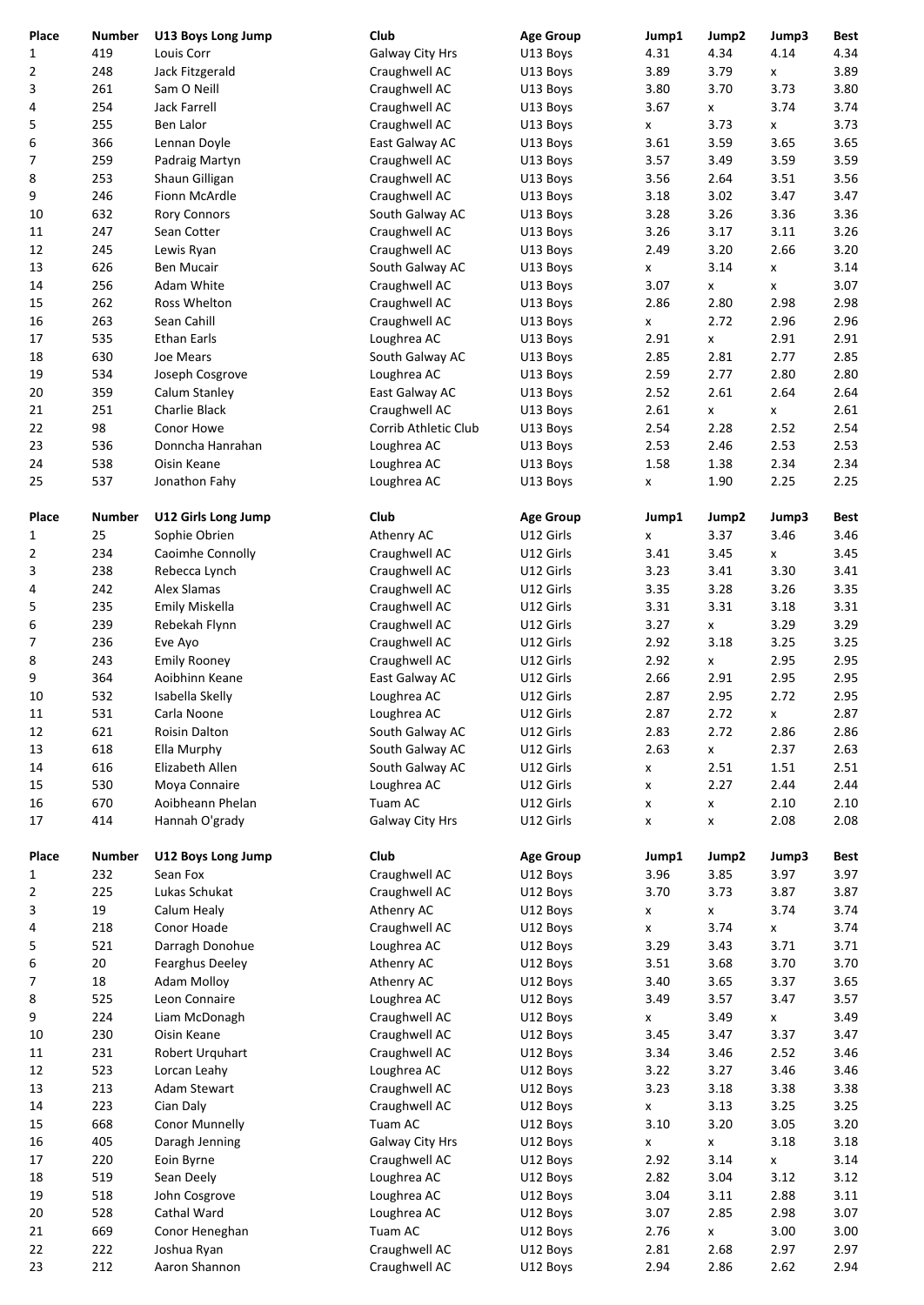| 24<br>25     | 666<br>403    | Jack Hession<br>Daithi Kilcommins | Tuam AC                            | U12 Boys<br>U12 Boys   | 2.78<br>2.92       | 2.93<br>2.42 | 2.83<br>2.54 | 2.93<br>2.92            |  |
|--------------|---------------|-----------------------------------|------------------------------------|------------------------|--------------------|--------------|--------------|-------------------------|--|
| 26           | 226           | Mark Egan                         | Galway City Hrs<br>Craughwell AC   | U12 Boys               | X                  | 2.92         | x            | 2.92                    |  |
| 27           | 228           | Noah Keane                        | Craughwell AC                      | U12 Boys               | 2.89               | 2.67         | x            | 2.89                    |  |
| 28           | 407           | <b>Ryan Trill</b>                 | Galway City Hrs                    | U12 Boys               | 2.83               | 2.71         | 2.60         | 2.83                    |  |
| 29           | 517           | Nathan Cannon                     | Loughrea AC                        | U12 Boys               | X                  | x            | 2.77         | 2.77                    |  |
| 30<br>31     | 667<br>229    | Derec Reynolds<br>Odhran Keane    | Tuam AC<br>Craughwell AC           | U12 Boys<br>U12 Boys   | 2.21<br>2.69       | 2.16         | 2.70         | 2.70<br>2.69            |  |
| 32           | 522           | James Fogarty                     | Loughrea AC                        | U12 Boys               | X                  | 2.43         | 1.75         | 2.43                    |  |
| 33           | 216           | <b>Ben Cuniffe</b>                | Craughwell AC                      | U12 Boys               | x                  | 2.36         | x            | 2.36                    |  |
| 34           | 516           | Ronan Breheny                     | Loughrea AC                        | U12 Boys               | 2.31               | 2.35         | x            | 2.35                    |  |
| 35           | 524           | David Headd                       | Loughrea AC                        | U12 Boys               | 2.18               | 1.96         | 2.26         | 2.26                    |  |
| 36           | 614           | Ronan Larkin                      | South Galway AC                    | U12 Boys               | 1.93               | 2.04         | 1.79         | 2.04                    |  |
| 37           | 520           | Ruadhan Dillon                    | Loughrea AC                        | U12 Boys               | 1.98               | 1.61         | x            | 1.98                    |  |
| Place        | <b>Number</b> | U11 Girls Long Jump               | Club                               | <b>Age Group</b>       | Jump1              | Jump2        | Jump3        | <b>Best</b>             |  |
| 1            | 511           | Caoimhe Farrell                   | Loughrea AC                        | U11 Girls              | 2.99               | 3.13         | 3.06         | 3.13                    |  |
| 2            | 203           | Erin Kelly                        | Craughwell AC                      | U11 Girls              | 2.90               | 2.98         | 2.67         | 2.98                    |  |
| 3            | 205<br>206    | Jade Whelton                      | Craughwell AC                      | U11 Girls<br>U11 Girls | x<br>2.85          | x            | 2.98         | 2.98<br>2.88            |  |
| 4<br>5       | 211           | Katie Scully<br>Sarah Byrne       | Craughwell AC<br>Craughwell AC     | U11 Girls              | 2.87               | X<br>2.54    | 2.88<br>2.77 | 2.87                    |  |
| 6            | 17            | Sadbh Mc Donagh                   | Athenry AC                         | U11 Girls              | 2.72               | 2.86         | 2.70         | 2.86                    |  |
| 7            | 207           | <b>Mairead Tucker</b>             | Craughwell AC                      | U11 Girls              | 2.79               | 2.55         | 2.54         | 2.79                    |  |
| 8            | 509           | Ava Collins                       | Loughrea AC                        | U11 Girls              | 2.37               | X            | 2.62         | 2.62                    |  |
| 9            | 191           | Aoibhe Stephens                   | Craughwell AC                      | U11 Girls              | 1.63               | x            | 2.56         | 2.56                    |  |
| 10           | 611           | Sharon Dolphin                    | South Galway AC                    | U11 Girls              | 2.42               | 2.53         | 2.51         | 2.53                    |  |
| 11<br>12     | 195<br>196    | Alana Grogan<br>Amy Corcoran      | Craughwell AC<br>Craughwell AC     | U11 Girls<br>U11 Girls | X<br>2.46          | 2.53<br>2.39 | x<br>2.27    | 2.53<br>2.46            |  |
| 13           | 610           | <b>Holly Corcoran</b>             | South Galway AC                    | U11 Girls              | 1.63               | 2.09         | 2.46         | 2.46                    |  |
| 14           | 393           | Aoibhe Joyce                      | Galway City Hrs                    | U11 Girls              | 2.42               | x            | 2.37         | 2.42                    |  |
| 15           | 510           | Emma Fahy                         | Loughrea AC                        | U11 Girls              | X                  | 2.40         | 2.21         | 2.40                    |  |
| 16           | 199           | Chloe Allen                       | Craughwell AC                      | U11 Girls              | 2.13               | 2.04         | 2.36         | 2.36                    |  |
| 17           | 513           | Ailis Naughton                    | Loughrea AC                        | U11 Girls              | 2.23               | 2.29         | 2.22         | 2.29                    |  |
| 18           | 665           | <b>Emily Kenny</b>                | Tuam AC                            | U11 Girls              | 1.99               | 2.17         | 2.29         | 2.29<br>2.21            |  |
|              |               |                                   |                                    |                        |                    |              |              |                         |  |
| 19           | 209           | Rachel Kinane                     | Craughwell AC                      | U11 Girls              | x                  | x            | 2.21         |                         |  |
| 20<br>21     | 354<br>515    | Niamh Lennon<br>Kate Skelly       | East Galway AC<br>Loughrea AC      | U11 Girls<br>U11 Girls | 2.10<br>x          | 2.10<br>2.01 | 2.16<br>2.05 | 2.16<br>2.05            |  |
| 22           | 200           | Clodagh O'Meara                   | Craughwell AC                      | U11 Girls              | x                  | 1.91         | 2.02         | 2.02                    |  |
| 23           | 202           | Ella Lydon                        | Craughwell AC                      | U11 Girls              | X                  | 1.77         | x            | 1.77                    |  |
| 24           | 356           | Amy O'Reilly                      | East Galway AC                     | U11 Girls              | 1.51               | 1.37         | 1.46         | 1.51                    |  |
| 25           | 193           | Helen Callaghan                   | Craughwell AC                      | U11 Girls              | x                  | x            | x            | X                       |  |
| 26<br>27     | 198<br>201    | Aoibhe Fahy                       | Craughwell AC                      | U11 Girls<br>U11 Girls | X<br>X             | X<br>x       | X<br>x       | $\pmb{\mathsf{x}}$<br>X |  |
| 28           | 210           | Ella Lyons<br>Rosemary Maduka     | Craughwell AC<br>Craughwell AC     | U11 Girls              | X                  | X            | X            | X                       |  |
| 29           | 508           | Ally Hesnan                       | Loughrea AC                        | U11 Girls              | X                  | X            | X            | X                       |  |
| 30           | 512           | Sarah Flannery                    | Loughrea AC                        | U11 Girls              | X                  | X            | X            | x                       |  |
| 31           | 514           | Rachel O'Malley                   | Loughrea AC                        | U11 Girls              | X                  | X            | X            | X                       |  |
| 32           | 609           | <b>Emily Derrane</b>              | South Galway AC                    | U11 Girls              | X                  | X            | X            | X                       |  |
| Place        | <b>Number</b> | U11 Boys Long Jump                | Club                               | <b>Age Group</b>       | Jump1              | Jump2        | Jump3        | Best                    |  |
| $\mathbf{1}$ | 177           | Evan Hallinan                     | Craughwell AC                      | U11 Boys               | $\pmb{\mathsf{x}}$ | 3.69         | 3.55         | 3.69                    |  |
| 2            | 500           | Cathal Duffy                      | Loughrea AC                        | U11 Boys               | 3.45               | 3.24         | 3.45         | 3.45                    |  |
| 3            | 187           | Ryan McDonnell                    | Craughwell AC                      | U11 Boys               | 3.08               | 3.23         | 3.24         | 3.24                    |  |
| 4<br>5       | 190<br>184    | Shane Concannon<br>Mark Walsh     | Craughwell AC<br>Craughwell AC     | U11 Boys<br>U11 Boys   | 3.22<br>3.20       | 2.96<br>3.04 | 3.22<br>3.20 | 3.22<br>3.20            |  |
| 6            | 174           | Cian Lavan                        | Craughwell AC                      | U11 Boys               | X                  | 2.92         | 3.15         | 3.15                    |  |
| 7            | 183           | Luke Flynn                        | Craughwell AC                      | U11 Boys               | 3.12               | 2.90         | 3.12         | 3.12                    |  |
| 8            | 504           | Dara Kyne                         | Loughrea AC                        | U11 Boys               | 3.05               | 3.10         | 3.10         | 3.10                    |  |
| 9            | 179           | Fiachra Bond                      | Craughwell AC                      | U11 Boys               | x                  | 2.96         | 2.81         | 2.96                    |  |
| 10           | 181           | Kenneth O'Connor                  | Craughwell AC                      | U11 Boys               | 2.32               | 2.93         | 2.95         | 2.95                    |  |
| 11<br>12     | 499<br>185    | Evan Deely<br>Ódhran Gilligan     | Loughrea AC<br>Craughwell AC       | U11 Boys<br>U11 Boys   | 2.67<br>2.80       | 2.95<br>2.63 | 2.88<br>2.84 | 2.95<br>2.84            |  |
| 13           | 176           | Daire Crowe                       | Craughwell AC                      | U11 Boys               | 2.83               | 2.69         | 2.02         | 2.83                    |  |
| 14           | 502           | Eanna Kelly                       | Loughrea AC                        | U11 Boys               | X                  | 2.62         | 2.75         | 2.75                    |  |
| 15           | 660           | Ross Cosgrove                     | Tuam AC                            | U11 Boys               | 2.68               | 2.33         | 2.57         | 2.68                    |  |
| 16           | 505           | <b>Ethan McAuley</b>              | Loughrea AC                        | U11 Boys               | 2.65               | 2.45         | 2.65         | 2.65                    |  |
| 17<br>18     | 353           | Darragh Diskin                    | East Galway AC                     | U11 Boys               | 2.58<br>2.37       | 2.23<br>2.50 | 2.60         | 2.60                    |  |
| 19           | 388<br>598    | Cailim mcDonagh<br>Andrew Horan   | Galway City Hrs<br>South Galway AC | U11 Boys<br>U11 Boys   | 2.54               | 2.33         | 2.58<br>2.55 | 2.58<br>2.55            |  |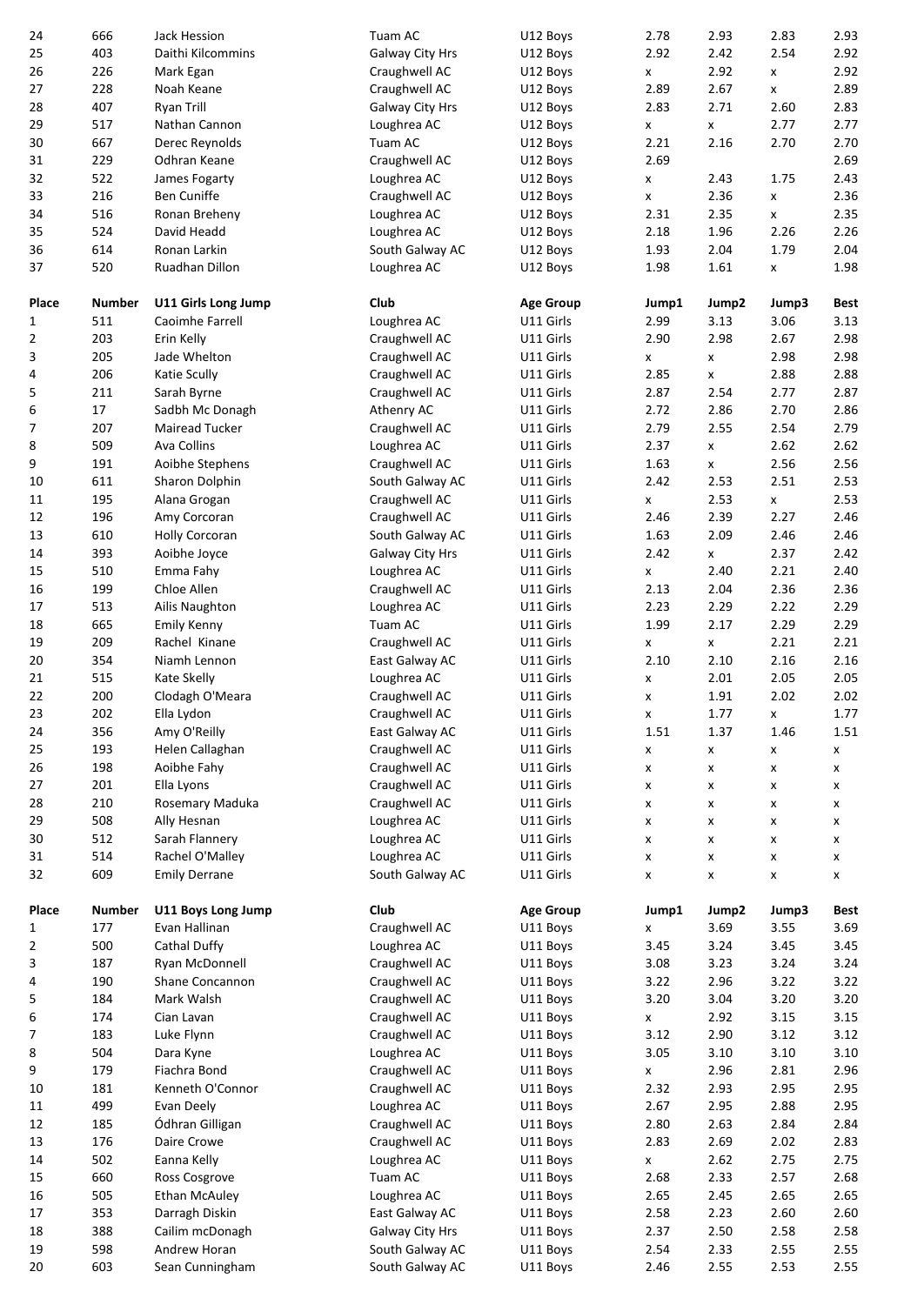| 21                  | 182                   | Killian Walsh                          | Craughwell AC                      | U11 Boys                      | 2.53          | 2.30               | 2.53          | 2.53                |
|---------------------|-----------------------|----------------------------------------|------------------------------------|-------------------------------|---------------|--------------------|---------------|---------------------|
| 22                  | 506                   | <b>Thomas Stratford</b>                | Loughrea AC                        | U11 Boys                      | 2.53          | 2.26               | 2.42          | 2.53                |
| 23                  | 604                   | Sean Kelleher                          | South Galway AC                    | U11 Boys                      | 2.45          | 2.12               | 2.51          | 2.51                |
| 24                  | 169                   | Colm O'Brien                           | Craughwell AC                      | U11 Boys                      | 2.49          | 2.34               | x             | 2.49                |
| 25<br>26            | 599<br>391            | Conor Murphy<br>Sean dunne             | South Galway AC<br>Galway City Hrs | U11 Boys<br>U11 Boys          | 2.22<br>2.44  | 2.18<br>2.28       | 2.46<br>2.40  | 2.46<br>2.44        |
| 27                  | 661                   | Rocher Adeve                           | Tuam AC                            | U11 Boys                      | 2.42          | 2.37               | x             | 2.42                |
| 28                  | 171                   | Aaron Crowe                            | Craughwell AC                      | U11 Boys                      | 2.40          | X                  | 2.24          | 2.40                |
| 29                  | 188                   | Evan Martin                            | Craughwell AC                      | U11 Boys                      | X             | x                  | 2.35          | 2.35                |
| 30                  | 664                   | Adeniyi Ogungbola                      | Tuam AC                            | U11 Boys                      | 2.34          | 2.21               | 2.11          | 2.34                |
| 31                  | 507                   | Christophe Byrnes                      | Loughrea AC                        | U11 Boys                      | 2.23          | 2.30               | 2.16          | 2.30                |
| 32                  | 503                   | Conor Ling                             | Loughrea AC                        | U11 Boys                      | 2.07          | 2.08               | x             | 2.08                |
| 33                  | 186<br>501            | Cian Reddington                        | Craughwell AC                      | U11 Boys                      | x             | 1.62               | 2.08          | 2.08<br>1.94        |
| 34<br>35            | 387                   | Ronan Kelly<br>Ruben hickey            | Loughrea AC<br>Galway City Hrs     | U11 Boys<br>U11 Boys          | 1.94<br>1.71  | X<br>1.89          | 1.94          | 1.89                |
| 36                  | 173                   | Calvin Ryan                            | Craughwell AC                      | U11 Boys                      | X             | x                  | 1.86          | 1.86                |
| 37                  | 663                   | Gearoid Reynolds                       | Tuam AC                            | U11 Boys                      | 1.79          | x                  | 1.70          | 1.79                |
| 38                  | 716                   | Jack Touhy                             | Loughrea AC                        | U11 Boys                      | 1.68          | 1.67               | 1.60          | 1.68                |
| 39                  | 397                   | Jamie Vahey                            | Galway City Hrs                    | U11 Boys                      | 1.47          | 1.54               |               | 1.54                |
|                     |                       |                                        |                                    |                               |               |                    |               |                     |
| Place               | <b>Number</b><br>163  | U10 Girls Long Jump<br>Isabella Boland | Club                               | <b>Age Group</b><br>U10 Girls | Jump1<br>3.00 | Jump2<br>2.85      | Jump3<br>2.49 | <b>Best</b><br>3.00 |
| 1<br>$\overline{2}$ | 160                   | Grace Lynch                            | Craughwell AC<br>Craughwell AC     | U10 Girls                     | 2.81          | 2.80               | 2.93          | 2.93                |
| 3                   | 593                   | Katie Meyler                           | South Galway AC                    | U10 Girls                     | 2.38          | 2.89               | 2.35          | 2.89                |
| 4                   | 148                   | Chloe Hallinan                         | Craughwell AC                      | U10 Girls                     | 2.84          | 2.08               | 2.84          | 2.84                |
| 5                   | 153                   | Siobhan Carr                           | Craughwell AC                      | U10 Girls                     | 2.83          | 2.59               | 2.60          | 2.83                |
| 6                   | 149                   | Aishling Whyte                         | Craughwell AC                      | U10 Girls                     | 2.34          | 2.30               | 2.78          | 2.78                |
| 7                   | 164                   | Rachel O'Callaghan                     | Craughwell AC                      | U10 Girls                     | 2.72          | 2.62               | 2.68          | 2.72                |
|                     | 155                   | Tara Keane (Guest)                     | Craughwell AC                      | U10 Girls                     | 2.72          | 2.57               | 2.58          | 2.72                |
| 8<br>9              | 587<br>157            | Aisling Dolphin<br>Soledad Lopez       | South Galway AC<br>Craughwell AC   | U10 Girls<br>U10 Girls        | 2.48<br>2.31  | 2.70<br>2.46       | 2.53<br>2.25  | 2.70<br>2.46        |
| 10                  | 595                   | Leah Hanley                            | South Galway AC                    | U10 Girls                     | 2.30          | 2.43               | 2.42          | 2.43                |
| 11                  | 158                   | <b>Tara Molloy</b>                     | Craughwell AC                      | U10 Girls                     | 2.31          | 2.25               | 2.19          | 2.31                |
| 12                  | 594                   | Lauren Doody                           | South Galway AC                    | U10 Girls                     | 2.05          | 2.10               | 2.22          | 2.22                |
| 13                  | 156                   | Ciara Killeen                          | Craughwell AC                      | U10 Girls                     | 2.02          | 2.19               | 1.99          | 2.19                |
| 14                  | 9                     | <b>Bronagh Deeley</b>                  | Athenry AC                         | U10 Girls                     | 2.01          | 2.09               | 2.02          | 2.09                |
| 15                  | 152                   | Holly O'Boyle                          | Craughwell AC                      | U10 Girls                     | 1.90          | 2.07               | 2.06          | 2.07                |
| 16                  | 159                   | Catherine Gorman                       | Craughwell AC                      | U10 Girls                     | 1.97          | $\pmb{\mathsf{X}}$ | 1.39          | 1.97                |
| 17<br>18            | 161<br>150            | Niamh O'Connor<br>Carmel Conway        | Craughwell AC<br>Craughwell AC     | U10 Girls<br>U10 Girls        | 1.92<br>1.84  | 1.90<br>1.92       | 1.92<br>1.90  | 1.92<br>1.92        |
| 19                  | 589                   | Brianna Meyler                         | South Galway AC                    | U10 Girls                     | 1.84          | 1.88               | 1.83          | 1.88                |
| 20                  | 168                   | Grace Cunningham                       | Craughwell AC                      | U10 Girls                     | 1.78          | 1.75               | 1.68          | 1.78                |
|                     |                       |                                        |                                    |                               |               |                    |               |                     |
| Place               | <b>Number</b>         | U10 Boys Long Jump                     | Club                               | <b>Age Group</b>              | Jump1         | Jump2              | Jump3         | <b>Best</b>         |
| 1                   | 144                   | Conor Gilligan                         | Craughwell AC                      | U10 Boys                      | 3.36          | 3.15               | 3.22          | 3.36                |
| 2<br>3              | 134<br>7 <sup>7</sup> | Evan Moran<br>Ethan Obrien             | Craughwell AC                      | U10 Boys<br>U10 Boys          | 3.34<br>3.08  | 3.26<br>3.21       | 3.33<br>3.16  | 3.34<br>3.21        |
| 4                   | 657                   | Oisin Phelan                           | Athenry AC<br>Tuam AC              | U10 Boys                      | 3.05          | 2.97               | 2.64          | 3.05                |
| 5                   | 146                   | Cormac McFadden                        | Craughwell AC                      | U10 Boys                      | 2.95          | 2.76               | 2.53          | 2.95                |
| 6                   | 135                   | Cormac Regan                           | Craughwell AC                      | U10 Boys                      | 2.90          | 2.92               | 2.89          | 2.92                |
| $\overline{7}$      | 143                   | Liam O'Connell                         | Craughwell AC                      | U10 Boys                      | 2.75          | 2.60               | 2.87          | 2.87                |
| 8                   | 141                   | Cillian Horan                          | Craughwell AC                      | U10 Boys                      | 2.85          | 2.37               | 2.69          | 2.85                |
| 9                   | 659                   | Daragh Kenny                           | Tuam AC                            | U10 Boys                      | 2.84          | 2.42               | 2.20          | 2.84                |
| 10                  | 658                   | Jack Heneghan                          | Tuam AC                            | U10 Boys                      | 2.83          | 2.75               | 2.65          | 2.83                |
| 11                  | 586                   | Lucas Sheedy                           | South Galway AC                    | U10 Boys                      | 2.74          | 2.61               | 2.82          | 2.82                |
| 12<br>13            | 136<br>132            | Callum Brady<br>Tiernan McLaughlin     | Craughwell AC<br>Craughwell AC     | U10 Boys<br>U10 Boys          | 2.82<br>2.51  | 2.72<br>2.57       | 2.57<br>2.81  | 2.82<br>2.81        |
| 14                  | 133                   | Adam Jordan                            | Craughwell AC                      | U10 Boys                      | 2.67          | 2.73               | 2.43          | 2.73                |
| 15                  | 584                   | Diarmuid Callanan                      | South Galway AC                    | U10 Boys                      | 2.68          | 2.50               | 2.47          | 2.68                |
| 16                  | 145                   | Lucas Keane                            | Craughwell AC                      | U10 Boys                      | 2.60          | 2.51               | 2.48          | 2.60                |
| 17                  | 583                   | Darragh Byrne                          | South Galway AC                    | U10 Boys                      | 2.57          | 2.59               | 2.48          | 2.59                |
| 18                  | 140                   | Jamie Collins                          | Craughwell AC                      | U10 Boys                      | 2.20          | 2.52               | 2.31          | 2.52                |
|                     |                       |                                        |                                    |                               |               |                    |               | 2.42                |
| 19                  | 137                   | Caleb Fleetwood                        | Craughwell AC                      | U10 Boys                      | 2.34          | 1.78               | 2.42          |                     |
| 20<br>21            | 138<br>656            | Fionn Quirke<br>Shane Coleman          | Craughwell AC<br>Tuam AC           | U10 Boys<br>U10 Boys          | 2.21<br>2.12  | 1.94<br>2.10       | 2.27<br>2.12  | 2.27<br>2.12        |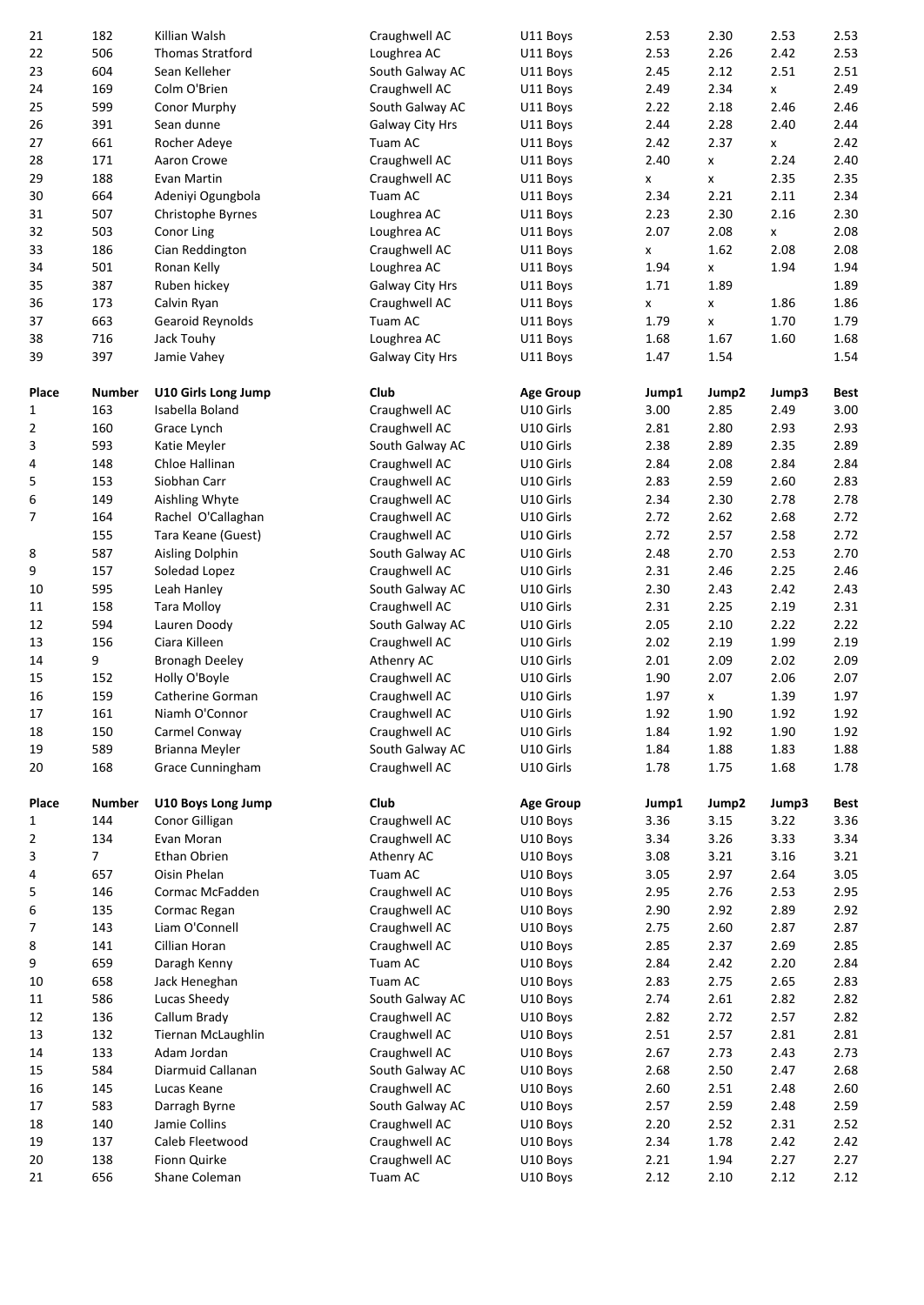| Place          | <b>Number</b>  | Senior Women Shot Putt (4kg)      | Club                 | <b>Age Group</b> | Throw1       | Throw <sub>2</sub> | Throw3       | <b>Best</b>  |
|----------------|----------------|-----------------------------------|----------------------|------------------|--------------|--------------------|--------------|--------------|
| 1              | 485            | Mary Barrett                      | Loughrea AC          | Senior Women     | 10.21        | 10.53              | 10.54        | 10.54        |
| 2              | 800            | Andrea Sellars                    | Loughrea AC          | Senior Women     | 9.52         | 8.18               | 8.44         | 9.52         |
| 3              | 80             | Peggy Higgins                     | Corofin AC           | Senior Women     | 6.37         | 5.98               | 5.53         | 6.37         |
| Place          | <b>Number</b>  | <b>Senior Men Shot Putt (5kg)</b> | Club                 | <b>Age Group</b> | Throw1       | Throw <sub>2</sub> | Throw3       | <b>Best</b>  |
| 1              | 371            | <b>Brendan Staunton</b>           | Galway City Hrs      | Senior Men       | 12.74        | X                  | 12.82        | 12.82        |
| 2              | $\overline{a}$ | Ian Shaw                          | Athenry AC           | Senior Men       | 10.20        | 10.90              | 10.94        | 10.94        |
| 3              | 79             | Thomas Farragher                  | Corofin AC           | Senior Men       | x            | 10.50              | 10.87        | 10.87        |
| 4              | 3              | PeterLyons                        | Athenry AC           | Senior Men       | 4.85         | 7.10               |              | 7.10         |
| <b>Place</b>   | <b>Number</b>  | U16/17 Girls Shot Putt (3kg)      | Club                 | <b>Age Group</b> | Throw1       | Throw <sub>2</sub> | Throw3       | <b>Best</b>  |
| 1              | 341            | Laura Cunningham                  | Craughwell AC        | U16/17 Girls     | 6.75         | 6.82               | 7.24         | 7.24         |
| 2              | 342            | Maeve Cannon                      | Craughwell AC        | U16/17 Girls     | 6.84         | 6.96               | 7.15         | 7.15         |
| 3              | 338            | Caoilin Milton                    | Craughwell AC        | U16/17 Girls     | 6.74         | 6.81               | 6.73         | 6.81         |
| 4              | 575            | Eilish Hickey                     | Loughrea AC          | U16/17 Girls     | 6.80         | 6.74               | 4.72         | 6.80         |
| 5              | 339            | Shauna Tobin                      | Craughwell AC        | U16/17 Girls     | 5.45         | x                  | 5.93         | 5.93         |
|                |                |                                   |                      |                  |              |                    |              |              |
| Place          | <b>Number</b>  | U16/17 Boys Shot Putt (4kg)       | Club                 | <b>Age Group</b> | Throw1       | Throw <sub>2</sub> | Throw3       | <b>Best</b>  |
| 1              | 325            | Cian Waters                       | Craughwell AC        | U16/17 Boys      | 9.14         | 9.35               | 9.65         | 9.65         |
| 2              | 322            | Alan Harrington                   | Craughwell AC        | U16/17 Boys      | 7.86         | 7.77               | 8.27         | 8.27         |
| 3              | 569            | Shane Donnellan                   | Loughrea AC          | U16/17 Boys      | 5.96         | 6.94               | 7.35         | 7.35         |
| 4              | 570            | Stephen Doran                     | Loughrea AC          | U16/17 Boys      | 6.87         | 6.88               | 7.13         | 7.13         |
| 5              | 571            | Darragh Headd                     | Loughrea AC          | U16/17 Boys      | 5.93         | 5.77               | 5.98         | 5.98         |
| Place          | <b>Number</b>  | U15 Girls Shot Putt (2.72kg)      | Club                 | <b>Age Group</b> | Throw1       | Throw <sub>2</sub> | Throw3       | <b>Best</b>  |
| 1              |                | <b>Elaine Nee</b>                 | Connemara            | U15 Girls        | 8.60         | 8.23               | 8.22         | 8.60         |
| 2              | 450            | Andrea Trill                      | Galway City Hrs      | U15 Girls        | 8.20         | 8.40               | 8.38         | 8.40         |
| 3              | 314            | Sarah Callanan                    | Craughwell AC        | U15 Girls        | 7.59         | 7.36               | 7.76         | 7.76         |
| 4              | 673            | Adekemi Ogungbola                 | Tuam AC              | U15 Girls        | 6.95         | 6.73               | 6.22         | 6.95         |
| 5              | 568            | Pearl Finnerty                    | Loughrea AC          | U15 Girls        | X.           | 5.81               | 5.67         | 5.81         |
| 6              | 315            | Leigha O'Boyle                    | Craughwell AC        | U15 Girls        | 5.51         | 5.04               | 5.72         | 5.72         |
| Place          | <b>Number</b>  | U15 Boys Shot Putt (3.25kg)       | Club                 | <b>Age Group</b> | Throw1       | Throw2             | Throw3       | <b>Best</b>  |
| 1              | 306            | Oisin Shannon                     | Craughwell AC        | U15 Boys         | 7.48         | 7.98               | 7.86         | 7.98         |
| $\overline{2}$ | 651            | Paddy Cure                        | South Galway AC      | U15 Boys         | 5.60         | 4.71               | 5.42         | 5.60         |
| Place          | <b>Number</b>  | U14 Girls Shot Putt (2kg)         | Club                 | <b>Age Group</b> | Throw1       | Throw2             | Throw3       | <b>Best</b>  |
| 1              | 557            | Chloe Casey                       | Loughrea AC          | U14 Girls        | 9.42         | 9.47               | 8.77         | 9.47         |
| 2              | 298            | Eva Kelly                         | Craughwell AC        | U14 Girls        | 8.19         | 7.96               | 8.46         | 8.46         |
| 3              | 559            | Joanne Daly                       | Loughrea AC          | U14 Girls        | 6.60         | x                  | 7.43         | 7.43         |
| 4              | 37             | Sinead Lyons                      | Athenry AC           | U14 Girls        | 5.60         | 6.59               | 6.12         | 6.59         |
| 5              | 109            | Eilish Keogh                      | Corrib Athletic Club | U14 Girls        | 6.25         | 5.61               | 5.74         | 6.25         |
| Place          | <b>Number</b>  | U14 Boys Shot Putt (2.72kg)       | Club                 | <b>Age Group</b> | Throw1       | Throw2             | Throw3       | <b>Best</b>  |
| 1              | 433            | Eoghan Jennings                   | Galway City Hrs      | U14 Boys         | 7.46         | 7.77               | 8.44         | 8.44         |
|                | 293            | Eoin Lyons                        | Craughwell AC        | U14 Boys         | 7.34         | 6.96               |              | 7.34         |
| 2              |                |                                   | Craughwell AC        |                  |              |                    | 7.25         |              |
| 3              | 294            | Conor Roberts                     |                      | U14 Boys         | 6.73         | 6.80               | 7.15         | 7.15         |
| 4              | 291            | Garvin Surlis                     | Craughwell AC        | U14 Boys         | 6.29         | 6.72               | 6.72         | 6.72         |
| 5              | 106<br>107     | Brian Walsh                       | Corrib Athletic Club | U14 Boys         | 6.71<br>5.30 | 6.72<br>5.40       | 6.62<br>4.38 | 6.72<br>5.40 |
| 6              |                | Kel Murphy                        | Corrib Athletic Club | U14 Boys         |              |                    |              |              |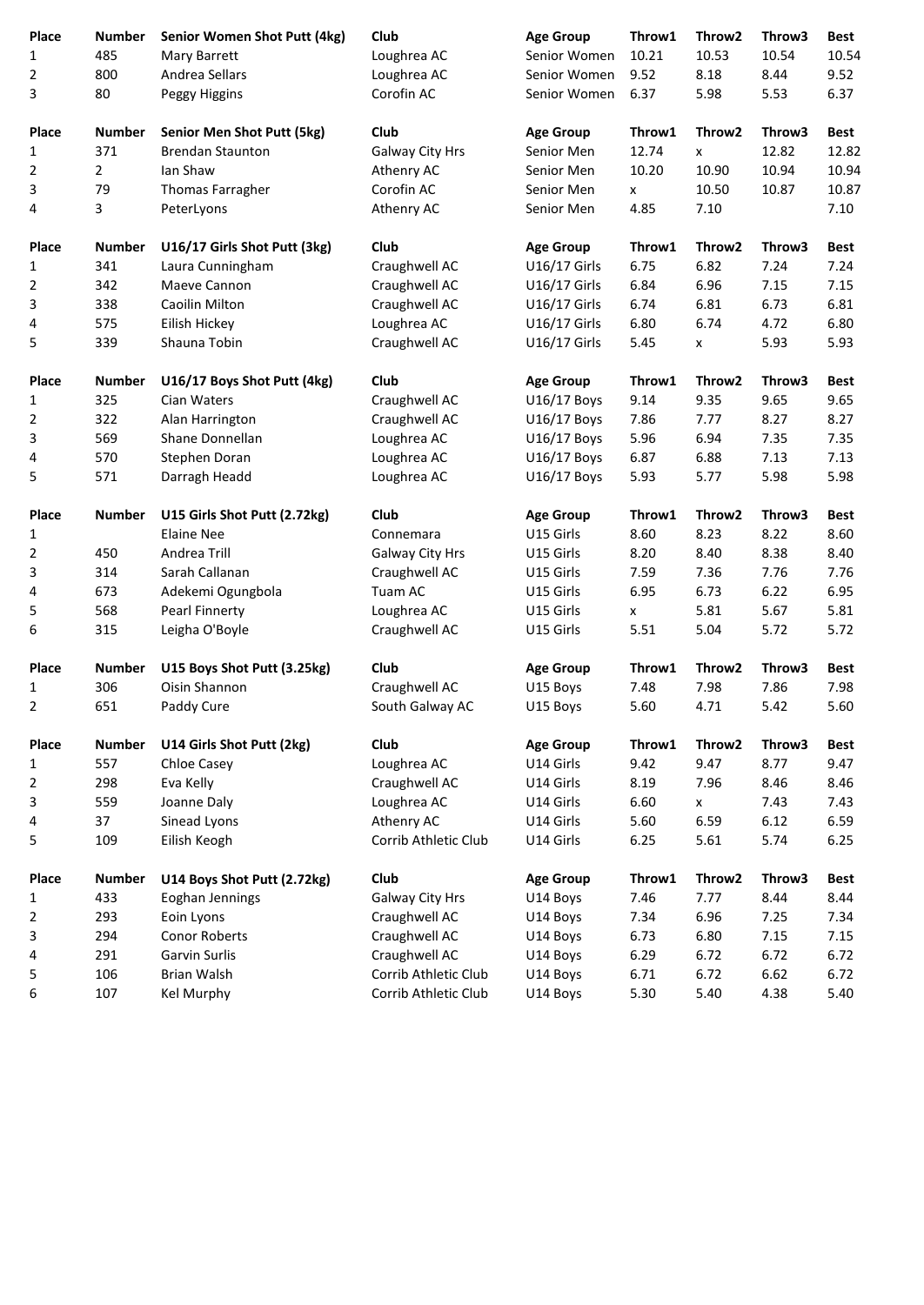| Place<br>1     | <b>Number</b><br>104 | U13 Girls Shot Putt (2kg)<br>Maeve Ford | Club<br>Corrib Athletic Club | <b>Age Group</b><br>U13 Girls | Throw1<br>6.52     | Throw <sub>2</sub><br>5.74 | Throw3<br>6.15 | <b>Best</b><br>6.52 |
|----------------|----------------------|-----------------------------------------|------------------------------|-------------------------------|--------------------|----------------------------|----------------|---------------------|
| $\overline{2}$ | 269                  | Aine Kelly                              | Craughwell AC                | U13 Girls                     | 5.65               | 5.39                       | 6.42           | 6.42                |
| 3              | 546                  | Roisin Kelly                            | Loughrea AC                  | U13 Girls                     | 6.37               | 6.17                       | 6.30           | 6.37                |
| 4              | 102                  | Maeve Keogh                             | Corrib Athletic Club         | U13 Girls                     |                    | 5.33                       | 6.23           | 6.23                |
| 5              | 103                  | Amy McEvoy                              | Corrib Athletic Club         | U13 Girls                     | x<br>5.37          | 5.27                       | 5.01           | 5.37                |
| 6              | 550                  | Alisha Noone                            | Loughrea AC                  | U13 Girls                     | 4.90               | 5.30                       | 5.02           | 5.30                |
| 7              | 280                  | Lauen mc Nally                          | Craughwell AC                | U13 Girls                     | 4.25               | 5.19                       | 4.91           | 5.19                |
| 8              | 29                   | Laura Kenny                             | Athenry AC                   | U13 Girls                     | 3.76               | 3.10                       | 3.79           | 3.79                |
| 9              | 542                  |                                         | Loughrea AC                  |                               | 3.62               |                            | 3.32           | 3.62                |
|                |                      | Jessica Duffy                           |                              | U13 Girls                     |                    | X                          |                |                     |
| Place          | <b>Number</b>        | U13 Boys Shot Putt (2kg)                | Club                         | <b>Age Group</b>              | Throw1             | Throw <sub>2</sub>         | Throw3         | <b>Best</b>         |
| $\mathbf{1}$   | 244                  | Samuel Maduka                           | Craughwell AC                | U13 Boys                      | X                  | 7.50                       | 7.78           | 7.78                |
| 2              | 366                  | Lennan Doyle                            | East Galway AC               | U13 Boys                      | 6.25               | 6.72                       | 7.22           | 7.22                |
| 3              | 100                  | Cian Davis King                         | Corrib Athletic Club         | U13 Boys                      | X                  | 7.10                       | 6.45           | 7.10                |
| 4              | 263                  | Sean Cahill                             | Craughwell AC                | U13 Boys                      | 6.94               | 5.95                       | 6.27           | 6.94                |
| 5              | 536                  | Donncha Hanrahan                        | Loughrea AC                  | U13 Boys                      | 6.73               | 6.88                       | 6.41           | 6.88                |
| 6              | 99                   | <b>Tiernan Conneely</b>                 | Corrib Athletic Club         | U13 Boys                      | 6.73               | 6.50                       | 4.49           | 6.73                |
| 7              | 262                  | Ross Whelton                            | Craughwell AC                | U13 Boys                      | 5.83               | 5.70                       | 6.13           | 6.13                |
| 8              | 264                  | Conor Trehy                             | Craughwell AC                | U13 Boys                      | 6.12               | 5.31                       | 5.88           | 6.12                |
| 9              | 359                  | Callum Stanley                          | East Galway AC               | U13 Boys                      | 6.11               | 5.88                       | 5.76           | 6.11                |
| 10             | 539                  | Ethan Reddington                        | Loughrea AC                  | U13 Boys                      | 4.48               | 5.00                       | 5.14           | 5.14                |
| 11             | 97                   | Fintan Henderson                        | Corrib Athletic Club         | U13 Boys                      | 4.92               | 4.94                       | 3.50           | 4.94                |
| 12             | 251                  | Charlie Black                           | Craughwell AC                | U13 Boys                      | 3.95               | 4.65                       | 4.92           | 4.92                |
| 13             | 101                  | Cian Mullarkey                          | Corrib Athletic Club         | U13 Boys                      | 4.64               | 4.73                       | 4.34           | 4.73                |
| 14             | 255                  | Ben Lalor                               | Craughwell AC                | U13 Boys                      | 4.67               | 4.45                       | 4.45           | 4.67                |
|                |                      |                                         |                              |                               |                    |                            |                |                     |
| Place          | <b>Number</b>        | U12 Girls Shot Putt (2kg)               | Club                         | <b>Age Group</b>              | Throw1             | Throw <sub>2</sub>         | Throw3         | <b>Best</b>         |
| 1              | 96                   | Peggy Ford                              | Corrib Athletic Club         | U12 Girls                     | 5.71               | 6.05                       | 5.72           | 6.05                |
| 2              | 240                  | Regina Maduka                           | Craughwell AC                | U12 Girls                     | x                  | 5.86                       | 5.55           | 5.86                |
| 3              | 241                  | Hannah Hynes                            | Craughwell AC                | U12 Girls                     | 4.51               | 5.13                       | 4.84           | 5.13                |
| 4              | 95                   | Maebh Walsh                             | Corrib Athletic Club         | U12 Girls                     | 4.10               | 4.20                       | 4.69           | 4.69                |
| 5              | 243                  | <b>Emily Rooney</b>                     | Craughwell AC                | U12 Girls                     | 3.95               | 4.48                       | 3.80           | 4.48                |
| 6              | 670                  | Aoibheann Phelan                        | Tuam AC                      | U12 Girls                     | 3.98               | 2.20                       | 3.79           | 3.98                |
| Place          | <b>Number</b>        | U12 Boys Shot Putt (2kg)                | Club                         | <b>Age Group</b>              | Throw1             | Throw2                     | Throw3         | <b>Best</b>         |
| 1              | 405                  | Daragh Jenning                          | Galway City Hrs              | U12 Boys                      | 7.59               | 8.15                       | 7.89           | 8.15                |
| 2              | 224                  | Liam McDonagh                           | Craughwell AC                | U12 Boys                      | 6.24               | 6.85                       | 6.68           | 6.85                |
| 3              | 230                  | Oisin Keane                             | Craughwell AC                | U12 Boys                      | 5.78               | 5.44                       | 6.41           | 6.41                |
| 4              | 519                  | Sean Deely                              | Loughrea AC                  | U12 Boys                      | 4.78               | 6.17                       | 6.11           | 6.17                |
| 5              | 226                  | Mark Egan                               | Craughwell AC                | U12 Boys                      | 5.86               | 6.05                       | 5.27           | 6.05                |
| 6              | 516                  | Ronan Breheny                           | Loughrea AC                  | U12 Boys                      | 5.28               | 4.08                       | 4.46           | 5.28                |
| 7              | 223                  | Cian Daly                               | Craughwell AC                | U12 Boys                      | 5.06               | 3.69                       | 5.26           | 5.26                |
| 8              | 669                  | Conor Heneghan                          | Tuam AC                      | U12 Boys                      | 4.98               | X                          | 5.24           | 5.24                |
| 9              | 403                  | Daithi Kilcommins                       | Galway City Hrs              | U12 Boys                      | 5.20               | 4.98                       | 4.82           | 5.20                |
| 10             | 213                  | Adam Stewart                            | Craughwell AC                | U12 Boys                      | 5.10               | 5.15                       | 4.88           | 5.15                |
| 11             | 216                  | Ben Cuniffe                             | Craughwell AC                | U12 Boys                      | 4.69               | 4.96                       | 4.83           | 4.96                |
| 12             | 229                  | Odhran Keane                            | Craughwell AC                | U12 Boys                      | 4.51               | 4.55                       | 4.94           | 4.94                |
| 13             | 667                  | Derec Reynolds                          | Tuam AC                      | U12 Boys                      | 4.74               | 4.59                       | 4.25           | 4.74                |
| 14             | 219                  | Darragh McCartin                        | Craughwell AC                | U12 Boys                      | $\pmb{\mathsf{x}}$ | $\mathsf{x}$               | 4.67           | 4.67                |
| 15             | 228                  | Noah Keane                              | Craughwell AC                | U12 Boys                      | 4.48               | 4.16                       | 3.88           | 4.48                |
| 16             | 520                  | Ruadhan Dillon                          | Loughrea AC                  | U12 Boys                      | 4.42               | 3.94                       | 2.68           | 4.42                |
| 17             | 212                  | Aaron Shannon                           | Craughwell AC                | U12 Boys                      | 3.45               | 3.90                       | 4.10           | 4.10                |
| 18             | 233                  | Conor Kinsella                          | Craughwell AC                | U12 Boys                      | 3.68               | 3.80                       | 3.50           | 3.80                |
| 19             | 217                  | Cathal Kelly                            | Craughwell AC                | U12 Boys                      | 3.05               | 3.34                       | 3.58           | 3.58                |
| 20             | 718                  | Jack Kinnane                            | Craughwell AC                | U12 Boys                      | 2.94               | 2.68                       | 2.70           | 2.94                |
|                |                      |                                         |                              |                               |                    |                            |                |                     |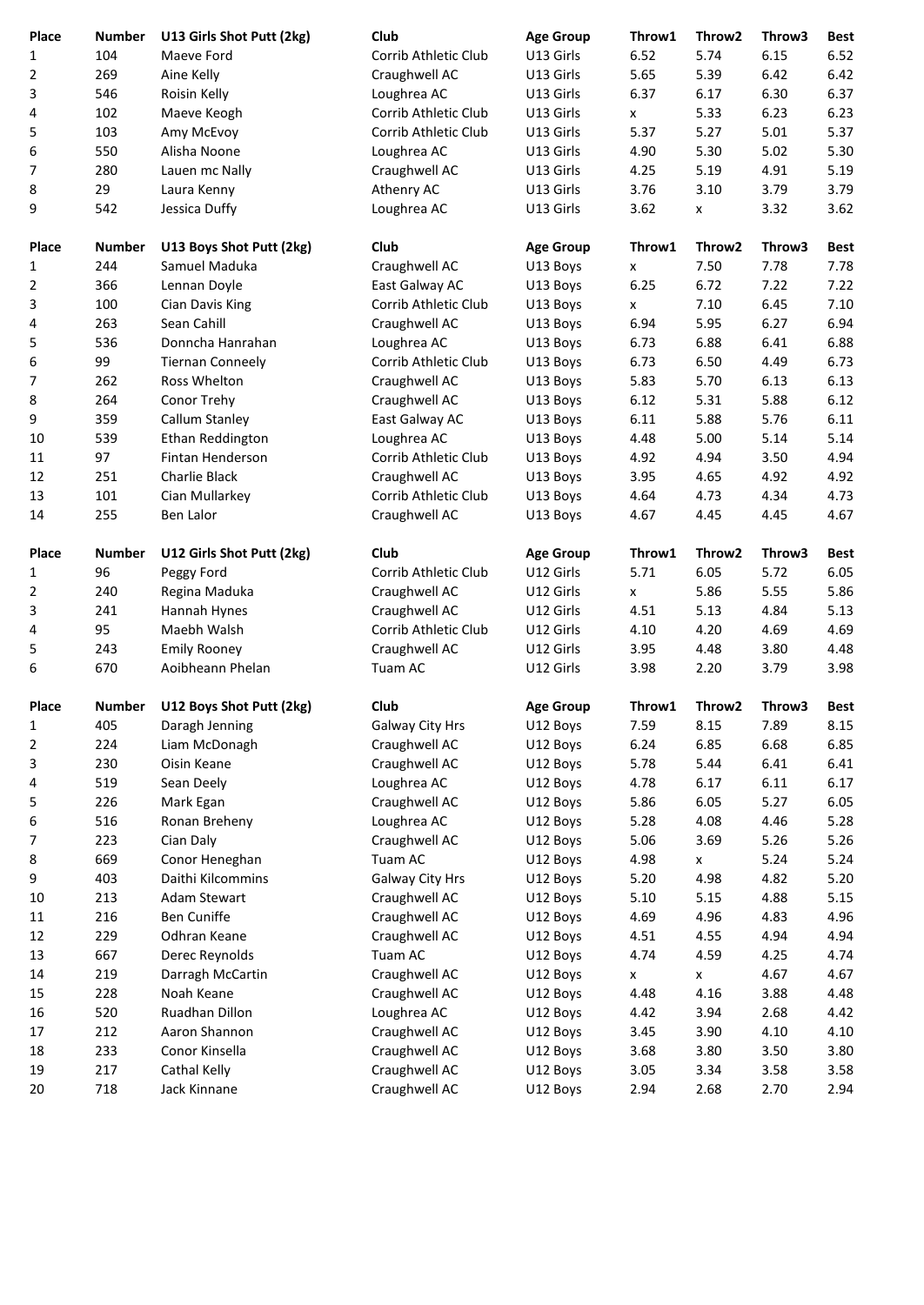| Place          | Number       | Senior Women High Jump    | Club                     | <b>Age Group</b> | 1.15           | 1.20           | 1.25         | 1.40          | 1.45                    | 1.50           | 1.55        | 1.60           | 1.65         | 1.70                | 1.75       | Best |  |
|----------------|--------------|---------------------------|--------------------------|------------------|----------------|----------------|--------------|---------------|-------------------------|----------------|-------------|----------------|--------------|---------------------|------------|------|--|
| $\mathbf{1}$   | 130          | Cathriona Farrell         | Craughwell AC            | Senior Women     |                |                |              |               |                         | $\mathsf{o}\,$ | $\circ$     | $\mathsf{o}\,$ | $\circ$      | $\mathsf{o}\xspace$ | <b>XXX</b> | 1.70 |  |
| $\overline{2}$ | 677          | Sinead Touhy              | AIT AC/Athenry AC        | Senior Women     |                |                |              |               |                         | o              | XXO         | XO             | <b>XXX</b>   |                     |            | 1.60 |  |
| 3              | 131          | Orla Ryan                 | Craughwell AC            | Senior Women     |                |                |              | $\mathsf{o}$  | $\mathsf{o}$            | $\mathsf{o}$   | XXX         |                |              |                     |            | 1.50 |  |
| 4              | 485          | Mary Barrett              | Loughrea AC              | Senior Women     | $\mathsf{o}$   | $\mathsf{o}\,$ | XX           |               |                         |                |             |                |              |                     |            | 1.20 |  |
| 5              | 693          | Finola Moore (Guest)      | Celbridge AC             | Senior Women     | $\mathsf{o}$   | XXO            | XX           |               |                         |                |             |                |              |                     |            | 1.20 |  |
|                |              |                           |                          |                  |                |                |              |               |                         |                |             |                |              |                     |            |      |  |
| Place          | Number       | Senior Men High Jump      | Club                     | <b>Age Group</b> | 1.50           | 1.55           | 1.60         | 1.65          | 1.70                    | 1.75           | 1.80        | 1.85           | 1.90         | 1.95                | 2.00       | Best |  |
|                | Guest        | Andrew Heeney             | <b>Cloniffe Harriers</b> | Senior Men       |                |                |              |               |                         |                |             | $\mathsf{o}$   | $\mathsf{o}$ | XO                  | <b>XXX</b> | 1.95 |  |
| 1              | $\mathbf{1}$ | Evan Quirke               | Athenry AC               | Senior Men       | $\mathsf{o}$   | $\mathsf{o}\,$ | $\circ$      | XXO           | XXO                     | $\mathsf{o}\,$ | XXX         |                |              |                     |            | 1.75 |  |
| $\overline{2}$ | 119          | Adam Flynn                | Craughwell AC            | Senior Men       | $\mathbf{o}$   | XO             | XXX          |               |                         |                |             |                |              |                     |            | 1.55 |  |
| Place          | Number       | U16/17 Girls High Jump    | Club                     | <b>Age Group</b> | 1.15           | 1.20           | 1.25         | 1.30          | 1.35                    | 1.40           | 1.45        | 1.48           | 1.50         | Best                |            |      |  |
| 1              | 340          | Aoife Walshe              | Craughwell AC            | U16/17 Girls     |                | $\mathsf{o}$   | $\mathbf{o}$ | $\mathsf{o}$  | $\mathsf{o}$            | $\mathsf{o}$   | XXO         | xo             | <b>XXX</b>   | 1.48                |            |      |  |
| $\overline{2}$ | 342          | Maeve Cannon              | Craughwell AC            | U16/17 Girls     |                | $\mathsf{o}$   | $\circ$      |               |                         | $\mathsf{o}$   |             |                |              | 1.40                |            |      |  |
| 3              | 343          | Lorraine Delaney          | Craughwell AC            | U16/17 Girls     |                | o              | $\mathsf{o}$ | XO<br>$\circ$ | $\circ$<br>$\mathbf{o}$ | XXX            | XXX         |                |              | 1.35                |            |      |  |
| 4              | 579          | Anja Quinn                | Loughrea AC              | U16/17 Girls     | $\mathsf{o}$   | $\mathsf{o}$   | $\mathsf{o}$ | $\mathsf{o}$  | XO                      |                |             |                |              | 1.35                |            |      |  |
|                |              |                           |                          |                  |                |                |              |               |                         | XXX            |             |                |              |                     |            |      |  |
| Place          | Number       | U16/17 Boys High Jump     | Club                     | <b>Age Group</b> | 1.35           | 1.40           | 1.45         | 1.50          | 1.55                    | 1.60           | 1.65        | 1.67           | Best         |                     |            |      |  |
| 1              | 327          | Jerry Keary               | Craughwell AC            | U16/17 Boys      |                |                |              | $\mathsf{o}$  | $\circ$                 | $\mathsf{o}\,$ | $\circ$     | <b>XXX</b>     | 1.65         |                     |            |      |  |
| $\overline{2}$ | 44           | Ryan Mc Nelis             | Athenry AC               | U16/17 Boys      | $\mathsf{o}$   | $\mathsf{o}\,$ | $\mathsf{o}$ | $\mathsf{o}$  | XXX                     |                |             |                | 1.50         |                     |            |      |  |
|                |              |                           |                          |                  |                |                |              |               |                         |                |             |                |              |                     |            |      |  |
| Place          | Number       | U15 Girls High Jump       | Club                     | <b>Age Group</b> | 1.15           | $1.20\,$       | 1.25         | 1.30          | 1.35                    | 1.40           | <b>Best</b> |                |              |                     |            |      |  |
| $\mathbf{1}$   | 312          | <b>Tara Slattery</b>      | Craughwell AC            | U15 Girls        |                | $\mathsf{o}$   | $\mathbf{o}$ | $\mathsf{o}$  | $\mathbf{o}$            | <b>XXX</b>     | 1.35        |                |              |                     |            |      |  |
| Place          | Number       | U15 Boys High Jump        | Club                     | <b>Age Group</b> | 1.15           | 1.20           | 1.25         | 1.30          | 1.35                    | 1.40           | Best        |                |              |                     |            |      |  |
| $\mathbf{1}$   | 39           | Dean Treacey              | Athenry AC               | U15 Boys         | $\circ$        | $\circ$        | $\circ$      | XO            | $\mathsf{o}$            | <b>XXX</b>     | 1.35        |                |              |                     |            |      |  |
|                |              |                           |                          |                  |                |                |              |               |                         |                |             |                |              |                     |            |      |  |
| Place          | Number       | U14 Girls High Jump       | Club                     | <b>Age Group</b> | 1.15           | 1.20           | 1.25         | 1.30          | 1.35                    | 1.40           | <b>Best</b> |                |              |                     |            |      |  |
| 1              | 302          | Leanagh Gilligan          | Craughwell AC            | U14 Girls        | $\mathsf{o}$   | $\mathsf{o}$   | $\circ$      | $\mathsf{o}$  | $\circ$                 | <b>XXX</b>     | 1.35        |                |              |                     |            |      |  |
| $\overline{2}$ | 444          | Zoe Moore                 | Galway City Hrs          | U14 Girls        | $\mathsf{o}$   | $\mathsf{o}$   | $\circ$      | $\circ$       | XXX                     |                | 1.30        |                |              |                     |            |      |  |
| 3              | 298          | Eva Kelly                 | Craughwell AC            | U14 Girls        | $\mathbf{o}$   | $\mathsf{o}$   | XO           | XO            | XXX                     |                | 1.30        |                |              |                     |            |      |  |
|                |              |                           |                          |                  |                |                |              |               |                         |                |             |                |              |                     |            |      |  |
| Place          |              | Number U14 Boys High Jump | Club                     | <b>Age Group</b> | 1.15           | 1.20           | 1.25         | 1.30          | 1.35                    | 1.40           | <b>Best</b> |                |              |                     |            |      |  |
| 1              | 291          | Garvin Surlis             | Craughwell AC            | U14 Boys         | $\mathsf{o}$   | $\mathbf{o}$   | $\mathbf{o}$ | $\circ$       | xxo                     | XXX            | 1.35        |                |              |                     |            |      |  |
| $\overline{2}$ | 32           | Adam Reilly               | Athenry AC               | U14 Boys         | $\mathsf{o}$   | XO             | XXO          | XXO           | XXX                     |                | 1.30        |                |              |                     |            |      |  |
| Place          | Number       | U13 Girls High Jump       | Club                     | <b>Age Group</b> | 1.05           | 1.10           | 1.15         | 1.20          | 1.25                    | 1.28           | 1.30        | Best           |              |                     |            |      |  |
| 1              | 30           | Saoirse Healey            | Athenry AC               | U13 Girls        | $\circ$        | $\mathsf{o}$   | $\circ$      | $\circ$       | $\circ$                 | XXO            | XXX         | 1.28           |              |                     |            |      |  |
| $\overline{2}$ | 274          | Ava Finn                  | Craughwell AC            | U13 Girls        |                | $\mathsf{o}\,$ | $\mathbf{o}$ | $\circ$       | <b>XXX</b>              |                |             | 1.20           |              |                     |            |      |  |
| 3              | 265          | Ellie Cronin              | Craughwell AC            | U13 Girls        | XXO            | XO             | $\circ$      | <b>XXX</b>    |                         |                |             | 1.15           |              |                     |            |      |  |
| 4              | 266          | Aoife Kelly               | Craughwell AC            | U13 Girls        | $\mathsf{o}\,$ | $\mathsf{o}\,$ | XXX          |               |                         |                |             | 1.10           |              |                     |            |      |  |
| 5              | 278          | Ciara Huges               | Craughwell AC            | U13 Girls        | XXO            | xo             | XXX          |               |                         |                |             | 1.10           |              |                     |            |      |  |
| 6              | 281          | Emma Jane Moran           | Craughwell AC            | U13 Girls        | xo             | <b>XXX</b>     |              |               |                         |                |             | 1.05           |              |                     |            |      |  |
| $\overline{7}$ | 271          | Ailbhe Doyle              | Craughwell AC            | U13 Girls        | XXX            |                |              |               |                         |                |             |                |              |                     |            |      |  |
| $\overline{7}$ | 280          | Lauen mc Nally            | Craughwell AC            | U13 Girls        | XXX            |                |              |               |                         |                |             |                |              |                     |            |      |  |
|                |              |                           |                          |                  |                |                |              |               |                         |                |             |                |              |                     |            |      |  |
| Place          | Number       | U13 Boys High Jump        | Club                     | <b>Age Group</b> | 1.05           | 1.10           | 1.15         | 1.20          | Best                    |                |             |                |              |                     |            |      |  |
| 1              | 264          | Conor Trehy               | Craughwell AC            | U13 Boys         | $\mathsf{o}$   | XXO            | xo           | <b>XXX</b>    | 1.15                    |                |             |                |              |                     |            |      |  |
| $\overline{2}$ | 245          | Lewis Ryan                | Craughwell AC            | U13 Boys         | $\mathsf{o}\,$ | $\circ$        | XXX          |               | 1.10                    |                |             |                |              |                     |            |      |  |